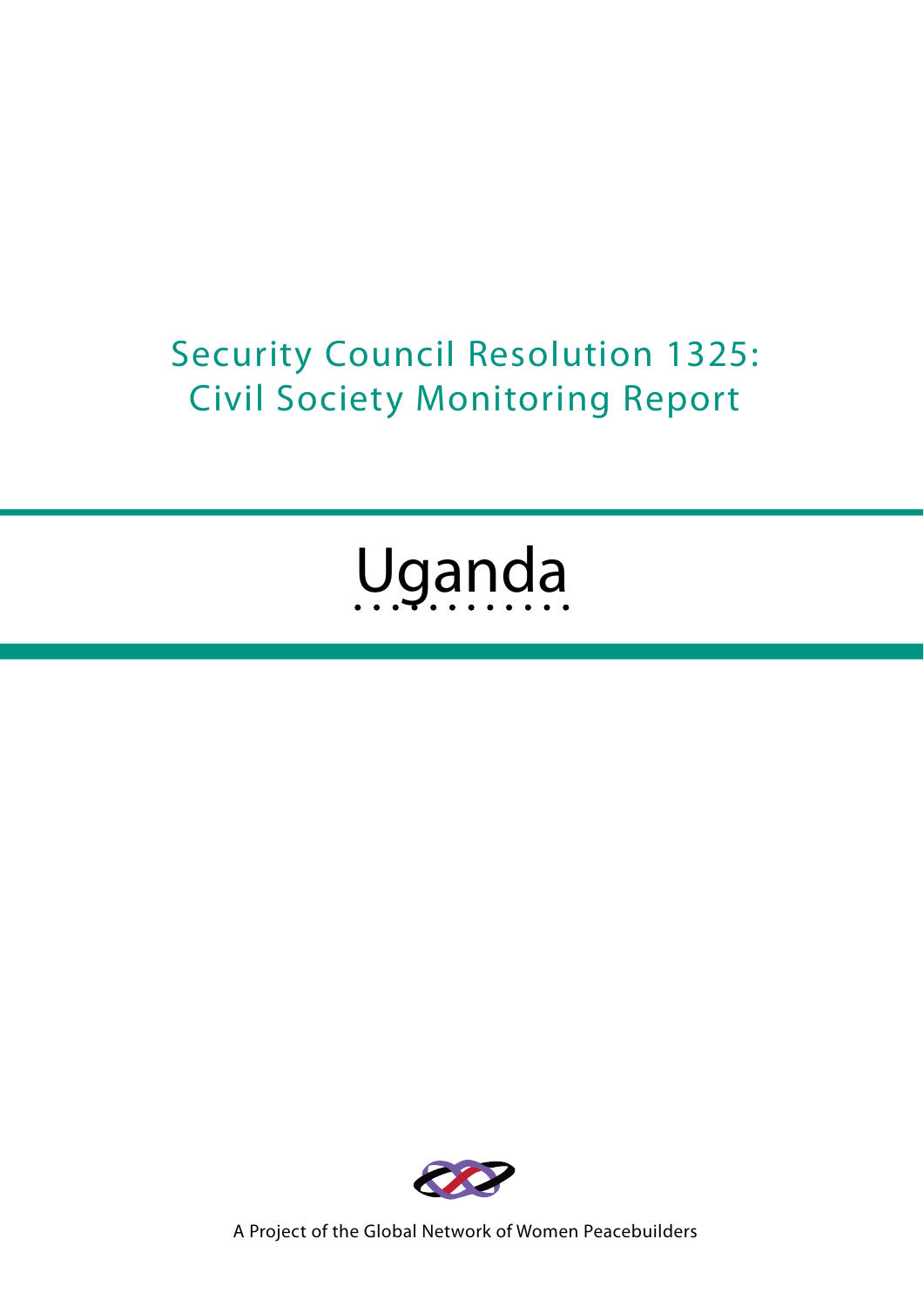# Republic of Uganda

| Researchers: | Helen Alyek, Gorettie Arego, Joanita Kako Davina, Esther<br>Ilenyo, Clare Atwine Karema, Allen Karungi, Gorett<br>Komurembe, Joy Peace Mukisa, Mary Musirika, Salima<br>Nakyanzi, Margaret Nassozi, Geoffrey Ochola, Robinah<br>Rubimbwa, Eric Tumwesigye and Edwin Twijukireho |
|--------------|---------------------------------------------------------------------------------------------------------------------------------------------------------------------------------------------------------------------------------------------------------------------------------|
|              |                                                                                                                                                                                                                                                                                 |
| Authors:     | Robinah Rubimbwa and Maude Mugisha                                                                                                                                                                                                                                              |

Acknowledgement:

Special thanks to ICCO for making this report a reality.



## **ACRONYMS**

| AC            | <b>Amnesty Commission</b>                                                  |
|---------------|----------------------------------------------------------------------------|
| <b>ACFODE</b> | <b>Action for Development</b>                                              |
| <b>ADF</b>    | <b>Allied Democratic Front</b>                                             |
| <b>AMISOM</b> | African Union Mission in Somalia                                           |
| AU            | African Union                                                              |
| <b>BGOs</b>   | <b>Bilateral Governments</b>                                               |
| <b>BUWODA</b> | <b>Bushenyi Women development Association</b>                              |
| CAOs          | Chief Administrative Officer(s)                                            |
| <b>CAR</b>    | Central African Republic                                                   |
| <b>CEDAW</b>  | Convention on the Elimination of all Forms of Discrimination Against Women |
| <b>CEO</b>    | <b>Chief Executive Officer</b>                                             |
| <b>CEWIGO</b> | Centre for Women in Governance                                             |
| <b>CID</b>    | <b>Criminal Investigations Department</b>                                  |
| <b>CSO</b>    | <b>Civil Society Organization</b>                                          |
| <b>DDR</b>    | Disarmament, Demobilisation, Reintegration                                 |
| <b>DPC</b>    | <b>District Police Commander</b>                                           |
| <b>DRC</b>    | Democratic Republic of Congo                                               |
| <b>EAC</b>    | <b>East African Community</b>                                              |
| <b>EASSI</b>  | East Africa Sub-regional Support Initiative                                |
| <b>FGD</b>    | <b>Focus Group Discussions</b>                                             |
| <b>FGM</b>    | <b>Female Genital Mutilation</b>                                           |
| <b>GNWP</b>   | <b>Global Network of Women Peace Builders</b>                              |
| HIV/AIDS      | Human Immuno Deficiency Virus/Acquired Immuno Deficiency Syndrome          |
| <b>ICCO</b>   | Interchurch Organisation for Development Cooperation                       |
| <b>IDPs</b>   | <b>Internally Displaced Persons</b>                                        |
| <b>IGAD</b>   | Inter-Governmental Authority on Development                                |
| <b>KDDP</b>   | Karamoja Disarmament and Development Plan                                  |
| KIC           | <b>Kubere Information Centre</b>                                           |
| <b>KIWEPI</b> | Kitgum Women Peace Initiatives                                             |
| <b>LIWEPI</b> | Lira Women Peace Initiatives                                               |

107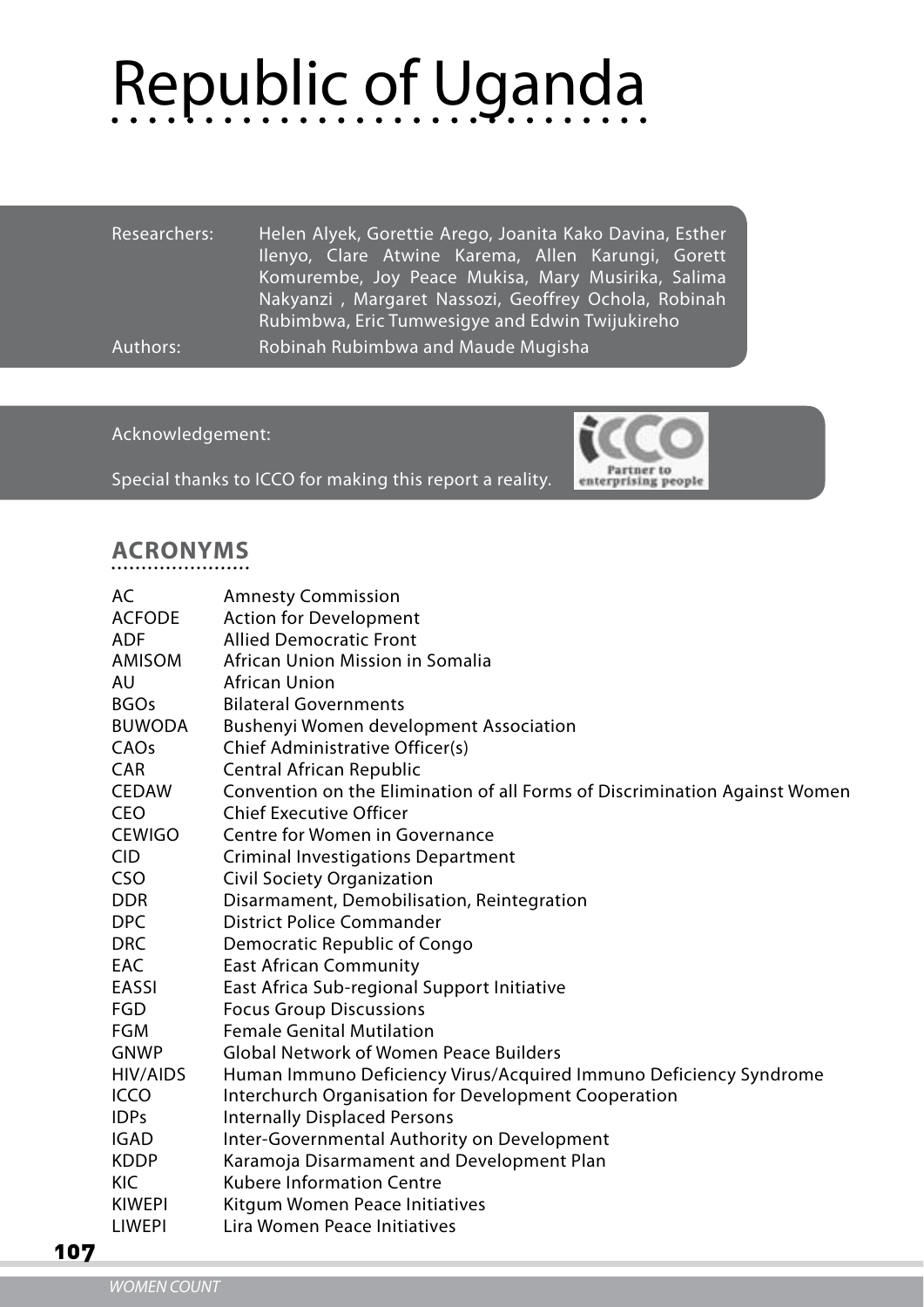| <b>LIRWOCDI</b> | Lira Rural Women's Children's Development Initiatives Shelter |
|-----------------|---------------------------------------------------------------|
| <b>LRA</b>      | Lord's Resistance Army                                        |
| LUWODA          | Luwero Women Development Association                          |
| <b>MBAWODA</b>  | <b>Mbarara Women's Development Association</b>                |
| <b>MDGs</b>     | Millennium Development Goals                                  |
| <b>MFPED</b>    | Ministry of Finance, Planning and Economic Development        |
| <b>MGLSD</b>    | Ministry of Gender, Labor and Social Development              |
| <b>MP</b>       | <b>Member of Parliament</b>                                   |
| <b>NAP</b>      | <b>National Action Plan</b>                                   |
| <b>NCDC</b>     | National Curriculum Development Center                        |
| <b>NDP</b>      | <b>National Development Plan</b>                              |
| <b>NGOs</b>     | Non-Governmental Organization(s)                              |
| <b>NRA</b>      | <b>National Resistance Army</b>                               |
| <b>NUREP</b>    | Northern Uganda Rehabilitation Programme                      |
| <b>NUSAF</b>    | Northern Uganda Social Action Fund                            |
| <b>PRDP</b>     | Peace, Recovery and Development Plan (for northern Uganda)    |
| <b>PVP</b>      | People's Voice for Peace                                      |
| <b>RIVODEF</b>  | Rwenzori Islamic Voluntary Development Foundation             |
| SGBV            | Sexual Gender-Based Violence                                  |
| SSP             | Senior Superintendent of Police                               |
| <b>TEWPA</b>    | <b>Teso Women Peace Activists</b>                             |
| <b>TRC</b>      | <b>Truth and Reconciliation Commission</b>                    |
| <b>UDHS</b>     | Uganda Demographic Household Survey                           |
| <b>UGP</b>      | <b>Uganda Gender Policy</b>                                   |
| <b>UHRC</b>     | <b>Uganda Human Rights Commission</b>                         |
| <b>UNSCR</b>    | <b>United Nations Security Council Resolution</b>             |
| <b>UNAMID</b>   | United Nations Advance Mission in Darfur                      |
| <b>UNAMIS</b>   | United Nations Advance Mission in Sudan                       |
| <b>UNHCR</b>    | United Nations High Commissioner for Refugees                 |
| <b>UNFPA</b>    | <b>United Nations Population Fund</b>                         |
| <b>UNLA</b>     | <b>Uganda National Liberation Army</b>                        |
| <b>UNRF</b>     | <b>Uganda National Rescue Front</b>                           |
| <b>UPDF</b>     | Uganda People's Defense Forces                                |
| <b>UPF</b>      | <b>Uganda Police Force</b>                                    |
| <b>URA</b>      | Uganda Revenue Authority                                      |
| <b>UWONET</b>   | Uganda Women's Network                                        |
| <b>VAW</b>      | Violence Against Women.                                       |

### **I. Women, Peace and Security Profile**

#### **A. Nature of the conflict**

The geographical position of Uganda places it at crossroads of armed conflicts in Sudan, Somalia and other countries of the Great Lakes Region<sup>1</sup>. In addition to its own internal conflicts, Uganda has found itself involved in other intra-state conflicts either in peace keeping missions as in Somalia and Darfur or as an antagonist such as in the Democratic Republic of Congo, Southern Sudan and Rwanda but also as a victim as was the case during the post-election conflict in Kenya.

Since political independence in 1962, Uganda has experienced civil strife triggered by political instability and military coups. In 1966, only four years after independence, the central

1 The countries of the Great Lakes region include Uganda, Kenya, Tanzania, RDR Congo, Burundi, Rwanda and the Central African Republic and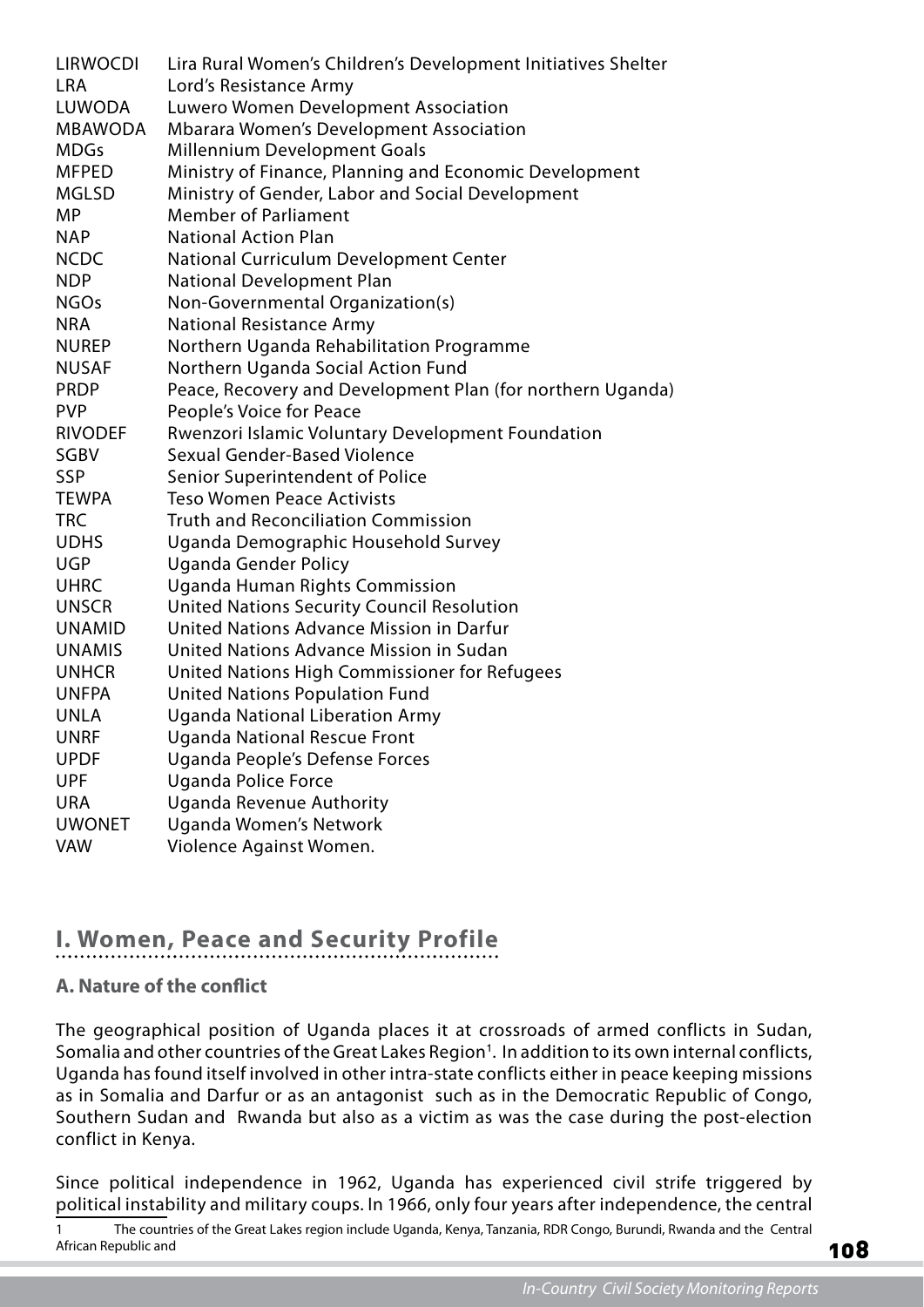government attacked the palace of the king of Buganda<sup>2</sup>, and forced him to flee into exile, abolished traditional kingdoms altogether, and declared Uganda a republic. That marked the beginning of the conflict between the central government and Buganda. In 1971 the then Army Commander, Idi Amin Dada, led a military coup that overthrew an elected government and led Uganda through an eight year reign of terror in which many people lost their lives. This regime was overthrown in the war of 1979 led by Ugandans in exile and supported by the Tanzanian army.

In 1981 a five year civil war broke out led by the current president, Yoweri Kaguta Museveni, protesting the rigging of the 1980 general elections. Thousands of Ugandans from fourteen districts that became known as the Luweero Triangle lost their lives during this period. But the longest and most devastating conflict, in terms of people and property, has been the more than 20 years of insurgency in northern Uganda that started in 1988, mounted by the Lord's Resistance Army (LRA) against the National Resistance Movement (NRM) Government. The LRA had its precursor in the Holy Spirit Movement, under Alice Lakwena, a self-proclaimed priestess whose rag tag forces were overrun and were forced into exile in Kenya.

All these conflicts resulted in the general destruction of the social, cultural, economic and political infrastructure of the country, with devastating consequences on populations. The effects of the LRA included large scale internal displacement of communities, general lawlessness, gross violations of human rights, violent abuse of the population especially women and girls as well as environmental degradation in settlement areas. It is largely the impact of this particular conflict on women, peace and security that is discussed in this report.

Among the reasons given by the LRA rebels for starting the war was the unfair distribution of resources between the north and the south of the country. Ironically, the conflict exacerbated the poverty levels in the north and affected women and men disproportionately. Although combat activities ceased following the peace talks held in Juba between LRA and the Government in 2006, rebel leader Joseph Kony refused to sign the Peace Agreement. Hence the current phase may be considered as post-conflict, but the likelihood of hostilities erupting again is always present. In some of the districts like Pader people still live in IDP camps for fear that Kony and his rebels may return. Kony and his fighters are indeed alive and well in the dense forests of the Central African Republic spreading terror and havoc among communities.

Western Uganda also experienced armed conflict from 2002 to 2007 as a result of rebel activities by various rebel forces some from Uganda and others from DR Congo, including the Allied Democratic Front (ADF) which operated in the Rwenzori sub-region. In the Karamoja sub-region, Lango and parts of Teso sub-region, there have been repeated incidences of insecurity caused by armed cattle rustling by the Karamajong<sup>3</sup>. The Government has mounted a disarmament exercise to disarm the Karamajong, who have in the past carried out raids to capture cattle from neighboring districts of Kitgum, Otuke, and the Teso region, and sometimes as far as Turkana, in Kenya. Other conflicts, albeit on a smaller scale, have included the Uganda People's Army (UPA) based in Teso sub-region, the Itongwa group in central Uganda (1999-200) and an amalgamation of West Nile rebel groups which came together to sign an agreement with the government of Uganda in 2004, under UNRF II.

Root causes of conflicts in Uganda have been attributed to: (i) regional and ethnic discrimination, (ii) a lack of national identity, (iii) a culture of violence, and (iv) insecurity.<sup>4</sup> There is no region in Uganda that has not experienced some form of violent conflict during the last 30 years. The entire country can therefore be correctly said to be a post-conflict state.

- 2 Buganda is the largest of the traditional kingdoms in Uganda and its king is known as the Kabaka.
- 3 Karamajong are an ethnic group of agro-pastoral herders living in the North east of Uganda bordering Kenya.
- 4 CARE Uganda Conflict Mapping Report (February 2010).

109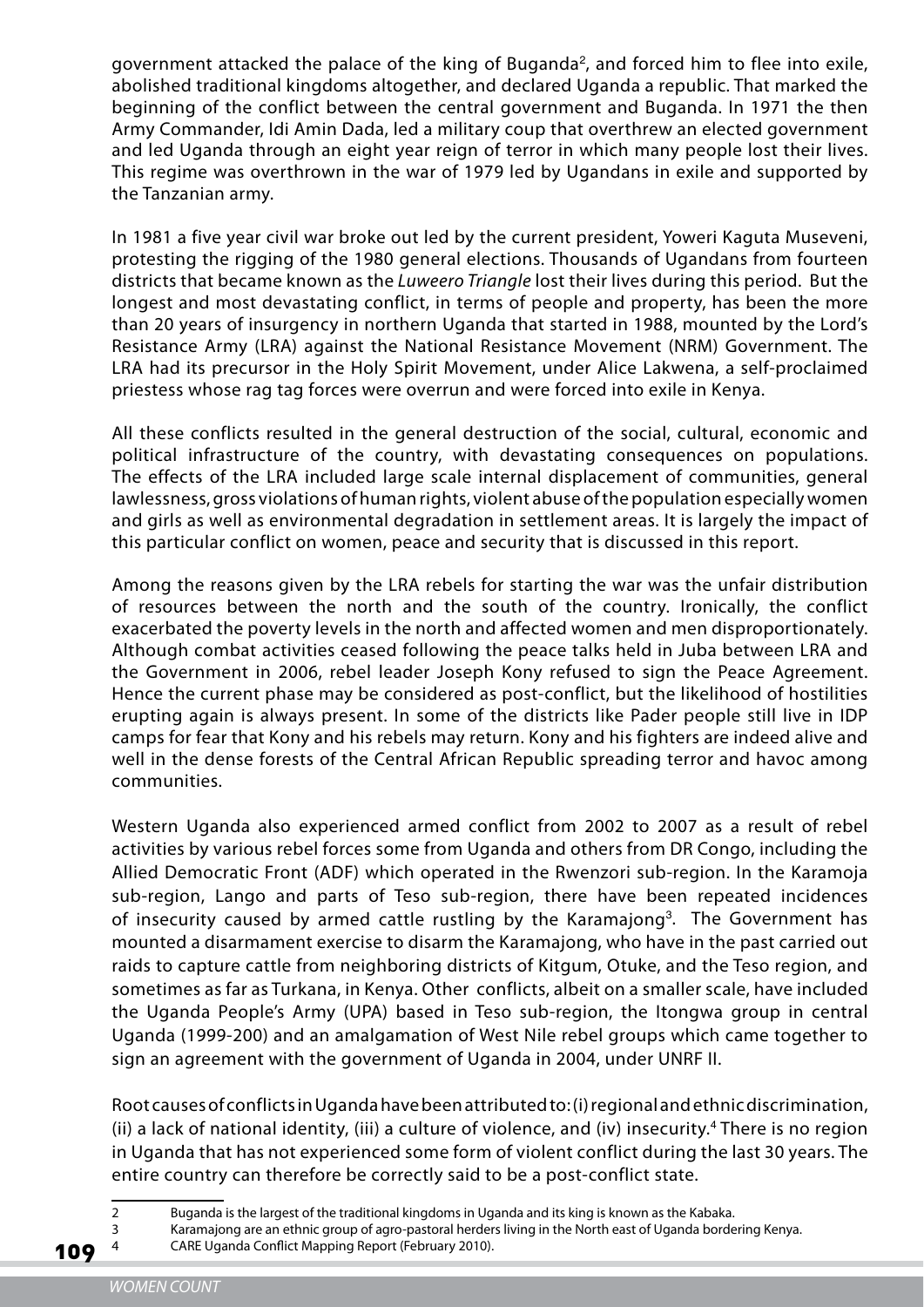#### **B. Impact of conflict on women**

In northern Uganda where conflict went on for over 20 years, the absence of security impacted mostly on women and girls. The same thing happened in West Nile, in the fourteen districts of the Luwero Triangle, the Rwenzori region<sup>5</sup>, and in Karamoja and Teso sub-regions. Women and girls were abducted by the rebels and turned into sex slaves; they were repeatedly raped by both rebel and Government soldiers; those not abducted had their noses, lips and ears cut off by the rebels, and young girls were forced into sex to survive. Women and girls suffered violent death through torture, some were burnt down in their huts, many were maimed and suffer permanent deformation including vaginal fistula, many contracted HIV/AIDS and other sexually transmitted diseases through repeated rape, and many of the women continue to suffer trauma and stigma from rape and torture as they are shunned by their spouses and communities. And yet many women also lost their husbands, sons, brothers and fathers. A great number of the abducted young girls and women returned with children fathered by their abductors, and on return they and their children have been shunned and live as outcasts in their communities.

In spite of the trauma, stress, hunger and suffering, during the years of armed conflict, it was the women that kept the communities together, fed the family, trekked long distances to get firewood and food. "Because the conflict threw the traditional division of economic roles and market segments in disarray, family survival came to depend heavily on women, as large numbers of men were caught up in the conflict through recruitment in Local Defence Units (militia in Acholi and amuka in Lango) , by joining the UPDF, or being abducted by the LRA. Many others were killed. A trend towards alcoholism among men further contributed to their "demobilisation" as providers, while women risked their lives going out to cultivate in nearby areas or engaged in petty trade in the IDP camps."<sup>6</sup>

In spite of the trauma, stress, hunger and suffering, during the years of armed conflict, it was the women that kept the communities together, fed the family, trekked long distances to get firewood and food.

It was the women that kept the hope for peace alive. In Northern Uganda and the Teso region women advocated for negotiations for peace. They worked tirelessly as they lobbied for the peace agreement to be gender sensitive. Yet their efforts are often not acknowledged. In Gulu, for example, women are excluded from participating in the Acholi Elders Council (Ker Kwaro Acholi), an important cultural institution for peace making and reconciliation. After the 1980-1985 civil war, women parliamentarians in all districts facilitated the formation of Women's Development Associations. Some of these associations have since collapsed but a few like Luwero Women Development Association (LUWODA), Mbarara Women Development Association and Bushenyi Women Development Association (BUWODA) have survived.

During the Juba peace process of 2006, though not really represented on the official government delegation, women's organizations organized themselves into a loose coalition and were present in Juba as observers and in lobby groups to influence the peace negotiation processes. The women were thus able to influence the outcomes of the agreements as will be shown later in this report. (Women's organizations that formed the Women's Peace Coalition are listed in Annex 1)

In the planning of the post-conflict reconstruction process at the government level, the gender perspective was absent. Women are not specifically targeted for any specific interventions

<sup>5</sup> Rwenzor region here refers to the district of Kasese, Bundubugyo, Kabalore, Kyenjojo, Kibaale and some parts of Kamwenge

<sup>110</sup> 6 Changing Fortunes: Women's Economic Opportunities in Post War Northern Uganda : Investing in Peace Issue No 3 (2010)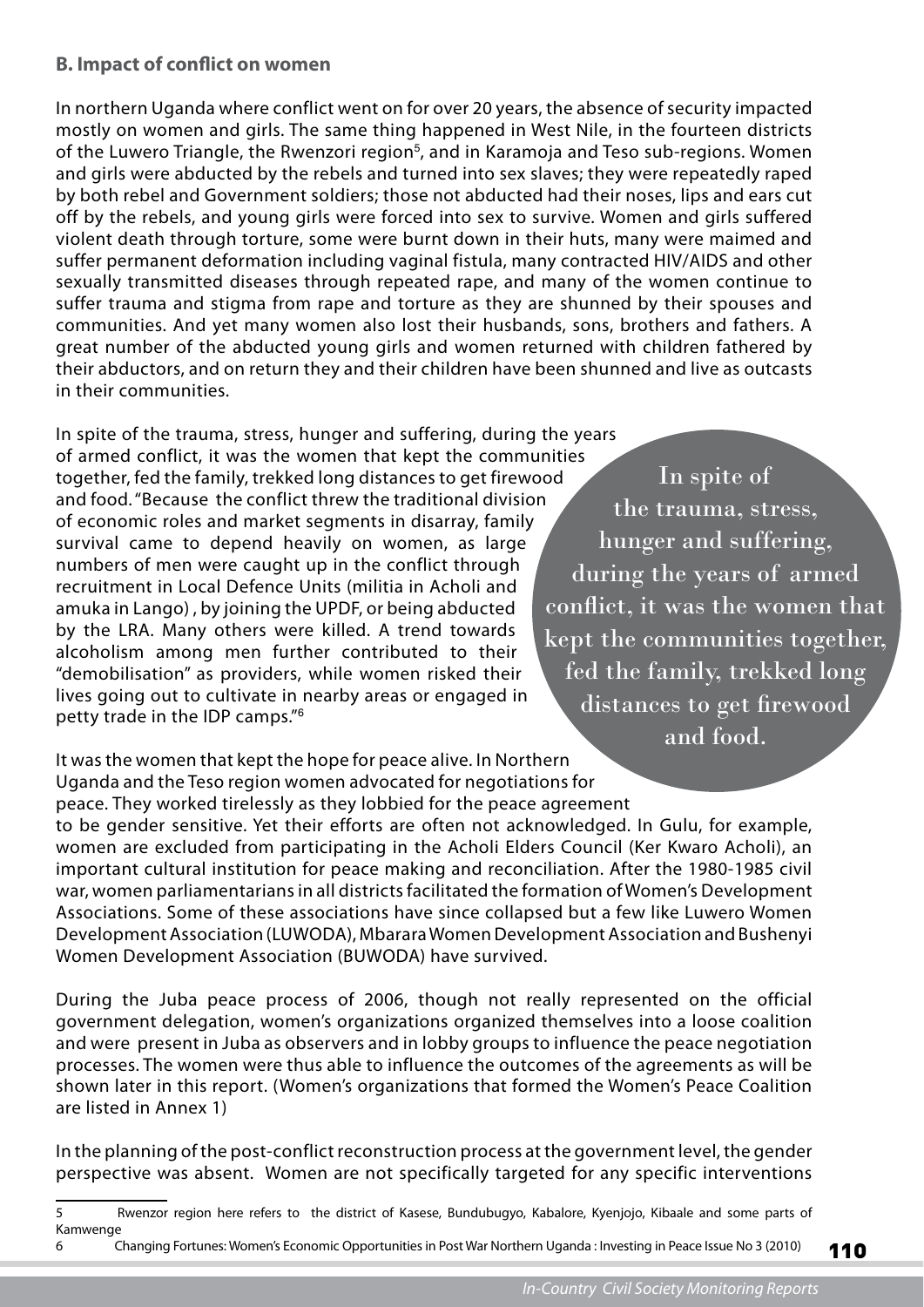in the Peace, Recovery and Development Plan (PRDP, 2007-2010). Subsequently, the women's movement has responded by not only bringing this to the attention of Government but also by forming the National Women's Task Force for a gender responsive PRDP. Government has received the women's contribution positively and included the representatives of the task force on technical and working committees of the PRDP. In addition, women's community based organizations (CBOs) have formed District PRDP Task Forces in all PRDP districts and the District Local Governments have been cooperative and integrated these task forces in the district PRDP committees.

The role of the women of Uganda in conflict resolution and peace building therefore cannot be overstated. Women have formed CBOs that are involved in peace building and skills development initiatives in every district in Northern Uganda<sup>7</sup>. For instance, women in the Lango sub-region have formed the Lango Women Clan Leaders Association to enable them participate in decision making in traditional systems and to influence the participation of women in other aspects of development. Through such organizing, women have worked to counteract barriers to their participation in leadership, in peace building and in conflict transformation. For example, women in Lira under LIRWOCDI have established a protective shelter for survivors of sexual and gender-based violence (SGBV). In Teso, TEWPA, with a presence in all the districts in Teso region, has achieved great success in conflict transformation initiatives.

#### **C. Relevant policies**

Uganda is a signatory to several international, regional and sub-regional instruments for promoting gender equality and women's empowerment; including the Convention on the Elimination of All Forms of Discrimination Against Women (CEDAW), the UN Millennium Development Goals and the African Charter on Human and Peoples' Rights (1981). On June 22, 2010, Uganda ratified the Protocol to the African Charter on Human and Peoples' Rights on the Rights of Women in Africa, commonly known as the Maputo Protocol.

The Government of Uganda has thus taken various measures to protect and promote women's rights. Affirmative Action is provided for in the constitution to rectify historical imbalances that did not favour women's effective participation in decision-making processes, even in the home. At parliamentary level, there is a provision for one woman Member of Parliament from each district, while the Local Government Act (1997) provides for women councilors to be at least one third of the total number of councilors at all levels from village to the district.

In order to implement provisions of the gender sensitive constitution, a National Gender Policy was developed in 1997 and reviewed in 2007. This policy seeks to mainstream gender concerns in development processes. However, there is still a disconnect where sectoral policies are concerned. Most sectors, including the health sector, have no strategy to translate the national gender policy into sector plans to make them gender responsive. Subsequently, service delivery remains largely gender blind as challenges still remain at implementation level, across all sectors.

In addition to political participation, deliberate efforts have been made to increase the number of women occupying high profile decision-making positions in the public sector including, the Judiciary, the civil service and the security sectors. Despite this encouraging trend, women continue to suffer inequalities compared to their male counterparts, even at such high levels. The social construction of gender roles negatively affects women's participation in decision making processes in the public sphere. Levels of poverty and their gendered nature also act as obstacles to women's enjoyment of their rights, while the under-funding of the social

111 7 Lira Women Peace Initiatives, Kitgum Women's Peace Initiatives, Teso Women Peace Activists, People's Voice for Peace, and many others as shown in the index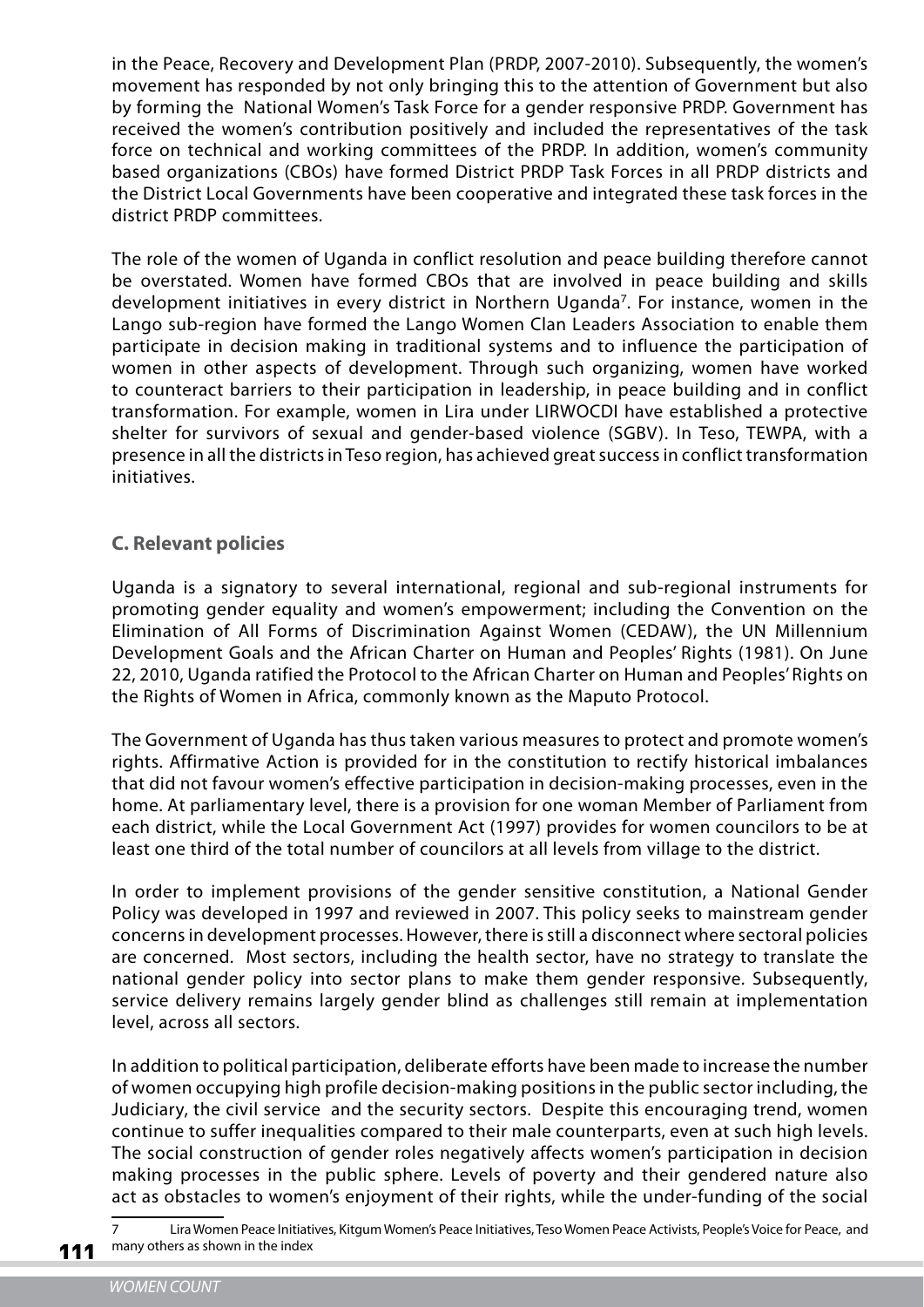sector negatively impacts on initiatives for promoting and protecting women's rights and improving women's livelihoods. Women's civil society organizations (CSOs) continue to lobby and advocate for gender budgeting and in some sectors like education, government has been receptive.

SGBV is widespread throughout the country and in various forms, including domestic violence, sexual harassment, human trafficking, rape and defilement. SGBV is intensified in conflictridden areas which underscore the need to include women in conflict resolution processes and peace building initiatives, in order to advocate for gender responsive post conflict rehabilitation and reconstruction programmes. Involvement of women in peace building and reconstruction efforts would ensure that the health and psychosocial needs of victims of SGBV are taken care of and not simply physical infrastructure as is the case now.

In 2009, government launched the National Action Plan (NAP) for the implementation of UNSCR 1325 and 1820, and the Goma Declaration. Although initially civil society was not involved in the design of the NAP, they were later integrated have participated in the development of the NAP indicators. Uganda is also a member of various regional groupings such as the East African Community (EAC), the Inter-Governmental Authority on Development (IGAD), and the African Union (AU). These have formulated important gender policies that affirm the importance of protecting the rights of women and girls. The inclusion of humanitarian law in the training programme of peace keeping missions should go a long way in rectifying some of the abuses against women during conflict.

The National Action Plan (NAP) for implementing UNSCR 1325 and 1820 and the regional Goma Declaration establishes the overall implementation framework of these instruments and assigns responsibility to government, civil society and donors in the promotion of peace, prosperity and development for women. In addition, Uganda's National Action Plan for Women (2007), and the National Development Plan (2010-2015) carry provisions covering women's rights and mechanisms for ensuring women's participation in development and peace. Uganda is committed to the MDGs including MDG 3 which commits governments to 'Promote Gender Equality and Empower Women. Women's empowerment

and issues of women protection and security must not be optional in government programmes and plans, including the NAP on 1325 and 1820.There must be deliberate efforts to address women, peace and security issues across the sectors.

In early 2010, three important sets of legislation were passed by parliament, namely, the Domestic Violence Act, the Prohibition of Female Genital Mutilation (FGM) Act and the Prohibition of Trafficking in Human Persons Act. A Marriage and Divorce Bill is before parliament while a proposed Sexual Offences Bill has been withdrawn with the excuse that most of the provisions in the bill are addressed by the Penal Code Act and the Domestic Violence Act.

In 2009, government launched the National Action Plan (NAP) for the implementation of UNSCR 1325 and 1820, and the Goma Declaration.

Despite all these policies, and mechanisms, access to justice still eludes the victims and survivors of SGBV, as a number of legal processes and procedures continue to work against women. The requirement for proof of penetration in a rape case, in front of a full courtroom, embarrasses most women in this country. As a result many alarming cases of rape and defilement, during and after conflict, have gone unresolved, or taken so long to be resolved that the victims, have eventually given up hope of securing justice. In addition, the requirement for a qualified medical practitioner to confirm rape, in a country where the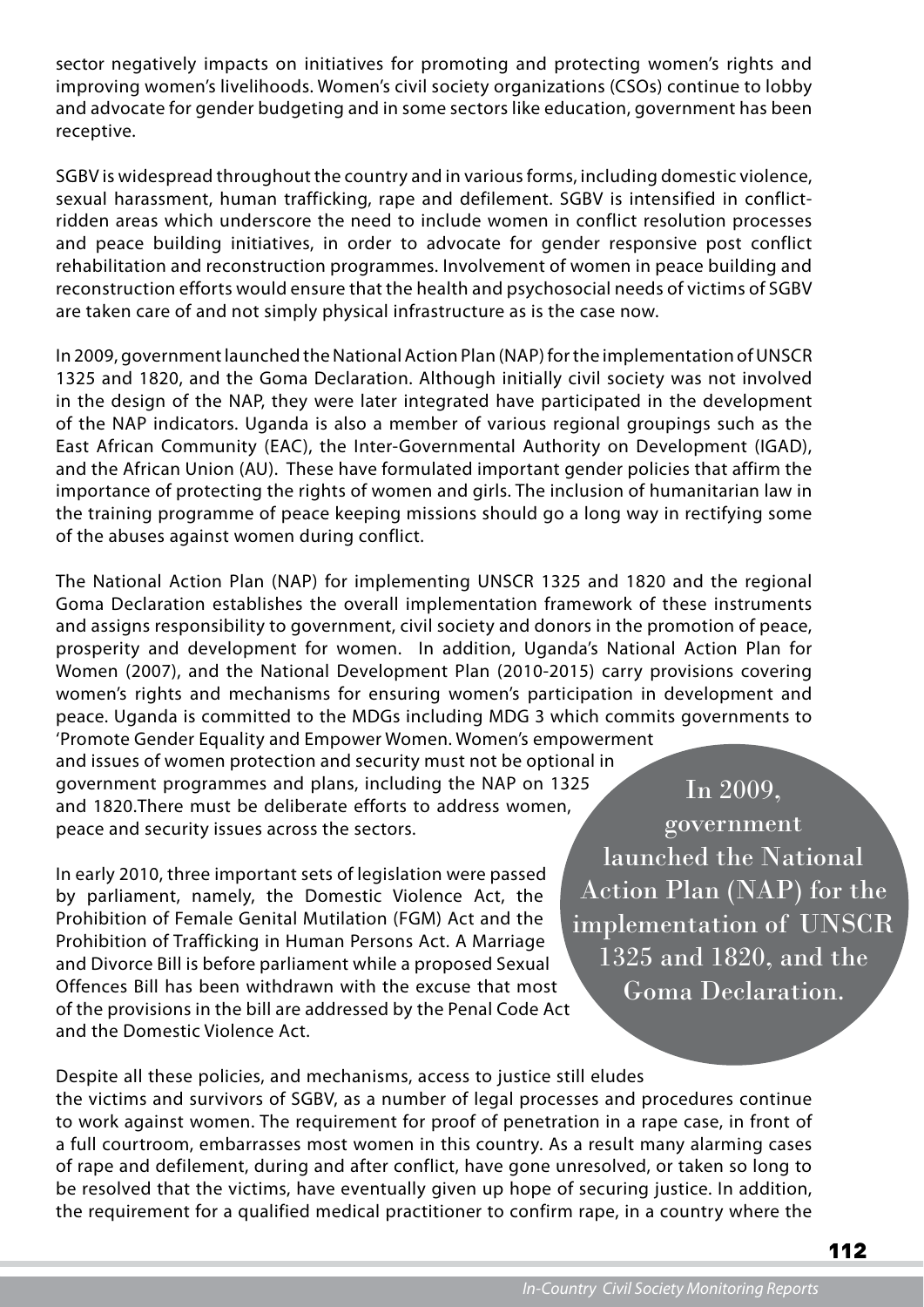ratio of doctors to patients is 1 to 15,000<sup>8</sup> becomes unrealistic. The effect of this is that many women choose not to report SGBV cases at all.

## **II. Data Presentation and Analysis**

#### **A. Participation**

#### **Indicator 1 - Index of women's participation in governance**

This indicator looks at the percentage of women in senior positions in Cabinet, Parliament, Government ministries and departments, and senior positions in local governments. While women's participation in leadership and decision making positions increased during the 1990s, in some cases the gains made have been lost over the years. For instance between 1997 and 2003, Uganda had a woman Vice President and when she resigned from office in 2003, she was replaced by a man. Currently the most senior woman in the country is the deputy speaker of the national parliament, and is followed by the Deputy Chief Justice. Only 32 percent (8 out of the 25) of senior ministers are women and 20 percent (9 out of 44) are ministers of state (junior ministers). Figure 1 below shows the current numbers of women ministers as compared to men (June 2010).



Figure 1: Cabinet of Uganda: Senior Ministers and Ministers of State (junior ministers)

Source: Cabinet of Uganda: http://www.parliament.go.ug9

Women are in charge of key ministries of finance, education and agriculture. The education sector has had the largest share of the national budget since 2006 and the minister is rated one of the best performing ministers.

The general belief was that women's participation in leadership and politics would lead to social transformation. However it is not clear what transformation has happened as a result of the increased numbers of women in the national parliament or in the local councils. Interviews with local level women revealed that the majority of women in Parliament are out of touch with the women's movement and civil society and are even further removed from women in communities. Women on affirmative action do not realize or even appreciate that their constituency is actually women. There is need for them to work more with women in civil society to keep the women's agenda on the table and to increase women's voice in demanding equality and women's empowerment.

- 8 Ministry of Health records
- 113 9 This figure is likely to change after the March 20110 elections.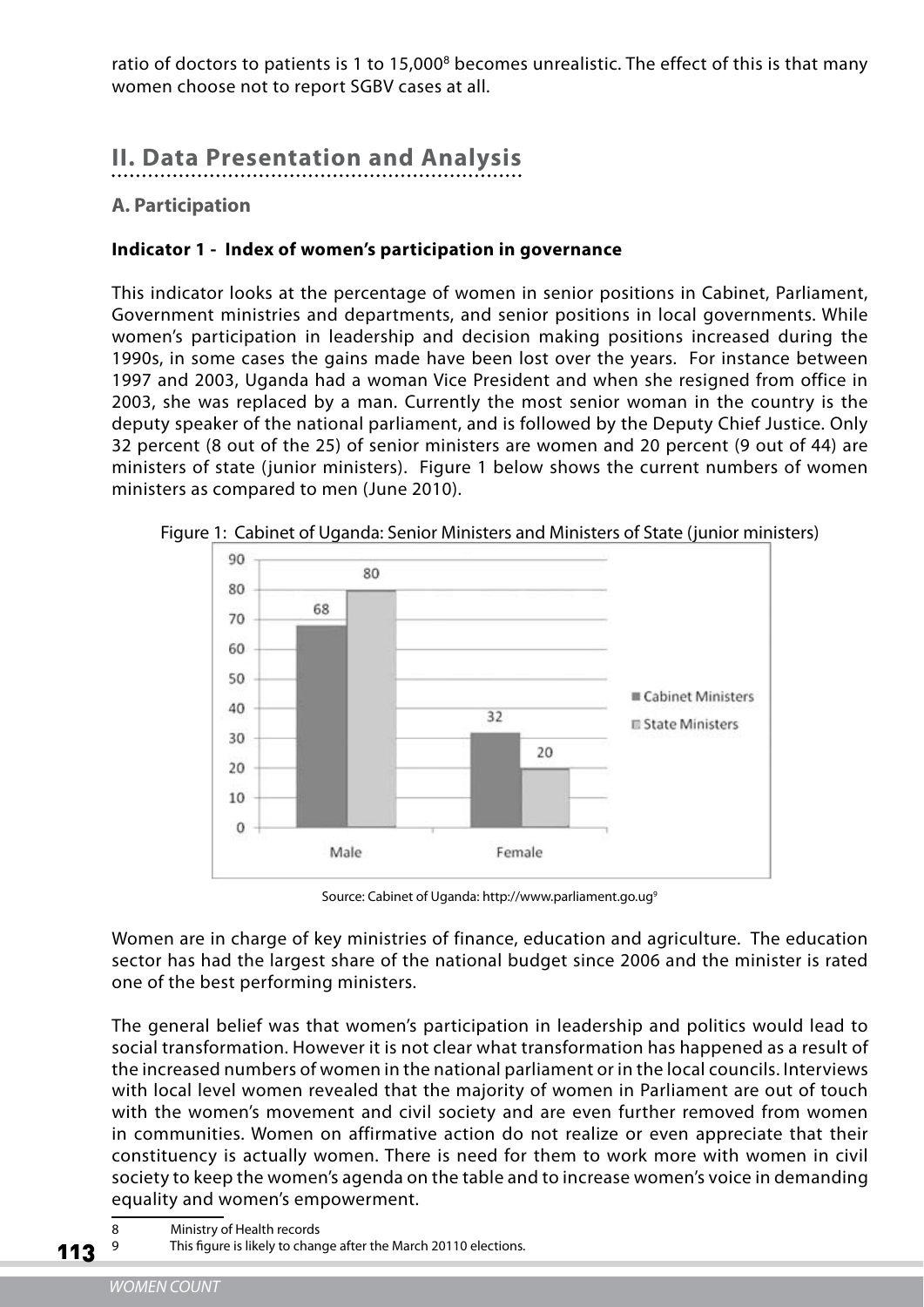Focus Group discussions during the study revealed that in most post conflict areas, the status quo, where masculine identity depended on men's ability to protect, provide for and rule, has been severely destabilized by conflict. As a result many women have gained more influence in the household and community. Men on the other hand have responded rather negatively by engaging in self-destructive habits and practices, including day long drinking, and being abusive spouses and fathers. Violence has become a means for men to assert themselves at a time of great social change and personal disempowerment. But what this translates into is that women are forced to take on an increased burden of caring for the family including payment of school fees, meeting hospital bills, and clothing the family, in addition to feeding them. The stressful combination of overwhelming domestic responsibilities and, seemingly "permitted" violence against women creates enormous barriers for women in the economic and political spheres. High levels of VAW send a signal to society at large regarding the women's 'place', acting as a deterrent on political advancement whether women experience violence directly or not.

The views expressed during the focus group discussions confirmed that women's economic empowerment tends to generate social tensions. Some men react negatively to women's increased economic power and visibility. Some women in survey agreed that some women may shun standing as candidates for election as a result of this hostility.

With regard to the civil service, the numbers of women still remain low despite the fact that Uganda has a reasonable repertoire of educated and capable women. Figure 2 below provides a comparison of women and men in the civil service in Uganda.



Figure 2: Numbers of women and men in senior positions in the civil service in Uganda

Uganda's Parliament comprises of 335 members with 105 of them women (31%). While the Speaker of Parliament is a man, his deputy is a woman. The numbers of women in parliament are boosted by the affirmative action which provides for a woman representative for each district. The current parliament has 79 women representing districts and only a smaller number of women won an election against a man for the direct constituency elections. A few other women have joined Parliament as representatives of special interest groups such as persons with disabilities 25% (1 out of 4), the army 20% (2 out 10) and the youth 25% (1 out 4).

Source: Ministry of Public Service Records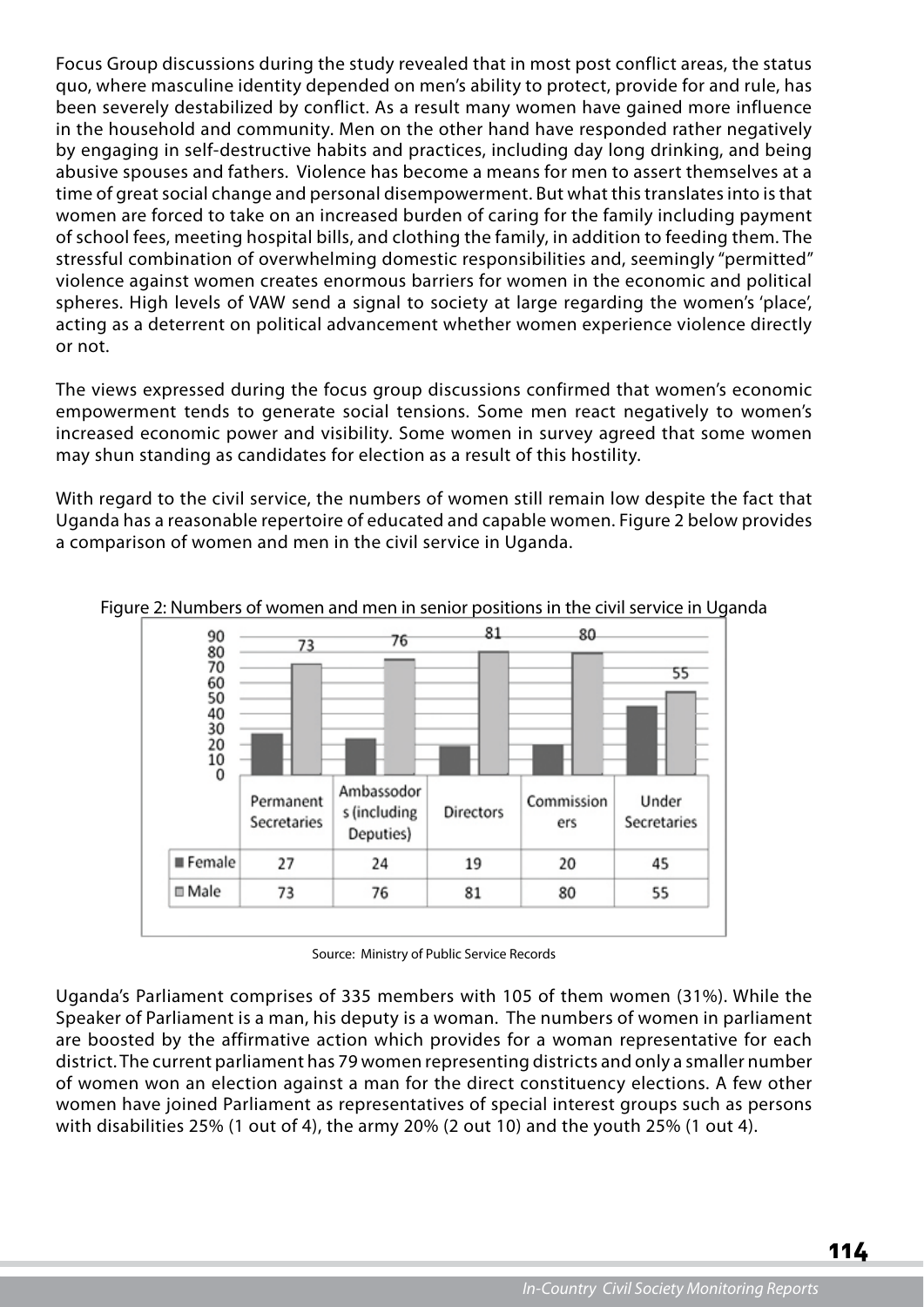

Source: Parliament of Uganda: http://www.parliament.go.ug

Over the years, the numbers of women (not necessarily the index) in Parliament (2011 – 2016) have been increasing. In the next parliament women are guaranteed an extra 22 new seats as a result of the 22 newly created districts. But it must be noted that the number of male MPs will also rise. Figure 4 below shows the increasing trend of women in Uganda's parliament since 1986.



The affirmative action in the Local Government Act (1997) provides for one-third women's representation at all local council levels. However, when it comes to top leadership of local councils (Chairpersons, Speakers and Chief Administrative Officers<sup>10</sup>), the numbers of women in leadership positions dwindle. For instance, as of June 2010, out of the 80 Chairpersons of districts, there was only one woman, out of a total of 80 district speakers only 9 (11%) are women and out of a total of 80 Chief Administrative Officers (CAOs) only 8 (10%) are women.

115

<sup>10</sup> Chief Administrative Officer (CAO) is the senior most public servant of a district is also the accounting officer of the district. CAOs report directly to the Ministry of Public Service for day- to- day issues and to the Ministry of Finance and Economic Planning, for financial matters.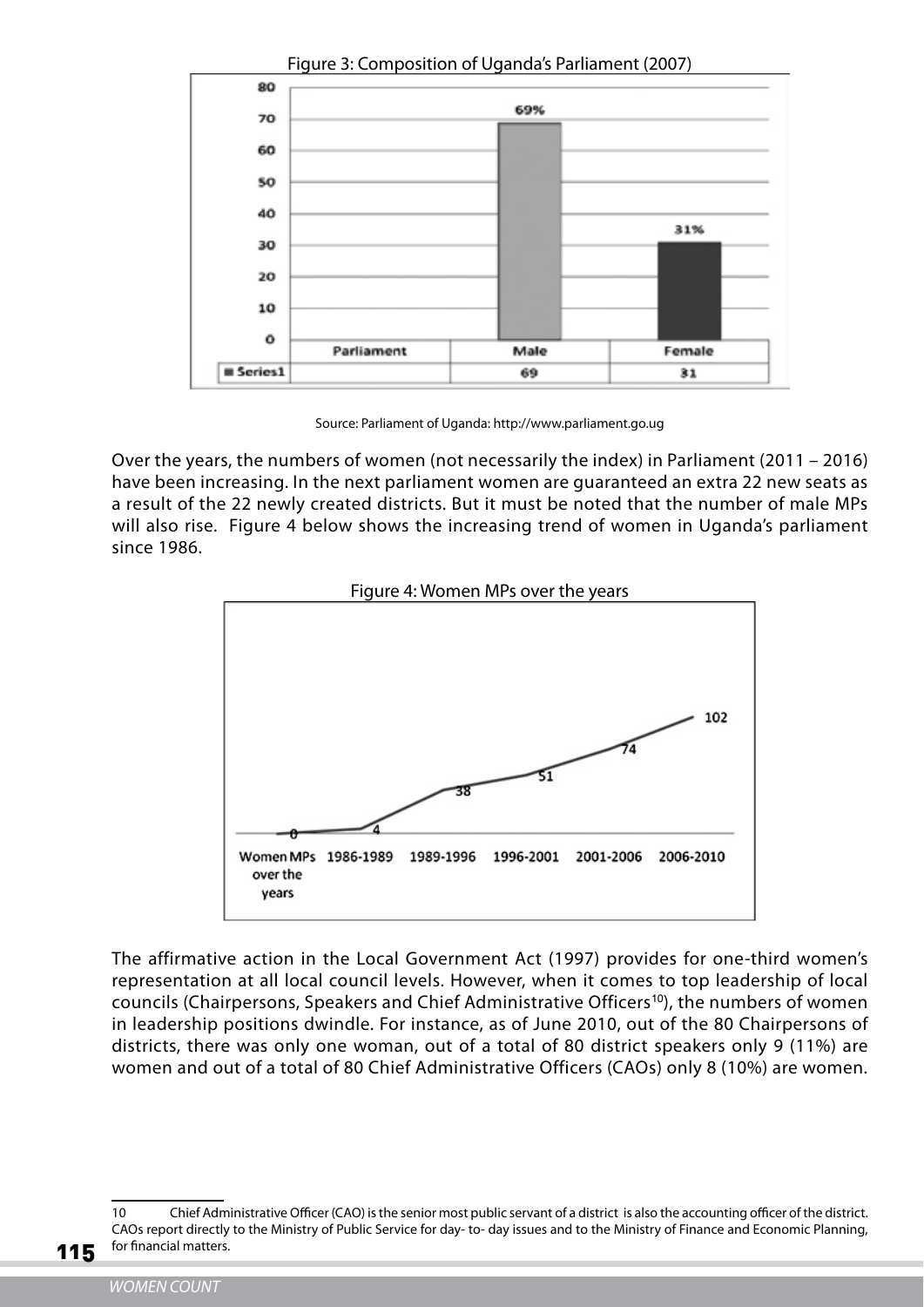Figure 5: Numbers of women and men in the leadership of selected statutory bodies in Uganda



Figures from the Ministry of Public Service show that when it comes to senior positions in statutory bodies, there has been a marked increase in the number of women in leadership positions though the number remains low compared to men. For instance, out of eight sampled statutory bodies, the Law Reform Commission leads with two women out of five (40%) commissioners. The Public Service Commission has 33% (3 women out of 9 commissioners), the Education Service Commission 33% while Uganda Revenue Authority (URA) a body responsible for tax collection has 29% women including, board, commissioners and assistant commissioners combined. The Commissioner General of this tax body is a woman whose public rating of job performance is very high. Other statutory bodies lie between 15% and 28%. The figure below indicates the numbers and percentages of women in selected statutory bodies.

In the Office of the Prime Minister, a team of 20 technical officers, including the Permanent Secretary, Director, Commissioners, Assistant Commissioners, Under Secretaries and Principal Officers, has only three women (15%) which is a clear indication that women are still at the periphery of the public service in Uganda. Women in top positions in the public service who were interviewed attributed their success to very hard work. They agree that for a woman to reach the top, she has to work twice as hard as a man and that once at the top she has to prove, on a daily basis, that she actually deserves to hold the position through even harder work. They agreed that public performance standards expected of a woman in top positions are much higher than those expected of a man.

#### **Indicator 2 - Women in peace negotiating teams**

During 1997 and 2000, Ms Betty Bigombe, who was then District Resident Commissioner for Gulu District initiated a peace process with the rebels of the LRA. She involved religious and district leaders as well as community leaders (both men and women) in this process and trained them in negotiation skills. She pioneered peace negotiations with the LRA. Although the process was not conclusive, it resulted in a number of peace building initiatives at community level, and increased people's demand for peace negotiations between the LRA and the government.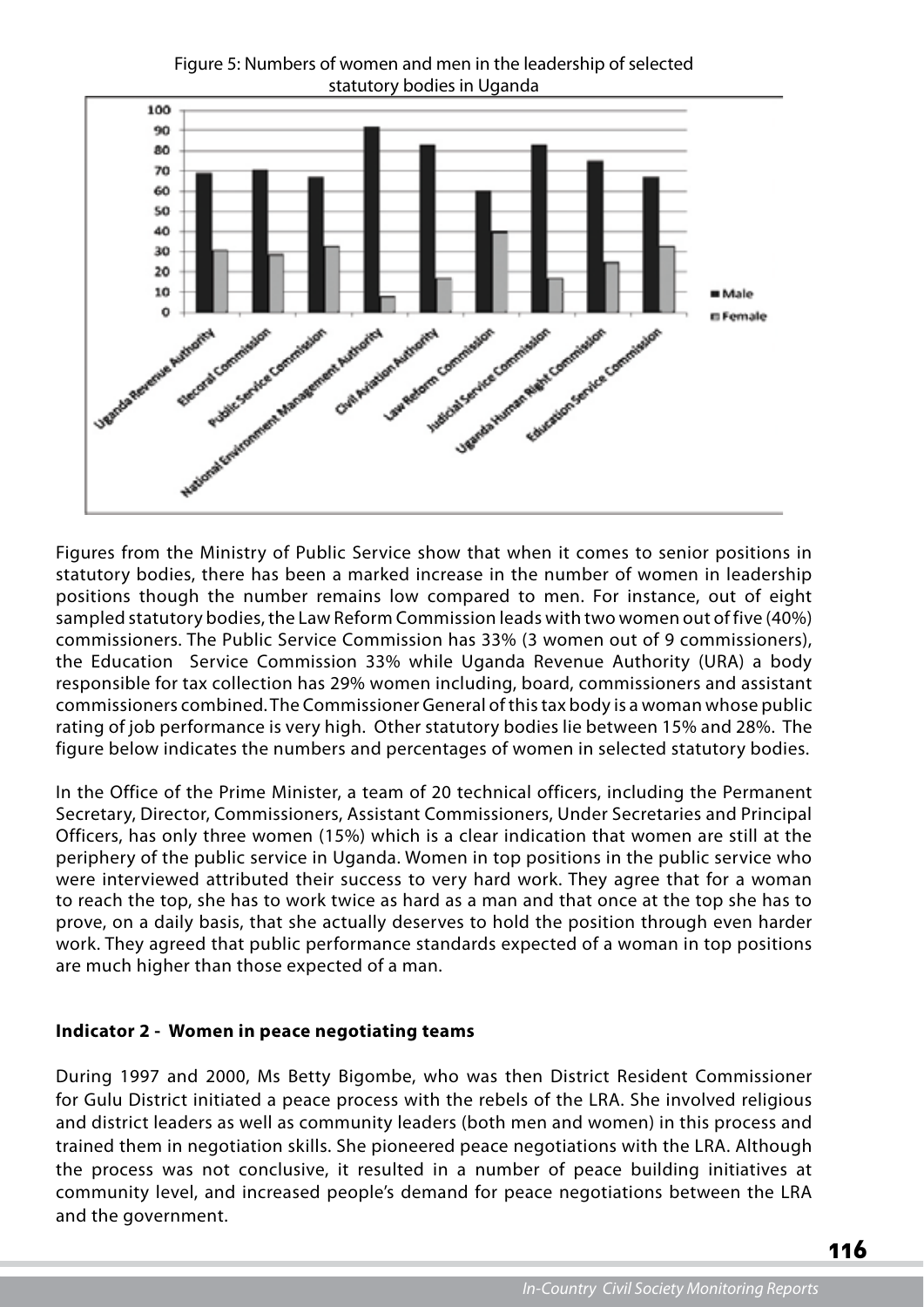In the recent peace negotiations with the Lord's Resistance Army (LRA) the government side had only one woman on the team and this was only after the Women's Coalition for Peace met President Museveni over the non-presence of women on the negotiation team. The LRA on the other hand, had two women on their team, one of whom was the deputy team leader.

Despite this and the fact that Uganda has been in conflict of some nature for the last 40 years and the most affected persons have been women and children, government still does not appreciate the importance of women's participation in peace negotiation processes. The information available on peace negotiation and peace agreements indicates that women have not been deliberately included on peace negotiation teams by government. Where women have been included, it has been by default rather than by deliberate action. For instance on the negotiation team with the Uganda National Rescue Front II (2002), a rebel group that had been operating in the West Nile region since the early 1980s, there were a total of 32 delegates from both

sides and the only woman on the delegation was the then Minister of Gender, Labour and Social Development (MGLSD). In the recent peace negotiations with the Lord's Resistance Army (LRA) the government side had only one woman

on the team and this was only after the Women's Coalition for Peace met President Museveni over the non-presence of women on the negotiation team. The LRA on the other hand, had two women on their team, one of whom was the deputy team leader.

It must be noted that the amount of activism that was carried out by the women's peace coalition had great impact. These women were not part of any official delegation, but they worked tirelessly behind the scenes to provide information and data to the negotiating team. They provided evidence of the sexual violence meted out to the women by both the rebels and government soldiers. They brought to the attention of the government delegation the need for medical interventions for women who had suffered multiple gang rapes and had virginal fistula and other medical challenges. They made sure the agreement was cognizant of the women's need to ensure issues of 1325 and 1820 were integrated in the peace protocol. They had carried out research and kept working on it.

#### **Indicator 3 - Women's participation in the justice and security sector**

#### The Judiciary

Data available shows that in the Judiciary, the top leadership is male dominated while women make up the bulk of the lower cadre. The Chief Justice of Uganda is a man while his Deputy is a woman. While the Principal Judge is male the Chief Registrar is a woman. Uganda has 6 Judges of the Supreme Court of whom 2 (33%) are women. Of the 6 Judges of the Court of Appeal, 2 (33%) are women, while 9 (24%) out of 29 Judges of the High Court are women. Out of the 7 Registrars, only one (14%) is a woman. Uganda has 14 Registrars and 5 of them (36%) are women. 13% (1 out of 8) Assistant Registrars are women; 33% (11 out of 22) Chief Magistrates are women, and 47% (54 out of 116) of the Magistrate Grade I are women<sup>11</sup>.

#### The Military

The Uganda People's Defense Forces (UPDF) has a total of 1,566 female soldiers. Data on the corresponding number of male soldiers was withheld with the explanation that it compromises national security to release information on actual size of the defence force. However, for a few selected ranks, numbers of male and female soldiers were provided for comparison. These are presented in figure 6.

117 11 Ministry of Justice and Constitutional Affairs records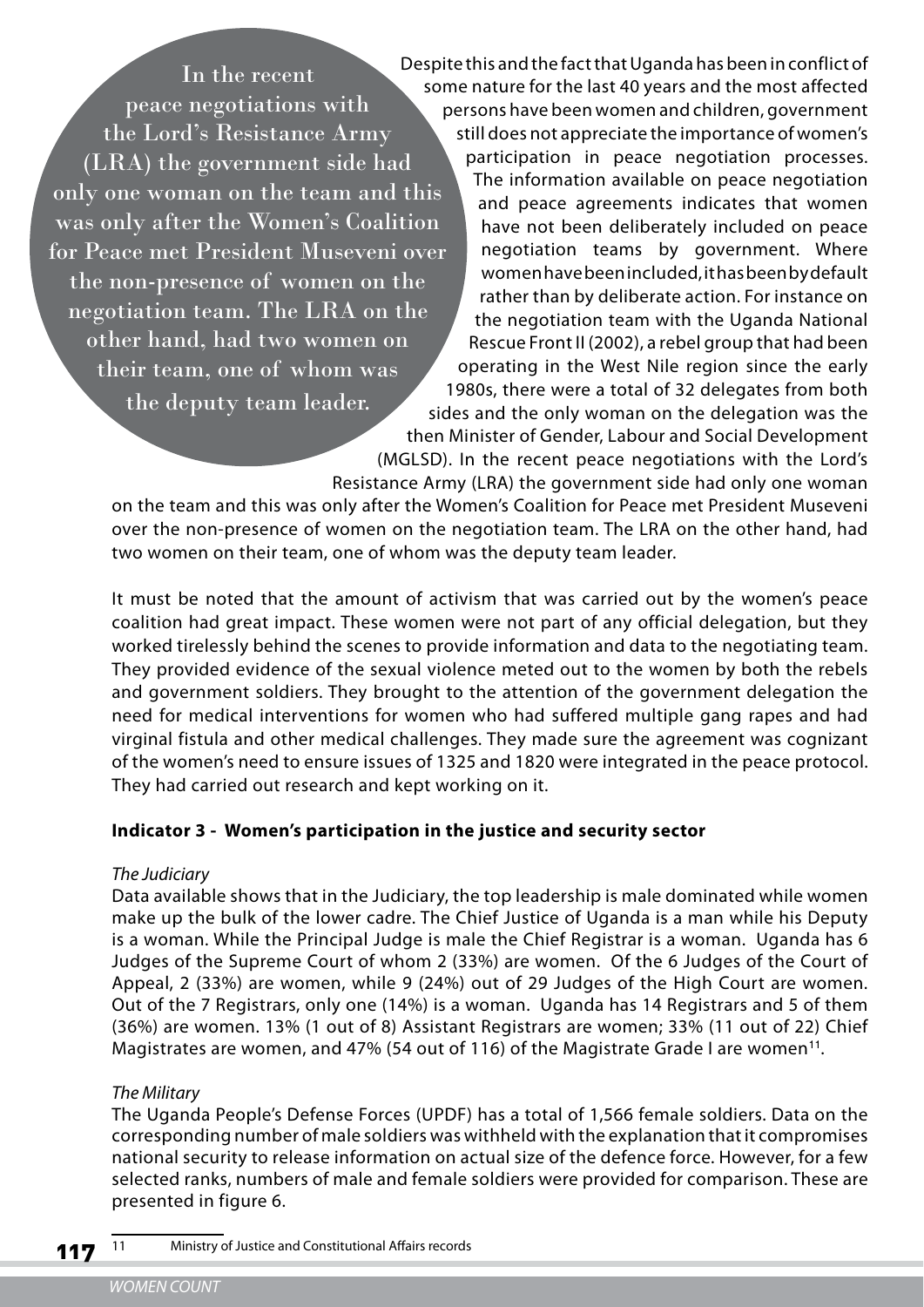

Figure 6: Percentage of women in high ranking positions in the military

Source: Uganda People's Defence Forces

An interview with the Chief of Personnel and Administration of the UPDF (male) provided some explanation for the low numbers of women in the military. He mentioned that women in the military are often forced to cohabit to avoid sexual harassment from their male colleagues, and that because there are no family planning services in the barracks, unplanned pregnancies are very common. He said that male combatants are often unsupportive of the children they have fathered in such relationships, and that most military men will be happy to live with a woman who is not their wife as long as the woman does not get pregnant. To make matters worse, when women soldiers are pregnant, they cannot be deployed for combat operations, and this is held against them when considering officers for promotion. He confirmed that a majority of women in the military are single mothers who face difficulties when they have to leave small children without the care of an adult. This was corroborated by information from women in the military who also informed the research team that when troops are deployed in combat operations, the male combatants use their female colleagues for sex. They even refer to them as dry rations<sup>12</sup>. The women in uniform expressed their distress at the fact that the Uganda women's movement has hitherto not engaged with them.

Other constraints to women in the military that were pointed out during the study include low levels of education, family commitments and marriage. When women soldiers get married to their male counterparts, it becomes difficult to deploy the women when they have young children. The husband on the other hand will easily be deployed and will thus qualify for promotion much faster than their wives.

#### Police Department

Figures from the Uganda Police Department show that the police force is comprised of 38,001 officers of whom 5,252 (14%) are women. The highest career rank in the Uganda Police Department is that of the Assistant Inspector General of Police. Above that rank are two positions of Inspector General and Deputy Inspector General of Police which are political appointments. Currently, these two positions are occupied by men. There are twelve officers at the level of Assistant Inspector General of Police, two (16%) of whom are female. Figure 7 below indicates the numbers of women compared to men in the Uganda Police Force.

<sup>12</sup> Dry Rations would normally refer to supplies of beans and maize meal, which the UPDF gives to soldiers in combat operations.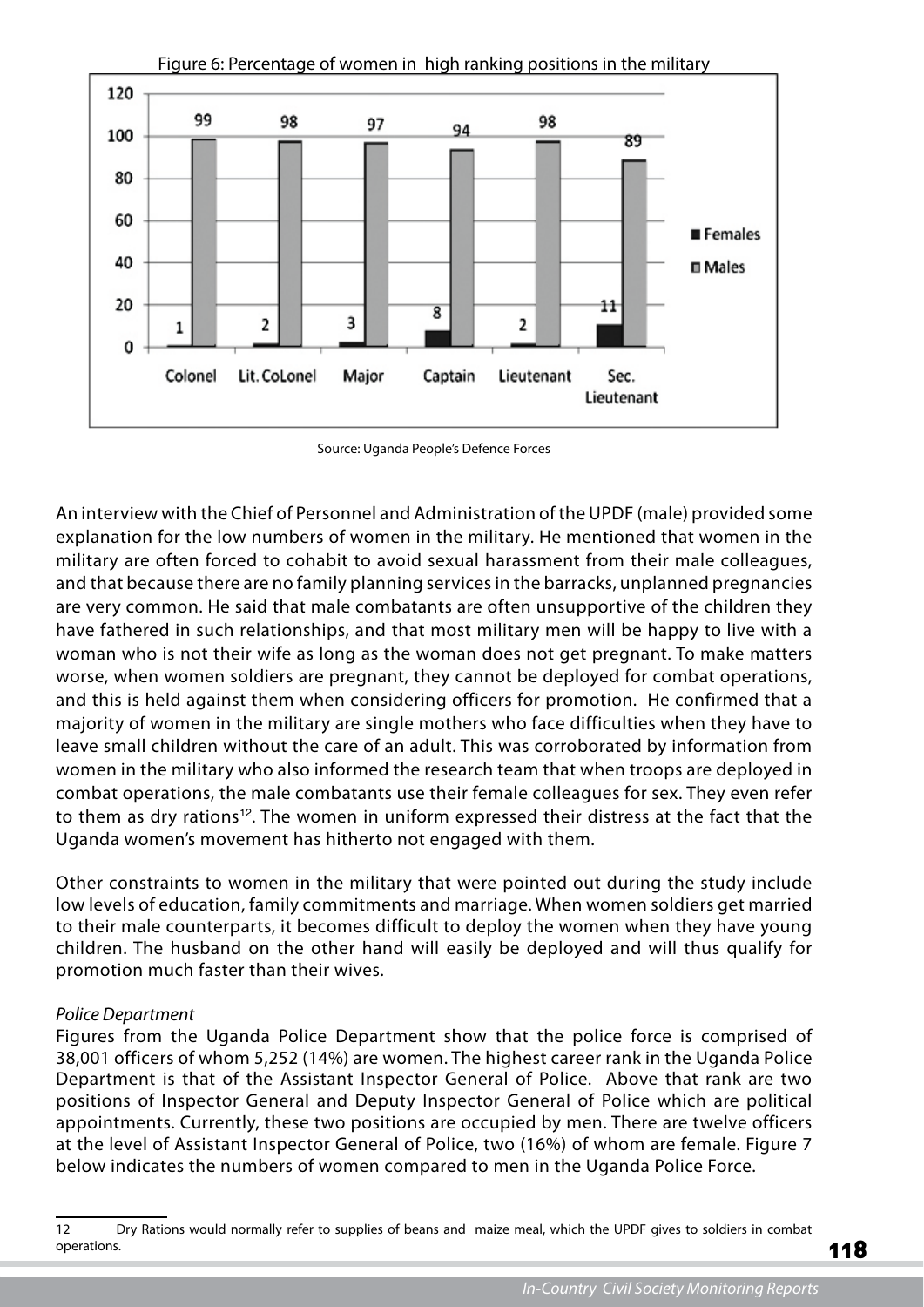

Source: Uganda Police Headquarters, Kibuli.

#### Uganda Prisons Department

The Uganda Prisons Service has a total of 7,143 officers of whom 1,276 (18%) are female. The highest rank for a woman in the Uganda Prison's department is that of Assistant Commissioner of Prisons, the second highest rank in the department. The first and second highest ranks are those of the Commissioner General and Deputy Commissioner General of Prisons, which are political appointments and are both held by men.



Figure 8: Composition of the Prison Service by gender – Uganda

#### **Indicator 4 - Percentage of women in peace keeping missions disaggregated at all levels**

Table 1: Military and Police: Uganda's Contribution of troops to UN missions by gender as of June 30th, 2010.

| UN<br><b>MISSION</b> | <b>DESCRIPTION</b>        | MALE | <b>FEMALE</b> | <b>TOTAL</b> | <b>Uganda's Total</b><br>Contribution | <b>GRAND</b><br><b>TOTAL</b> |  |
|----------------------|---------------------------|------|---------------|--------------|---------------------------------------|------------------------------|--|
| <b>UNAMID</b>        | Individual Police         | 102  | 14            | 116          | 119                                   | 21687                        |  |
|                      | <b>Experts on Mission</b> | 2    |               | 3            |                                       |                              |  |
| UNMIL                | Individual Police         | 10   | 4             | 14           | 14                                    | 9307                         |  |
| UN MIS               | Individual Police         | 5    | 12            | 17           | 25                                    | 10614                        |  |
|                      | <b>Experts on Mission</b> | 5    | 3             | 8            |                                       |                              |  |
| <b>UNMIL</b>         | Individual Police         | 14   | 3             | 17           | 17                                    | 1466                         |  |
| <b>UNOCI</b>         | <b>Experts on Mission</b> | 3    | $\Omega$      | 3            | 6                                     | 8524                         |  |
|                      | <b>Contingent Troops</b>  | 2    | $\Omega$      | 2            |                                       |                              |  |

119

Source: Uganda Prisons Department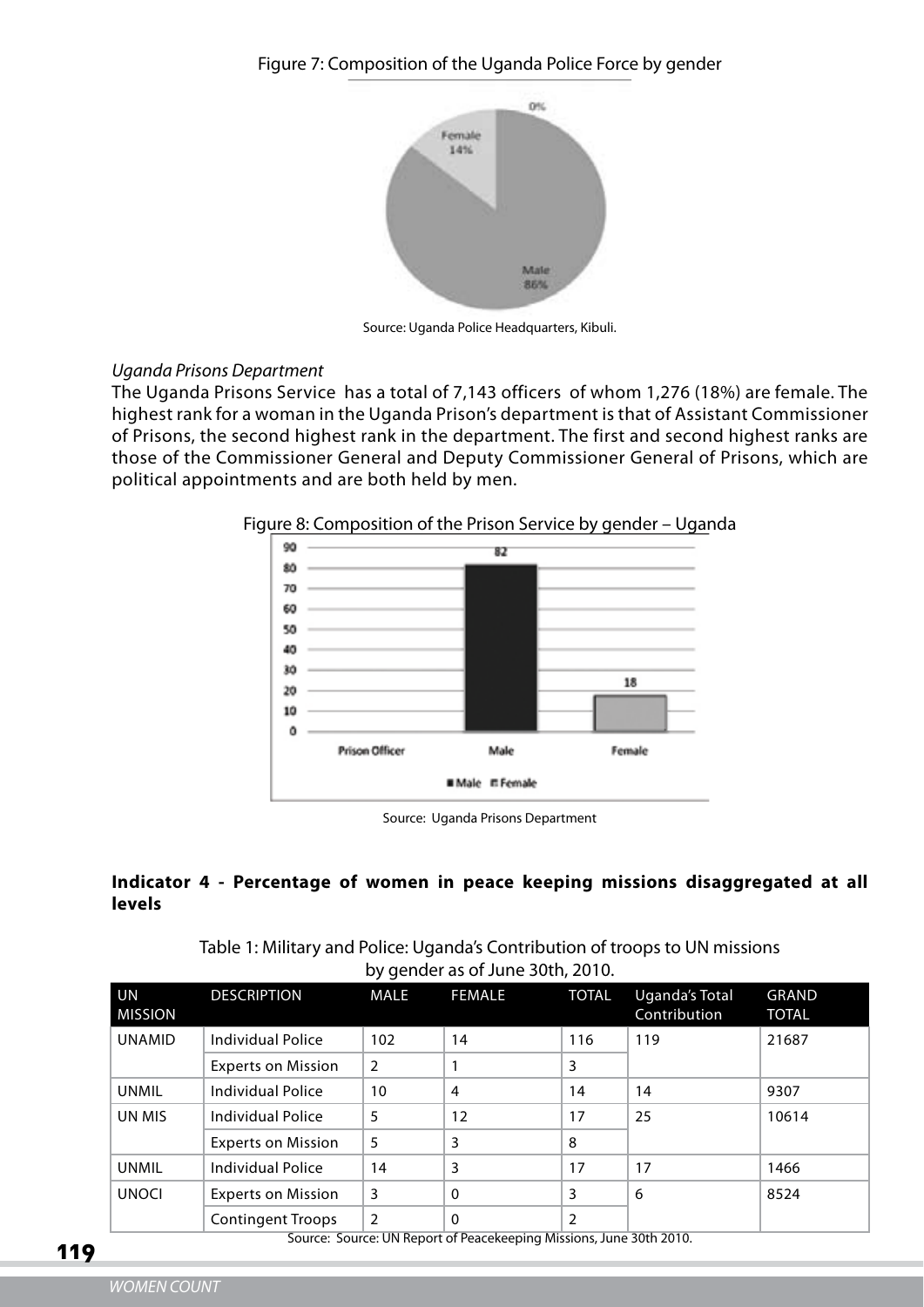|              | <b>MILITARY</b>                                        |                |       |                                      |     |       | <b>POLICE</b> |                              |     |       |                        |                       |       |      |       |
|--------------|--------------------------------------------------------|----------------|-------|--------------------------------------|-----|-------|---------------|------------------------------|-----|-------|------------------------|-----------------------|-------|------|-------|
|              | <b>Military Ex-</b><br><b>Military Troops</b><br>perts |                |       | Military  Individual Police<br>Total |     |       |               | <b>Formed Police</b><br>Unit |     |       | $Po-$<br>lice<br>Total | GRAND<br><b>TOTAL</b> |       |      |       |
|              | M                                                      | F              | Total | M                                    |     | Total |               | ΙM                           | F   | Total | M                      | F                     | Total |      |       |
| UN-          | 242                                                    | 9              | 251   | 16568                                | 450 | 17018 | 17,269        | 2254                         | 326 | 2610  | 1744                   | 64                    | 1808  | 4418 | 21687 |
| AMID         |                                                        |                |       |                                      |     |       |               |                              |     |       |                        |                       |       |      |       |
| <b>UNMIL</b> | 125                                                    | 8              | 133   | 7660                                 | 150 | 7,810 | 7.943         | 455                          | 65  | 520   | 703                    | 141                   | 844   | 1364 | 9307  |
| UN MIS       | 450                                                    | 17             | 497   | 9312                                 | 129 | 9441  | 99,38         | 568                          | 108 | 676   |                        |                       |       | 676  | 10614 |
| UN MIT       | 30                                                     | $\overline{2}$ | 32    |                                      |     |       | 32            | 819                          | 57  | 876   | 551                    | 7                     | 558   | 1434 | 1466  |
| <b>UNOCI</b> | 179                                                    | 14             | 193   | 7092                                 | 99  | 7191  | 73,84         | 374                          | 317 | 391   | 749                    | 0                     | 749   | 1140 | 8524  |

Table 2: Military and Police; Total Troops on UN Missions as of June 30th, 2010

Source: UN Report of Peacekeeping Missions, as of June 30th 2010

According to the Ministry of Defence Records, Uganda has contributed a total of 4,083 troops to the AMISOM mission in Somalia, of whom 83 (2%) are women.

As Table 1 above shows, Uganda has also contributed contingent troops, experts and Police Officers to peace keeping missions. Apart from UNOCI, women have been represented in each mission. The research team was informed that the number of women peacekeepers on a mission is limited by the quota set by the coordinating institution. In addition, the level of education of women in the military limits their opportunities to qualify as part of peacekeeping missions. A comparison between the total figures for each mission in which Uganda is contributing (Table 2 above) and what Uganda has contributed (Table 1) reveals Uganda is doing well.

The research team found that the same barriers that women face in the military also come into play when it comes to selecting women for peace keeping missions. Issues of single motherhood and low level education do hinder women's deployment on peacekeeping missions. The stereo-typing of women also come into play- that women cannot carry heavy loads and march long distances as compared to the men. Also that 'women are delicate and the "fair sex" and men would not like to see them roughing it up in while peacekeeping' was mentioned by the UPDF chief of personnel in an interview. The Chief of Joint Forces explained that peace keeping is a new phenomenon in the UPDF, only five years old, as the UPDF was in the past too busy involved in its own wars to spare any soldiers for peace keeping. He believes that the number of women on such missions will increase as the UPDF gains more peacekeeping experience.

Police Department and Prisons Department - Information available from the Uganda Police Department indicates that the department has been deploying officers to international peace keeping missions since 2004. Police from Uganda have been deployed to Darfur, East Timor, Kosovo, Liberia and Southern Sudan. In all the missioners, the majority of the peacekeepers has been male officers. The mission to Kosovo had been closed and information pertaining to this particular mission was unavailable. Deployment of Prisons personnel is a more recent development. Table 3 indicates the numbers of personnel from the Police and Prisons Departments respectively by sex, deployed to various missions. The years to which they were deployed were not provided.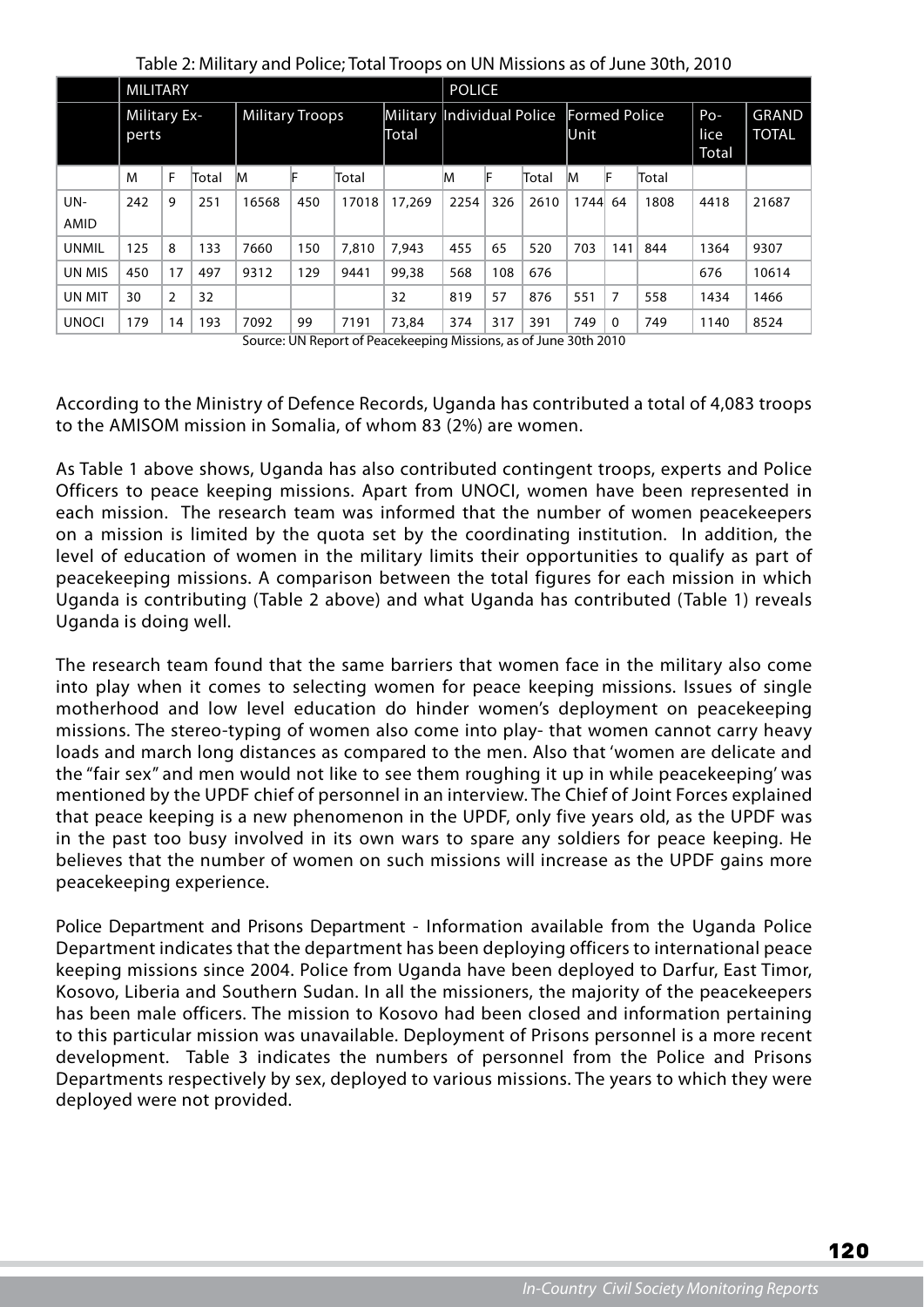|                 | Police                   |     |                          | <b>Prisons</b>           |                          |         | Comments       |
|-----------------|--------------------------|-----|--------------------------|--------------------------|--------------------------|---------|----------------|
| Name of mission | M                        | l F | % women                  | M                        | F                        | % women |                |
| Darfur          | 102                      | 14  | 12                       | $\overline{\phantom{0}}$ | $\overline{\phantom{a}}$ |         |                |
| East Timor      | 14                       | 3   | 18                       | ۰                        | $\overline{\phantom{a}}$ |         |                |
| Kosovo          | $\overline{\phantom{a}}$ |     | $\overline{\phantom{a}}$ | $\overline{\phantom{a}}$ | $\overline{\phantom{a}}$ |         | Mission closed |
| Liberia         | 10                       | 4   | 25                       | 3                        | $\mathbf 0$              | 00      |                |
| Southern Sudan  | 5                        | 12  | 71                       | 4                        |                          | 25      |                |
| Total           | 131                      | 33  | 20                       |                          |                          |         |                |

#### Table 3: Numbers of Police and Prison Officers deployed to various missions 2004 –2010

Source: Uganda Police Force and Uganda Prisons Service records

Peacekeeping forces are still largely a male domain. Interviews with women police officers revealed that being deployed to international missions means earning more money which makes the process of selecting those to be deployed very competitive. While the women said that since fewer women occupy decision making positions in the forces, men are more inclined to select their male colleagues before they think of the female officers. However, this was refuted by the Human Resource Officer in the Police Department during the interview. He mentioned that both women and men are nominated for deployment and it is the UN coordinating agency that interviews and selects those most qualified for deployment. He also mentioned that there is no UN requirement for a specified number of women to be included on a peace keeping mission, a rather interesting finding. It was mentioned by a male officer during the interviews that police women deployed to missions have performed very well and that in future there is likely to be more women deployed to peace keeping missions than have been in the past.

#### **Indicator 5 - Number and percentage of women participating in each type of constitutional or legislative review (including security sector review)**

|                                            | Table 4 |                                                             |               |                |     |         |
|--------------------------------------------|---------|-------------------------------------------------------------|---------------|----------------|-----|---------|
| Nature/type of legislative<br>review       | Year    | Coordinating<br>institution                                 | Participation |                |     |         |
|                                            |         |                                                             | Total         | Women          | Men | % Women |
| Uganda Law Reform<br>Commission            | Various | Uganda<br>Law Reform<br>Commission                          | 5             | $\overline{2}$ | 3   | 40      |
| <b>Constitutional Review</b><br>Commission | 2004    | Ministry of Justice<br>and Constitutional<br><b>Affairs</b> | 12            | 3              | 9   | 25      |
| Comprehensive Defence<br>Review            | 2000    | Uganda People's<br>Defence Forces                           | 8             | 3              | 5   | 38      |
| Uganda Police Review                       | 2010    | Uganda Police<br>Force                                      | 13            | $\overline{2}$ | 11  | 15      |

The Law Reform Commission is the statutory body responsible for undertaking law related research on a continuous basis and making recommendations on necessary legal reforms. The last constitutional review was undertaken from 2003-2005 and amendments are reflected in the constitution (Amendment) Act of 2005.

In addition to the Law Reform Commission, Government institutes special and time bound commissions to review specific sectors. Such was the case with the Defence Review Commission

121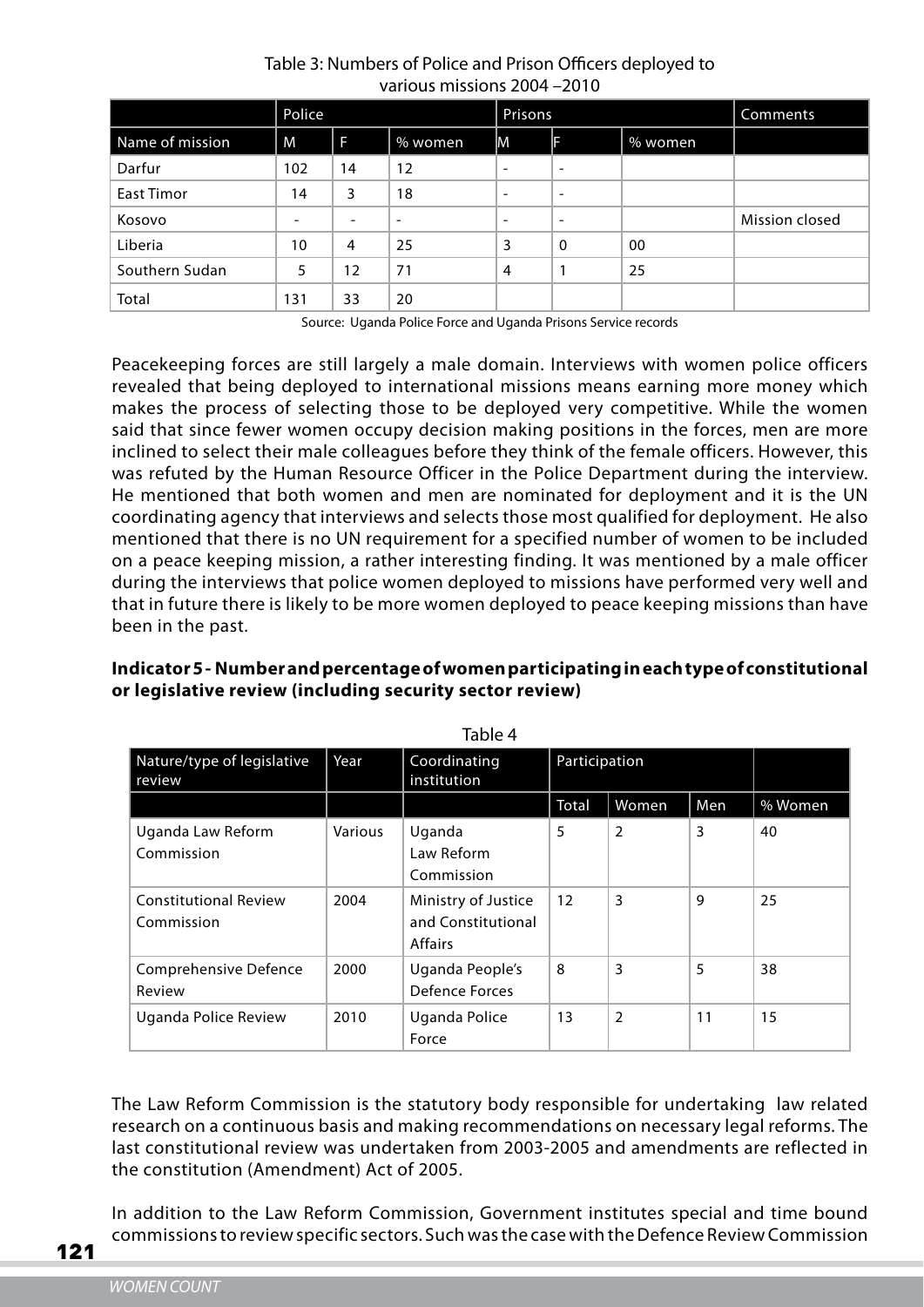of 2001-2005 that resulted in the White Paper on Defence Transformation. This commission had a total of eight commissioners of whom 3 (37%) were women. It was also stated during the interviews that one of the women was actually a senior officer in the Army, while the other two were civilian. This made the women in uniform feel that they were not adequately represented on the review team. As a result issues affecting women in the military were not specifically addressed in the Defence White Paper. There will be need for civil society to increase engagement with women in the military to ensure that on the next defence review, women in uniform are adequately represented and that their issues are integrated in the resulting White Paper.

#### **Indicator 6 - Percentage of civil society organizations in task forces on UNSCR 1325 and 1820**

Government established the SGBV Reference Group under the leadership of the Ministry of Gender, Labour and Social Development. Both government, the UN and international and local NGOs are represented on this reference group. Membership to the reference group is open. Initially the group had 34 members of whom 14 (44%) were CSOs. But the numbers have since surged and the group has split up along thematic groups.

In 2009, civil society organizations formed the UNSCR 1325 CSO Taskforce that brings together 35 organizations to monitor the implementation of the National Action Plan on UNSCR 1325 and 1820 as well as the regional Goma Declaration (2009). The Goma Declaration recognizes sexual violence as a war crime and a threat to regional security and national development. The Declaration also recognizes that sexual violence increases the spread of HIV/AIDS. It is under the auspices of this Task Force that CEWIGO led Uganda civil society organizations in the process to monitor implementation of UNSCR 1325 as part of activities to mark the 10th anniversary of this landmark resolution. This effort is part of a global process coordinated by the Global Network of Women Peacebuilders (GNWP). In Uganda, CSOs that are members of the GNWP in addition to the Center for Women in Governance (CEWIGO) are

Teso Women Peace Activists (TEWPA), Kitgum Women Peace Initiatives (KIWEPI), Lira Women Peace Initiatives (LIWEPI), Luwero Women Development Association (LUWODA) and Lira Rural Women and Children Development Initiative Shelter (LIRWOCDI).

At the national level, the 1325 Task Force also works hand in hand with the National Women's Task Force for a gender responsive PRDP, and links with the Ministry of Gender, Labour and Social Development as well as UNIFEM and UNFPA. We believe that with the creation of UN Women, the work of the Task Force on 1325 and the PRDP Task force will get even more support. The 17 member Women's National Task Force ensures that implementation of the PRDP is gender responsive and this, in a way, compensates for the limited presence of CSOs in the design of the plan. The Women's Task Force for a gender responsive PRDP sits on each of the PRDP working committees and is represented on the high level 88 member Technical Committee.

Other UNSCR 1325 relevant task forces include the UN Joint Programming on Gender which is made up mainly of UN agencies, and on which one Uganda CSO out of the 13 members sits. This is specifically a UN committee and includes one national women's CSO.

In 2009, civil society organizations formed the UNSCR 1325 CSO Taskforce that brings together 35 organizations to monitor the implementation of the National Action Plan on UNSCR 1325 and 1820 as well as the regional Goma Declaration (2009).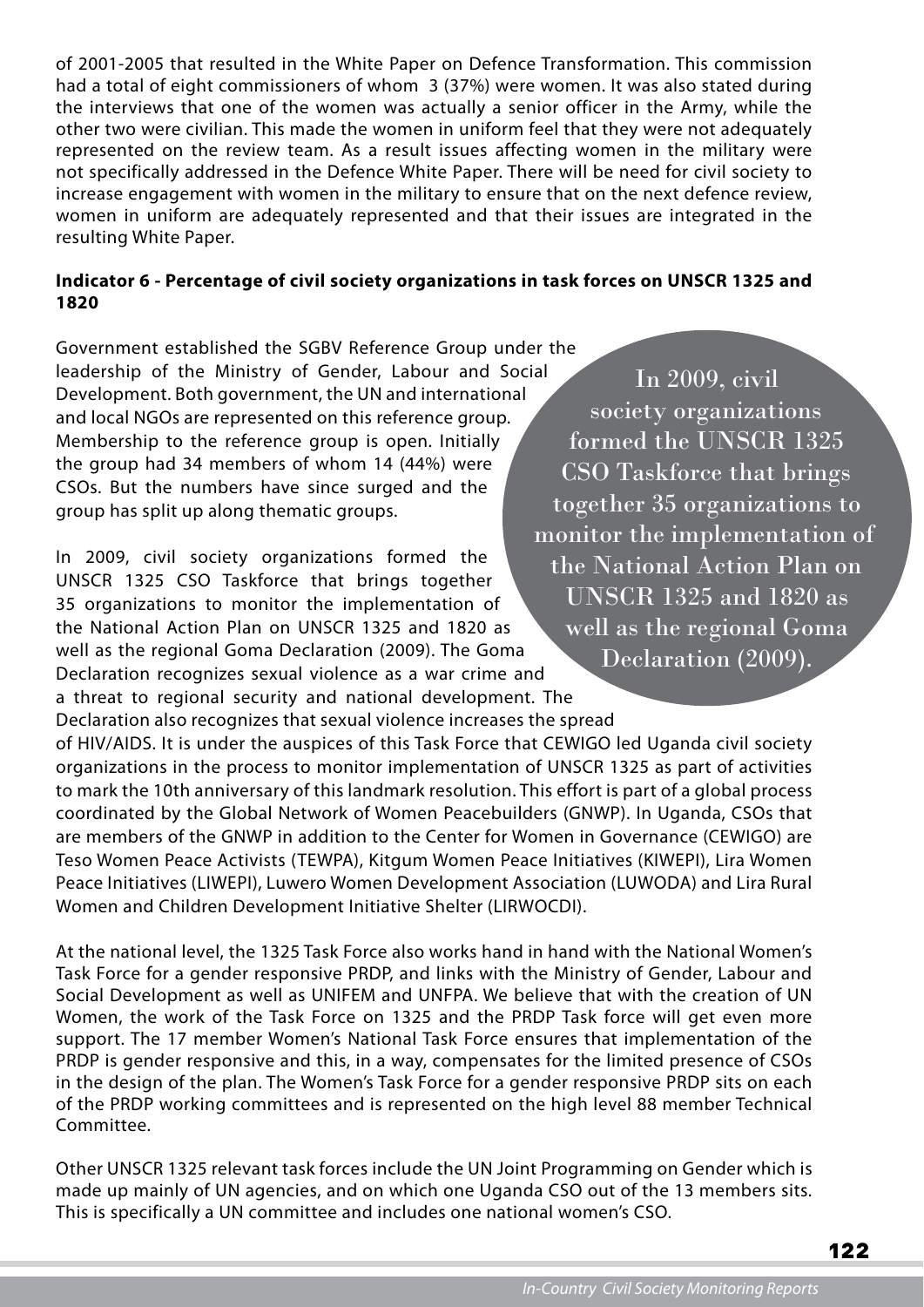#### **B. Prevention and protection**

#### **Indicator 7 - Percentage of SGBV cases reported, investigated, referred, prosecuted and penalized**

Gender-based violence, particularly violence against women (VAW), is widespread in Uganda and includes domestic violence, sexual harassment, trafficking, rape and defilement. The UDHS of 2006 indicated that 60 per cent of women aged between 15 and 49 have suffered physical violence, 39 per cent of women have suffered sexual violence, while 16 per cent have experienced violence during pregnancy. Gender-based violence is intensified in conflictridden areas, underscoring the need to include women in conflict resolution processes and peace building initiatives.

| 2009                          | Reported                 | Investigated                    | Referred                 | Prosecuted               | Penalized                |
|-------------------------------|--------------------------|---------------------------------|--------------------------|--------------------------|--------------------------|
| <b>Domestic Violence</b>      |                          | ۰                               | $\overline{\phantom{a}}$ |                          | $\overline{\phantom{a}}$ |
| Rape                          | 619                      | 619                             |                          | 228 (37%)                | 12 (5%)                  |
| <b>Marital Rape</b>           | $\overline{\phantom{0}}$ | $\overline{\phantom{0}}$        | $\overline{\phantom{a}}$ | $\overline{\phantom{0}}$ | $\overline{\phantom{0}}$ |
| Defilement <sup>1</sup>       | 7360                     | 7360                            | $\overline{\phantom{a}}$ | 4351(59%)                | 467(11%)                 |
| Early marriage                | $\overline{\phantom{0}}$ | $\overline{\phantom{0}}$        | $\overline{\phantom{a}}$ | $\overline{\phantom{0}}$ | $\overline{\phantom{a}}$ |
| Forced marriage               |                          | $\overline{\phantom{a}}$        | $\overline{\phantom{a}}$ | $\overline{\phantom{a}}$ | $\overline{\phantom{a}}$ |
| Indecent Assault <sup>2</sup> | 550<br>$ -$              | 550<br>$\overline{\phantom{a}}$ | $\cdots$                 | 291 (52%)                | 79 (27%)                 |

| Table 5: SGBV cases for 2009 |  |  |
|------------------------------|--|--|
|------------------------------|--|--|

Source: Police records, CID Headquarters, Kibuli, Kampala

1 Defilement refers to sexual intercourse (with or without consent) with a minor below the age of 18

2 These are cases where there is Circumstantial evidence that a crime of sexual nature was committed but cannot be proved

Records from the police department do not indicate any incidences of domestic violence. This is because domestic violence was regarded as violence of a general nature until very recently when the Domestic Violence Act was passed. Information from the Criminal Investigation Department (CID) only specifies three categories, namely rape, defilement and indecent assault. The Uganda law does not recognize marital rape and as a result this violation is not reported. Early marriages are sometimes captured under defilement (sexual contact with a person below the age of 18 years). The research team was informed that reporting of early marriages was very rare. During Focus group discussions with women, the research team learnt that girls forced into early marriages do not have avenues for reporting, because they fear their parents.

The family and child protection unit in police stations visited were unanimous over reasons for lack of reporting of rape and loss of interest in reported cases by families. Sometimes the key witnesses are coerced into withdrawing the case by family members; sometimes the perpetrator is a "powerful" man such as a local leader, a teacher, a head teacher, the village's richest man, an uncle or even a father of the girl; sometimes the family cannot find the money to take the victim for medical checkup or transport the police to the crime scene. So the family chooses to negotiate a settlement with the perpetrator. At the same time, the requirements and procedures for proving rape and defilement cases are long and costly. A police surgeon is required to examine the survivor. However the ratio of doctors to patients in Uganda is very low, 1:15,000<sup>13</sup> and there are always many patients waiting in long queues to see the doctor. Many doctors are also reluctant to leave patients waiting to spend long hours in courtroom as witnesses of victims of sexual violence. Because the court process takes so long in this country, even years, few doctors are willing to take on such responsibility at their own expense and that of their patients. Doctors in private practice (who are more accessible) require to be paid before they can carry out the examinations and yet most of the victims may not have the money.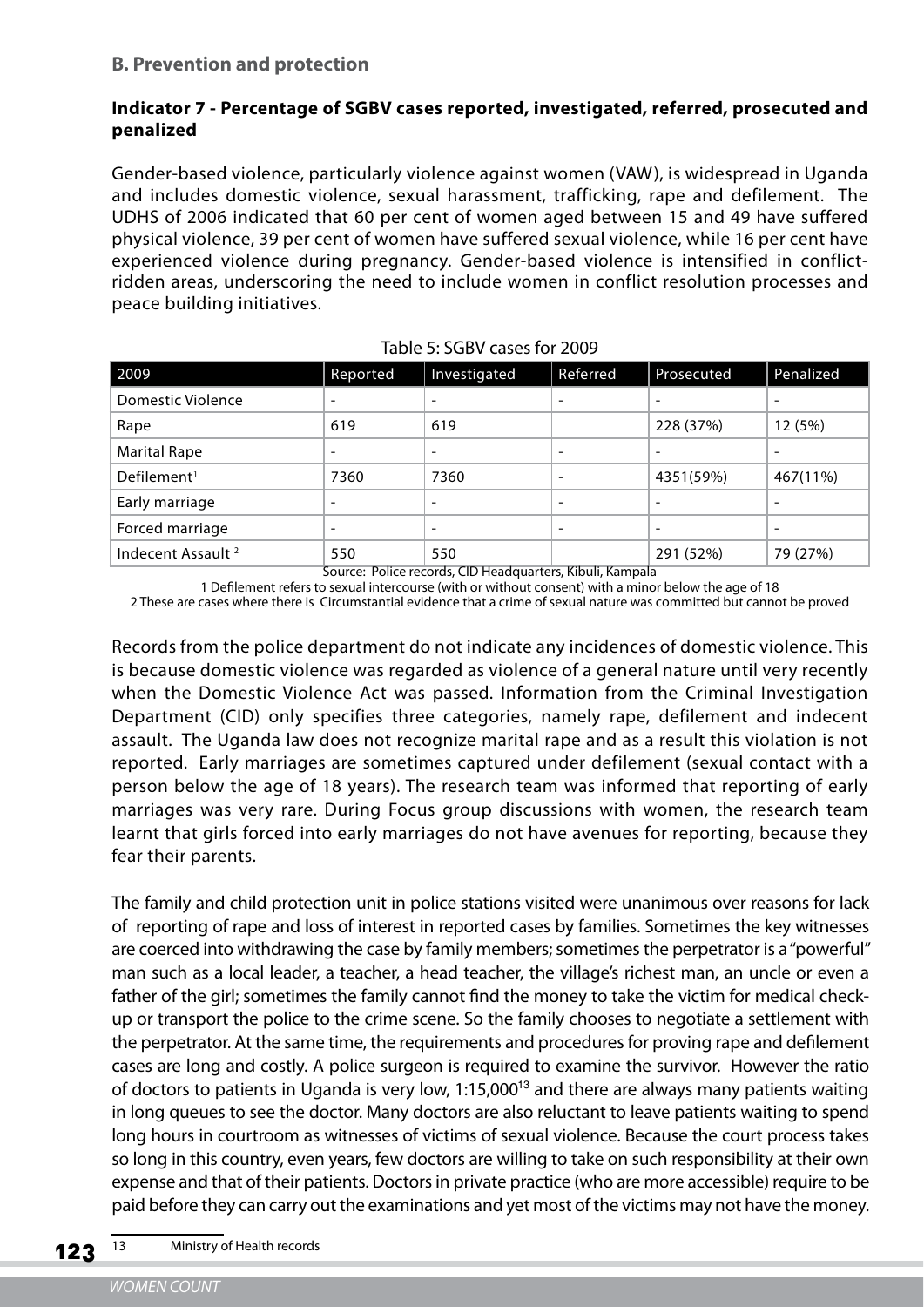More cases of indecent assault are reported and successfully prosecuted and penalized because the sentences are less severe.

Accountability for sexual violence is frustrated by difficulties in meeting the requirements for prosecution, including the standard of proof and community perceptions of gender based violence as a private affair. In a number of cases, the victims lack the courage to reveal that they have been raped, while others just keep quiet, because of the stigma attached. They do not know that they are victims, not the ones in the wrong. And because of poverty, many families negotiate for a little money which the perpetrator eagerly pays and gets away with the hideous crime. SGBV in Uganda is tried by the High Court and many people do not know that it should not be simply a matter of negotiating for less than US\$ 200 when a young daughter has been raped.

A survey done by Action for Development (ACFODE) in 2009 seems to suggest that community attitudes and perceptions towards rape and other forms of sexualized violence are sometimes ambivalent, if not downright unsupportive of the victims. "The community looks at issues of sexual violence as none of their business. They do not have any preventive measures in place. Even survivors are not given any help.<sup>14"</sup> This goes to explain the low levels of reporting and prosecution. If there are no witnesses coming from the community, it would make it difficult for official systems, which are often remote and removed from community to follow up and apprehend the offenders. Social attitudes and the low status of women make prevention and protection very difficult.

A survey done by International Alert in Northern Uganda reveals that domestic is identified by women of Northern Uganda as the second most significant challenge faced by women in the home, next to poverty<sup>15</sup>. Other researchers exploring the effects of conflict on masculinity identity in detail have highlighted not only increased VAW, but also alcoholism, militarism, criminality and suicide.<sup>16</sup> The researchers point out that the widespread problems of alcoholism and violence against women should not be seen as part of men's intrinsic nature, but as a result of fractures in men's sense of themselves; they have to figure out how to relate to the increase in women's economic power , coupled with a decreased in their own. Such profound social problems require long term efforts to help normalize gender equality and women's empowerment, and promote reconciliation.

A survey done by Action for Development (ACFODE) in 2009 seems to suggest that community attitudes and perceptions towards rape and other forms of sexualized violence are sometimes ambivalent, if not downright unsupportive of the victims.

From the field interviews and Focus Group Discussions, some of the challenges cited in reporting, investigating and prosecuting SGBV cases include: harassment of the victim during the process of reporting, bribery and corruption, suspects being released before investigations are complete, and stigmatization of the victim. Girls fear that if they report cases of defilement, no man will marry them, while children that are defiled are threatened with death. Married women do not report incidents of rape for fear of being shunned and divorced by their husbands. The community tends to isolate and stigmatize the victim, rather than the perpetrator.

There is a lot that police can do where SGBV is concerned.

<sup>14</sup> Sexual and Gender Based Violence in Uganda: Experience of sexual violence among women and girls in Pallisa and Kisoro Districts.

<sup>15</sup> International Alert: Changing Fortunes: Women's Economic Opportunities in post war Northern Uganda. Investing in Peace. Issues No 3.

<sup>16</sup> See C. Dola (2002). Collapsing Masculinities and Weak States-A case study of Northern Uganda' in F Clever (Ed) Masculinities Matter! Men, Gender and Development. London: Zed Press.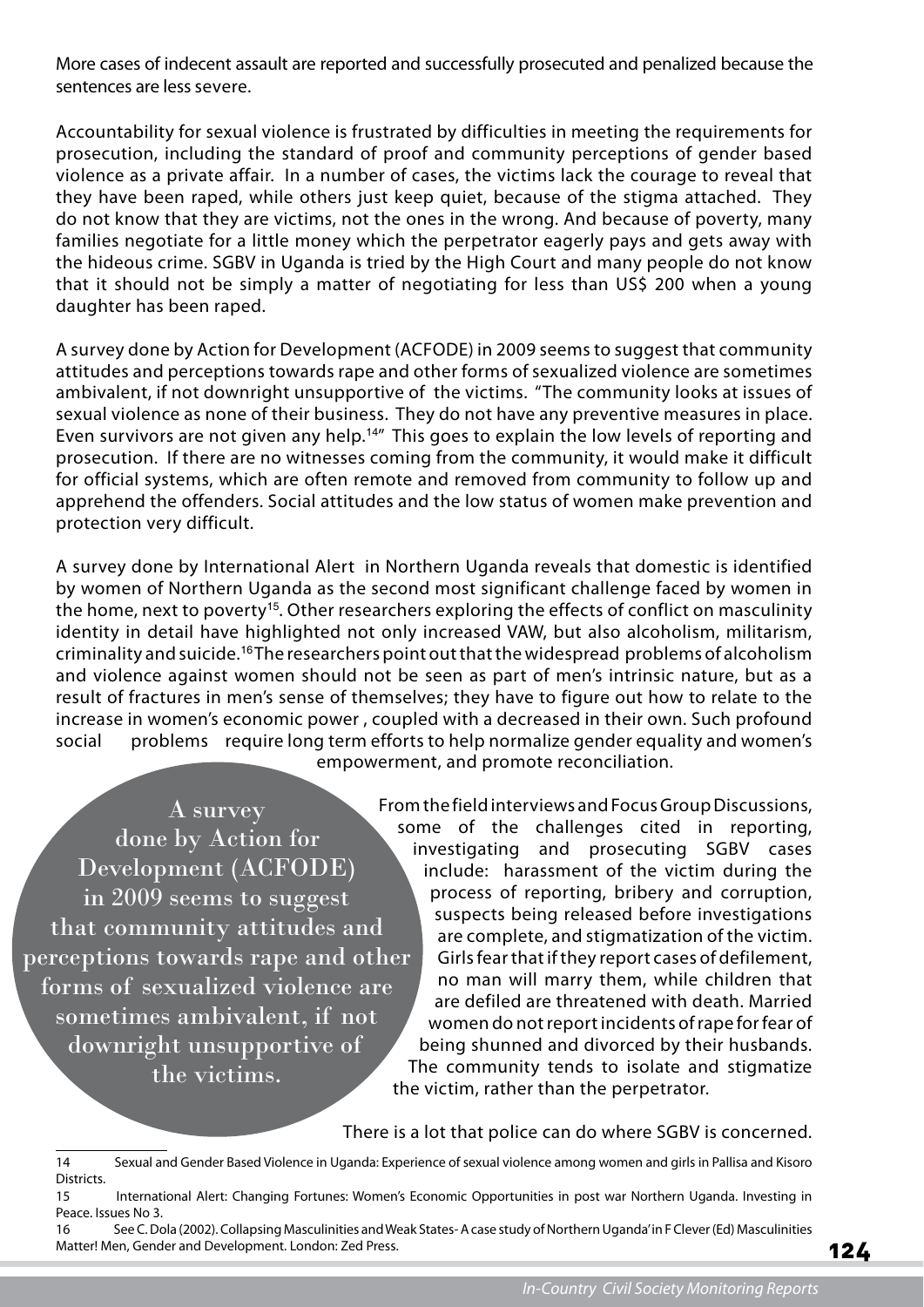They can gather forensic evidence, they can follow up medical reports, they can demand an increase in the number of police surgeons, and they can deal with witnesses who do not want to cooperate. They can also participate in community sensitization to reduce the tendency of families negotiating for a little money when their daughter has been defiled.

And indeed the research team established that there is a lot that the police department has done. They have established a child and family protection unit at each police station in the country. Some of the officers may not be adequately sensitized or even trained in dealing with SGBV issues but they are working hard to arrest suspects whenever there is a reported case. Interviews with police officers in different police stations revealed that the police do try to investigate these cases but are often frustrated by lack of transport, lack of personnel, lack of basic stationery, and uncooperative witnesses. They are also frustrated by the court processes that go on for long periods. And for the many of the remote police stations, it is not easy to transport themselves and witnesses to the regional headquarters where the high court seats. The challenges are simply too many. Participants at the validation workshop for this research suggested that more sensitization of the political leadership was necessary to facilitate the police department adequately.

Table 6: Uganda's gender sensitive laws and policies

|                | Laws                                               | Provisions                                                                                                                                                                                                                                                                                                                                                                                                                                                                                                                                                                                                                                                                                                                                                                                                                                                                                                                                                                                       |
|----------------|----------------------------------------------------|--------------------------------------------------------------------------------------------------------------------------------------------------------------------------------------------------------------------------------------------------------------------------------------------------------------------------------------------------------------------------------------------------------------------------------------------------------------------------------------------------------------------------------------------------------------------------------------------------------------------------------------------------------------------------------------------------------------------------------------------------------------------------------------------------------------------------------------------------------------------------------------------------------------------------------------------------------------------------------------------------|
| 1              | The Constitution of the<br>Republic of Uganda 1995 | Chapter 3 :20 (1) guarantees fundamental and other human rights<br>freedoms<br>Chapter 3:21 (1) guarantees that all persons are equal before the law in all<br>spheres of political, economic, social and cultural life and in every other<br>respect and shall enjoy equal protection under the law.<br>Chapter 4 section 21 (2) prohibits discrimination 'against any person on<br>grounds of sex, race, religion, ethnic origin, tribe, birth, creed or religion,<br>social or economic standing, political opinion or disability.<br>Chapter 4 Section33 on the rights of women specifies:<br>full and equal dignity with men<br>enhancing the welfare of women<br>protection of women and their rights taking into account their unique<br>status and maternal functions<br>equal treatment with men including equal opportunities in political,<br>economic and social activities<br>The right to affirmative action to redress the imbalances created by<br>history, tradition or custom. |
| $\overline{2}$ | The Land Act                                       | provides for a joint ownership of the matrimonial home and property,<br>and prohibits either the husband or the wife from selling of matrimonial<br>property without the consent of the other and the children                                                                                                                                                                                                                                                                                                                                                                                                                                                                                                                                                                                                                                                                                                                                                                                   |
| 3              | The Equal Opportunities<br>Commission Act 2007     | Articulates the composition and mandate of Equal Opportunities<br>Commission to give effect to the State's constitutional mandate<br>to eliminate all forms of discrimination in access to social services,<br>employment opportunities and governance structures, and redressing<br>imbalances which exist                                                                                                                                                                                                                                                                                                                                                                                                                                                                                                                                                                                                                                                                                      |
| 4              | The Domestic Violence Act                          | Provides for protection and relief of victims of domestic violence;<br>remedies for the punishment of perpetrators of domestic violence;<br>provides for procedures and quidelines to be followed by court in relation<br>to protection and compensation of victims of domestic violence; provides<br>for the jurisdiction of court including the issue of protection orders and<br>provide for enforcement of orders made by the court; to provides for<br>empowering the family and children's court to handle cases of domestic<br>violence and for related matters<br>provides for the protection and relief of victims of domestic violence and<br>establishes the nature of punishment for perpetrators.                                                                                                                                                                                                                                                                                   |

#### **Indicator 8 - Number and quality of gender responsive laws and policies**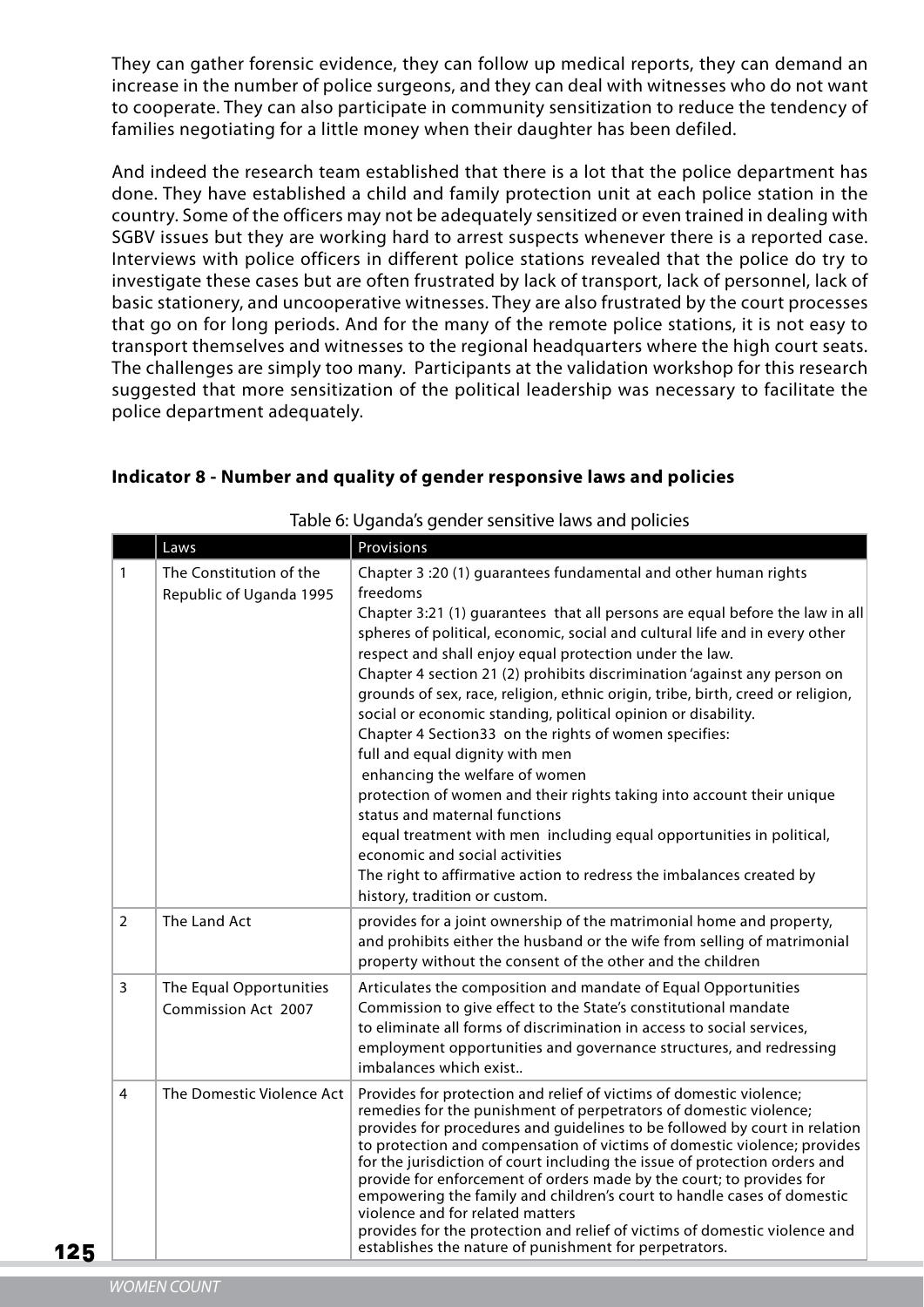| 5              | The Anti-Trafficking in<br><b>Human Persons Act</b> | Prohibits the relocation of human persons for purposes of slavery or<br>other forceful activity                                                                                                                                                                                                                                                                                                                                                                                                |
|----------------|-----------------------------------------------------|------------------------------------------------------------------------------------------------------------------------------------------------------------------------------------------------------------------------------------------------------------------------------------------------------------------------------------------------------------------------------------------------------------------------------------------------------------------------------------------------|
| 6              | The Penal Code Act                                  | Has various provisions to address issues of criminal and civil nature<br>including sexual offences and assault                                                                                                                                                                                                                                                                                                                                                                                 |
| $\overline{7}$ | The Education Act                                   | Provides for the education of all children, girls and boys without<br>discrimination and for separate sanitary facilities in all co-education<br>schools and colleges for the comfort of female pupils and students                                                                                                                                                                                                                                                                            |
| 8              | The Marriage and Divorce<br>Bill                    | Seeks to provide for fairness in marriage and in the dissolution of marriage                                                                                                                                                                                                                                                                                                                                                                                                                   |
| 9              | <b>Female Genital Mutilation</b><br>Act             | Prohibits the practice of female genital mutilation and provides for<br>punishment of the perpetrators of FGM.                                                                                                                                                                                                                                                                                                                                                                                 |
| 10             | The National Women's<br>Council Act                 | Provides for the composition of the National Women's Council, the District<br>women's Council, the National and District Women's Council Executive<br>Committees                                                                                                                                                                                                                                                                                                                               |
| 11             | The Elderly and People<br>with Disabilities Act     | Provides for elimination of discrimination against the elderly persons and<br>persons with disabilities, and provides for mechanisms to address the<br>existing inequalities.                                                                                                                                                                                                                                                                                                                  |
| 12             | The Children's Act                                  | Provides for the protection and promotion of the rights of all children-<br>boys and girls.                                                                                                                                                                                                                                                                                                                                                                                                    |
| 13             | <b>HIV Bill</b>                                     | Tabled in Parliament in May 2010 the Bill contains measures to curb the<br>spread of HIV/AIDS, and penalties for persons living with HIV/AIDS who<br>knowingly infect others with the disease<br>It also seeks to provide for mandatory testing pregnant women, their<br>partners, as well as perpetrators of sexual violence, and drug users for HIV/<br><b>AIDS</b><br>The bill also seeks to prohibit discrimination against any person living<br>with HIV/AIDS in employment or education. |
|                |                                                     |                                                                                                                                                                                                                                                                                                                                                                                                                                                                                                |

|    | Policies                                                                                       | Provisions                                                                                                                                                                                                   |
|----|------------------------------------------------------------------------------------------------|--------------------------------------------------------------------------------------------------------------------------------------------------------------------------------------------------------------|
| 11 | Affirmative Action in Politics                                                                 | Guarantees one woman member of Parliament for each<br>district and 30% representation of women on all levels of local<br>government councils                                                                 |
| 2  | Affirmative Action in Education                                                                | Guarantees an extra 1.5 points for girls leaving high school<br>to increase their chance of joining university as a measure of<br>eliminating the historical and cultural imbalances in higher<br>education. |
| 3  | The Uganda Gender Policy 2007                                                                  | Provides the framework and guidelines for mainstreaming<br>gender in the public sector                                                                                                                       |
| 4  | <b>Universal Primary Education</b>                                                             | Makes it mandatory for all school going age children, both boys<br>and girls. This has not only helped increase school enrollment<br>but has guaranteed access to education for girls from poor<br>families. |
| 5  | <b>Universal Secondary Education</b>                                                           | Provides for secondary education of all children that qualify<br>for secondary education. Under this policy government gives<br>grants to support all children in one secondary school per sub<br>county.    |
| 6  | The National Action Plan for<br>implementation of UNSCR 1325, 1820<br>and the Goma Declaration | The NAP provides a framework for the implementation of the<br>UNSCR 1325 and 1820 and the Goma Declaration and divides<br>responsibility between government, civil society, and the<br>developing partners.  |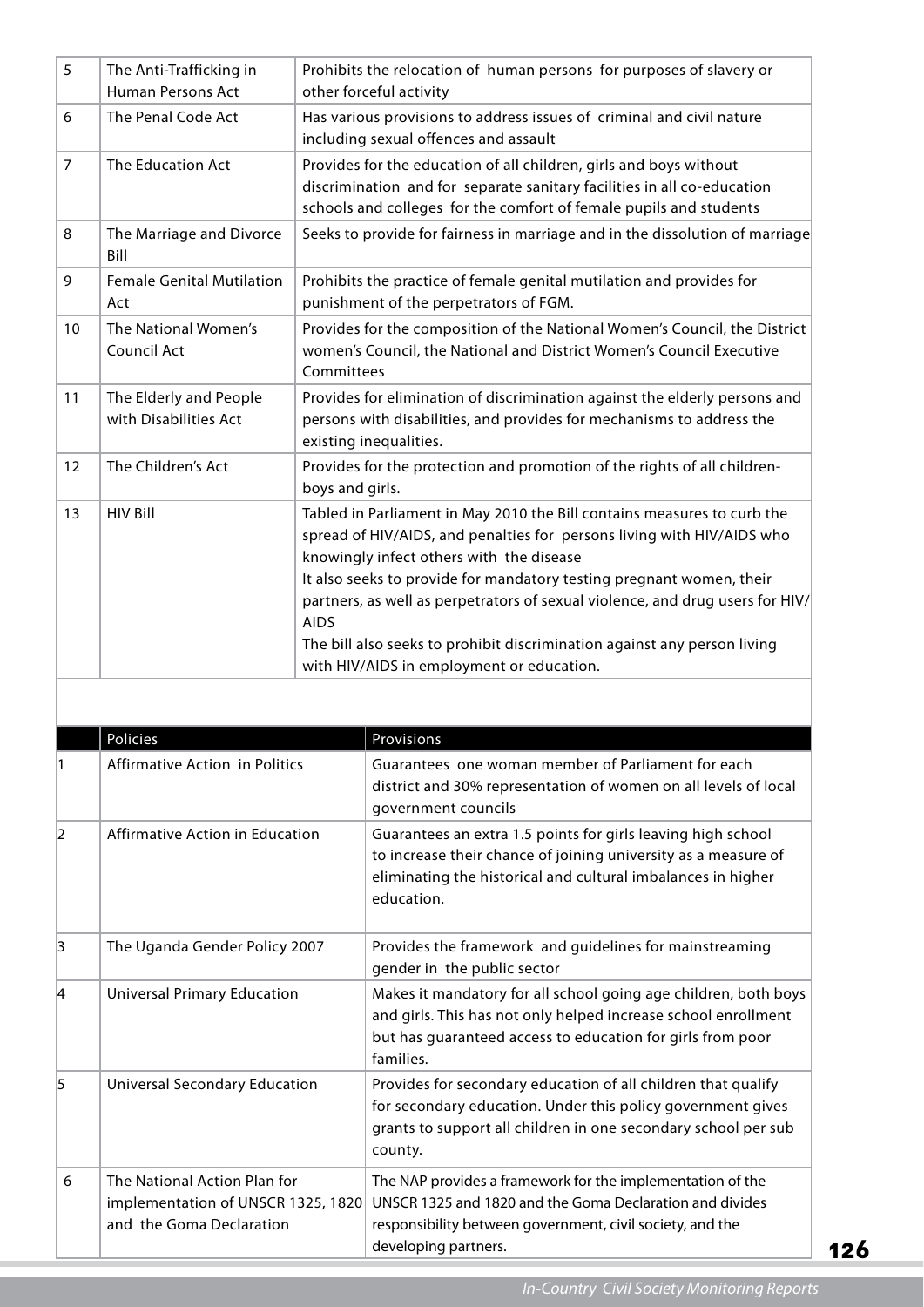| 7 | The National Development Plan                                                               | This is the overall 5-year development plan for Uganda. The<br>plan among other things, lists 'Gender issues, cultural practices,<br>attitudes and perceptions' as one of five top national constraints<br>to development. This is the strongest indication to date, that<br>the country is ready to address impediments to women's<br>development and the plan includes measures to address gender<br>inequality and sexual violence. |
|---|---------------------------------------------------------------------------------------------|----------------------------------------------------------------------------------------------------------------------------------------------------------------------------------------------------------------------------------------------------------------------------------------------------------------------------------------------------------------------------------------------------------------------------------------|
| 8 | The National Equal Opportunities<br>Policy 2006                                             | Addresses the challenges of exclusion, inequities, and<br>affirmative action that underlie the rights and freedoms of<br>marginalized and vulnerable groups and individuals                                                                                                                                                                                                                                                            |
| 9 | The National Action Plan for the<br><b>National Equal Opportunities Policy</b><br>2009-2013 | Provides a framework and guidelines for operationalizing the<br><b>Equal Opportunities Policy</b>                                                                                                                                                                                                                                                                                                                                      |

Based on the data provided above, it is clear that the issue for Uganda is not lack of gender sensitive laws or policies. The problem is that the existing laws are actually not being used. While we have a co-ownership clause of the matrimonial home in the Land Act for example, few women have taken advantage of it. Many women, on the other hand, continue to be chased away from their homes with only the clothes on their backs and sometimes with small children, and they return home to their old parents or their bigger children and the cycle of poverty continues, while society looks on. As the UNIFEM Country Manager for Uganda said during the data validation workshop, a study on the use of the existing gender sensitive legislation in Uganda would provide interesting findings.

#### **Indicator 9 - Number and nature of provisions/recommendations in the Truth and Reconciliation Commissions (TRC) and other transitional justice reports.**

Uganda's history has been marked by conflicts linked to the fragmented nature of the country's politics along religious and ethnic lines. From British rule to subsequent governments, regime change has mostly occurred through the barrel of the gun. As new governments have taken power, citizens have perpetually been unsure of how long the incumbent government will last and how it will take its exit. Table 6 indicates some of the transitional justice mechanisms that have been put in place over the years.

| Nature of reconciliation/transitional<br>Justice initiative                                                                               | Year | Nature of provisions/recommendations<br>On women's rights                                                                                                                                                                                                                                                                                                                                                      |
|-------------------------------------------------------------------------------------------------------------------------------------------|------|----------------------------------------------------------------------------------------------------------------------------------------------------------------------------------------------------------------------------------------------------------------------------------------------------------------------------------------------------------------------------------------------------------------|
| 1. Commission of Inquiry into violations<br>of human rights 1962-1986                                                                     | 1994 | The report recommends reparations for victims of<br>sexual violence. The report, however has never been<br>implemented.                                                                                                                                                                                                                                                                                        |
| 2. West Nile peace process - AROPIC <sup>3</sup>                                                                                          | 2002 | Women were taken as part of 'vulnerable group' whose<br>security and protection were provided for during the<br>peace and reconciliation process.                                                                                                                                                                                                                                                              |
| 3. Agreement on Comprehensive<br>Solutions between the Government of<br>the Republic of Uganda and the Lord's<br>Resistance Army/Movement | 2007 | Article 5 provides for gender equality in access to<br>opportunities Article 12 provides for special assistance<br>to vulnerable groups through special assistance<br>programmes. In particular, to protect, resettle and<br>promote the advancement of child-headed households,<br>widows, traumatized children, persons with disabilities<br>and persons with HIV/AIDS<br>1 Avinese Obenesi Denga Initiative |

|  | Table 7: Nature and number of provisions on women's rights |  |
|--|------------------------------------------------------------|--|
|--|------------------------------------------------------------|--|

1- Aringa-Obongi Peace Initiative

The transition from conflict to peace in Uganda has always been about the winner takes it all. The outcome was much different in the case of UNRF II, because an enabling environment was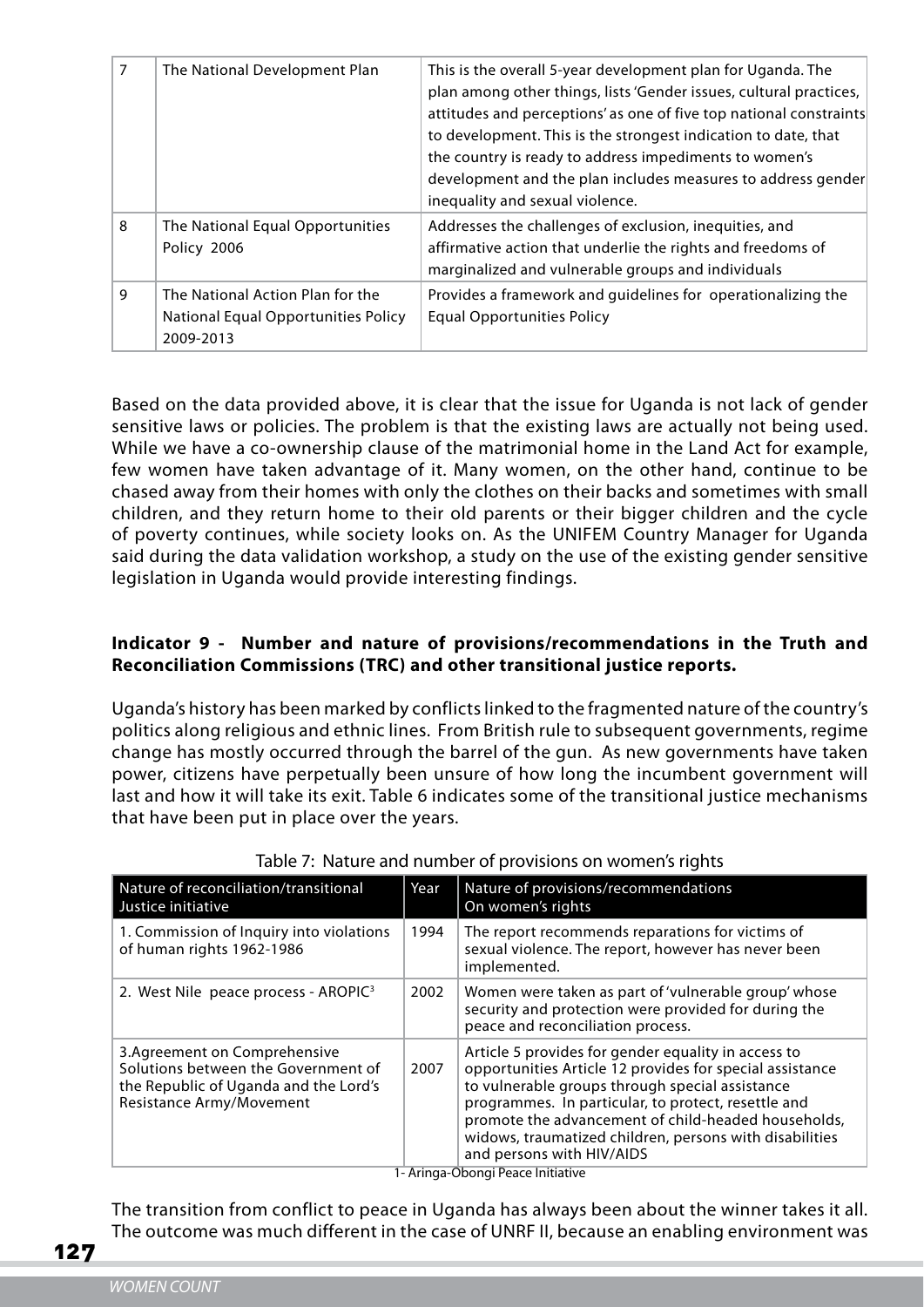created between the negotiating parties and the affected communities were involved and pushed for government and the rebels to negotiate meaningful peace. The Juba Peace Talks between the Government of Uganda and the Lord's Resistance Army (LRA) of Joseph Kony, on the other hand, lacked trust on both parties and the Final Peace Agreement (FPA), and is yet to be signed by Joseph Kony and President Yoweri Museveni.

#### **Indicator 10 - Extent to which gender and peace education are integrated in the curriculum of formal and informal education**

Despite Uganda's long history of conflict, this study found that gender and peace education are not integrated in Uganda's education curricula at all. The secondary and primary education curricula are based on the National Aims of Education as specified in the Government White Paper on Education Policy Review Commission Report (1992). These aims are broad and focus on national unity, patriotism, cultural heritage and inter-dependence. Moral, spiritual, civic issues and promoting scientific technical and cultural knowledge, skills and attitudes needed to enhance individual and national development are also mentioned, but the curriculum is totally silent on gender and peace education. The curriculum for primary education has just been revised and finalized in 2010 and education. Civil society should look out for the revision of the secondary school curriculum that is scheduled for 2011, to ensure integration of gender and peace education.

The functional literacy manuals developed by the Ministry of Gender, Labour and Social Development (MGLSD) contain elements of gender and conflict resolution. In order to positively influence gender perceptions of learners and inculcate the culture of peace, it is important to integrate gender issues and peace education in both the teacher training curricula and the learners' curricula at different levels.

#### **Indicator 11 - Percentage of women (versus men) who receive economic packages in conflict resolution and reconstruction processes**

Interviews with the Amnesty Commission revealed that economic packages provided during conflict and in post conflict reconstruction processes included food and non-food items. A wide range of food items including maize meal, cooking oil and pulses are provided. Non-food items include blankets, mattresses, cooking pots, water containers and sometimes sanitary materials for women. Some agencies like the Uganda Red Cross Society provide 'Mama Bags' containing the most important items for child delivery and for the mother and baby. The agencies that provide these items include UNHCR for refugees and IDPs, Uganda Red Cross, Save the Children Uganda, Action Aid and World Vision.

The government's policy is to give out non-food and food items to a household, taking a woman as the representative of the household. This ensures that the provisions are in the hands of women. A man may have more than one household in cases of polygamy. Even when a man has one wife, he may have a girl-friend and experience shows that when such a man receives items for the family, he may take some to the girl-friend, which reduce what is available for the rest of his family. To avoid such divisions of meager supplies, both the wife and girlfriend would receive supplies, if the girl friend had children. It had also been established that some men in IDP camps have been known to sell off food and non-food items to buy alcohol, leaving the families without the essential necessities.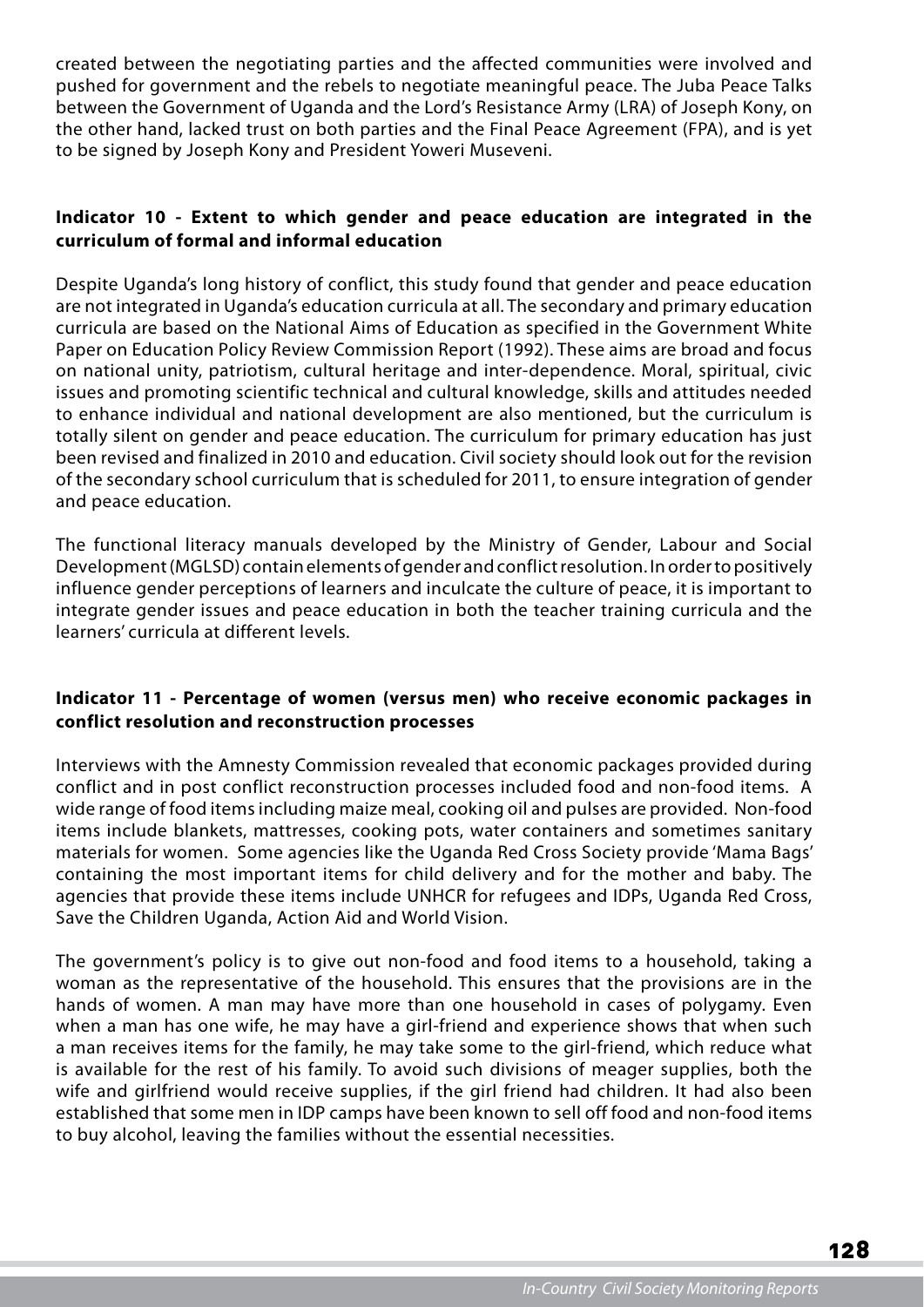| Institution/Provider<br>Nature of economic package |                                                                                   |                            | Number of recipients |                   |
|----------------------------------------------------|-----------------------------------------------------------------------------------|----------------------------|----------------------|-------------------|
|                                                    |                                                                                   | No.                        | Female               | Male              |
| <b>Amnesty Commission</b>                          | Non-food items:<br>mattress<br>blanket<br>jerry can<br>plate (2)<br>saucepans (2) | 25,971<br>5,845<br>(22.5%) |                      | 20,106<br>(77.5%) |
|                                                    | Seeds: - 5 kgs beans<br>- 5 kgs maize                                             |                            |                      |                   |
|                                                    | Tools: - 3 hoes                                                                   |                            |                      |                   |
|                                                    | Cash allowance: 243,000 UGX plus<br>20,000 " for transport                        |                            |                      |                   |

Table8: Economic packages by gender, provided by Amnesty Commission

Source: Amnesty Commission, Uganda

Since 2000, when the Amnesty Commission was established, a total of 25,971 ex combatants have benefited from economic packages as listed in table 7 above. The women who have benefitted are mainly widows, single parents, the elderly and disabled. Distribution of items is gender biased with women receiving packages first, especially those with children. The high figure for men was explained by the fact that men form the majority of the excombatants. Of the numbers who have received the resettlement package, 50% are from Gulu and Kitgum, while the rest are divided between Kasese, Soroti, and Lango.

The provision of the amnesty economic package is still ongoing and depends on when ex combatants report to selected points to receive the amnesty through an 'act of forgiveness,' by renouncing their disagreeable activities. The research team was informed that the reporting points could be any of the following (i) UPDF unit, (ii) Police post, (iii) Sub-county chief, (iv) Local council executive and (vi) Religious leader.

Verbal reports were made of incidences where Government has provided iron sheets to people returning from IDP camps to their original locations. However, only men are said to have been given iron sheets for roofing houses, a clear indication that government officials do not really understand or consider the gendered nature of conflict and post-conflict

**The Women's Peace Caravan:** Some 100 women activists from five organizations took part in the women's peace caravan supported by UNIFEM in November 2006. The purpose of the caravan was to:

- Raise awareness and mobilize women's organizations in Uganda to support the peace process
- Create a space for women at the peace negotiation table
- Strengthen solidarity with women in Northern Uganda for the promotion of a peaceful resolution to the ongoing conflict.

In over four days, women throughout Uganda mobilized in support of the peace process in Northern Uganda and their representation at the peace table. The Women's Peace Caravan was met by community leaders, local and national government representatives, religious leaders and community members in each of the districts it stopped in. The message was loud and clear: women of Uganda were tired of war and wanted peace with full participation in negotiation process. Even more encouraging was the unified support from both men and women in support of the peace process. While the journey in Uganda concluded in Kitgum, the Peace Torch would eventually continue to Juba pending a resumption of the peace talks which were at the time on recess.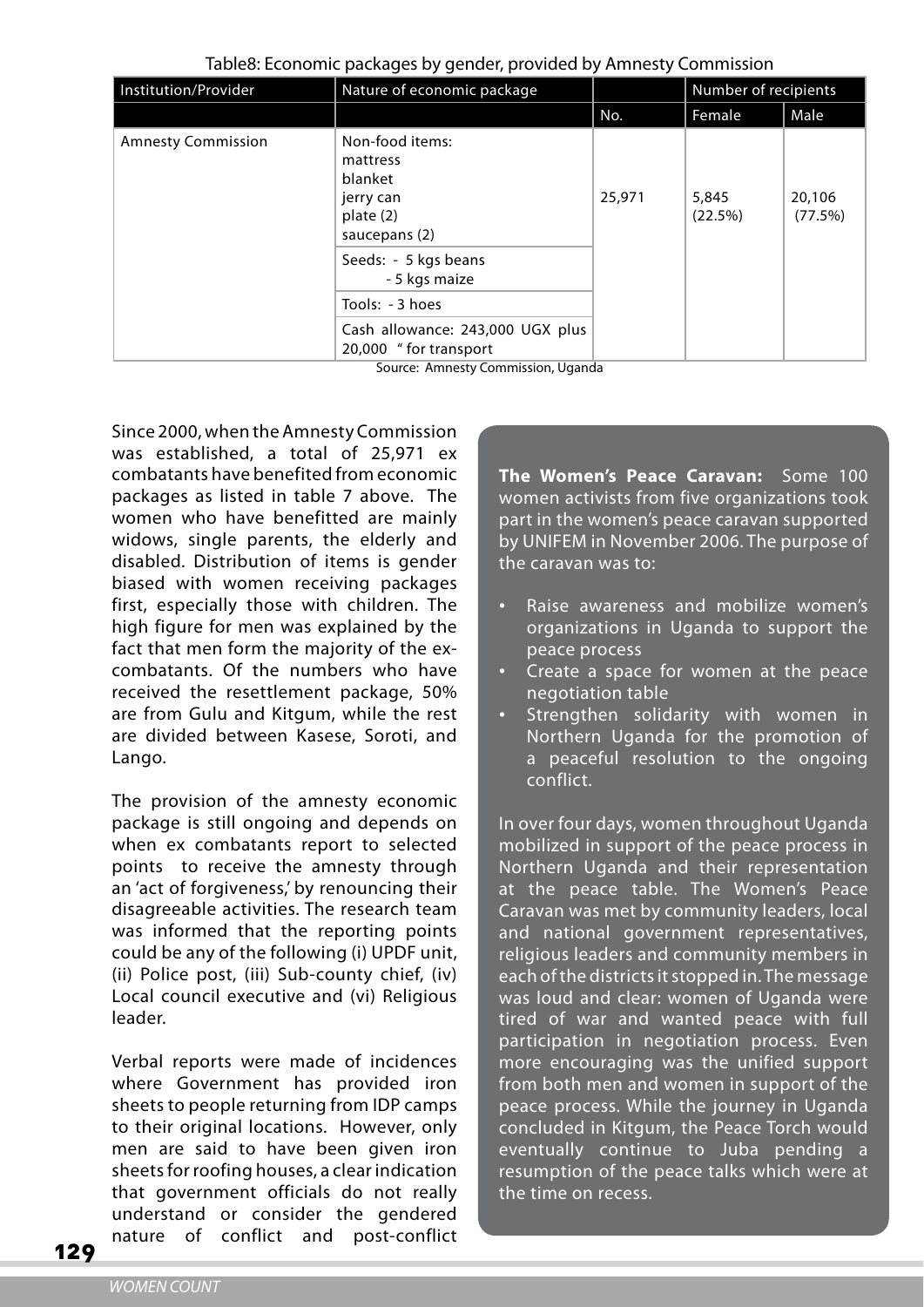situations. The resettlement package for West Nile was separate, and consisted of Uganda shillings 200,000 (about 100 US\$) iron sheets, a bicycle and a mattress. This was under an agreement signed between UNRF II and the Government of Uganda in 2002. This particular package did not target women. However, lessons were drawn from this experience to improve on subsequent resettlement packages so that they could target women, especially widows of the ex-combatants.

#### **C. Promotion of a gender perspective**

#### **Indicator 12 - Detailed breakdown of gender issues addressed in peace agreements**

Two major peace agreements have been considered for the purposes of the monitoring exercise. These are: Peace agreement between Government of Uganda and Uganda National Rescue Front II (UNRF II) and The Juba set of peace agreements between Government of Uganda and the Lord's Resistance Army (LRA). The final comprehensive agreement however, has not been signed by the LRA, although elements of various protocols are already being implemented by the Government of Uganda. Table 8 below indicates the status of the gender issues in these agreements:

| Kind of Agreement/support                                                                                                     | Year | Key gender issues addressed                                                                                                                                                                                                                                                                                                                                                                                                                                                                                                                                                                                                                                                                                                                                                                                                                                                                                                                                                                                                                                                                                                                                   |
|-------------------------------------------------------------------------------------------------------------------------------|------|---------------------------------------------------------------------------------------------------------------------------------------------------------------------------------------------------------------------------------------------------------------------------------------------------------------------------------------------------------------------------------------------------------------------------------------------------------------------------------------------------------------------------------------------------------------------------------------------------------------------------------------------------------------------------------------------------------------------------------------------------------------------------------------------------------------------------------------------------------------------------------------------------------------------------------------------------------------------------------------------------------------------------------------------------------------------------------------------------------------------------------------------------------------|
| 1. Peace agreement between<br>Government of Uganda and<br><b>Uganda National Rescue</b><br>Front II (UNRF II)                 | 2002 | Not specific on gender issues                                                                                                                                                                                                                                                                                                                                                                                                                                                                                                                                                                                                                                                                                                                                                                                                                                                                                                                                                                                                                                                                                                                                 |
| 2. Agreement on<br>Accountability and<br>Reconciliation between the<br>Government of Uganda and<br>the Lord's Resistance Army | 2007 | Uganda Women's Peace Coalition lobbied for priorities of women<br>to be integrated in the Juba agreement. These included material<br>support to returnees, and victims of war. As well, special centers<br>for treatment and psychosocial rehabilitation of victims of sexual<br>violence were negotiated and included in the agreement on<br>Accountability and Reconciliation Article 10 and 11 quoted below:<br>Article 10. Gender : In the implementation of this agreement, a<br>gender-sensitive approach shall be promoted and in particular,<br>implementers of this Agreement shall strive to prevent and eliminate<br>any gender inequalities that may arise<br>Article 11. Women and girls: In the implementation of this agreement<br>it is agreed to:<br>(i) Recognize and address the special needs of women and girls.<br>(ii) Ensure that the experiences, views and concerns of women and<br>girls are recognized and taken into account.<br>(iii) Protect the dignity, privacy and security of women and girls.<br>(iv) Encourage and facilitate the participation of women and girls in<br>the processes for implementing this agreement." |
| 3.Agreement on<br>Disarmament, Demobilization<br>and Integration between GoU<br>and LRA                                       | 2007 | Article 2.14: "The Parties shall ensure that the DDR process fully<br>incorporates the special rights and needs of women. In particular,<br>Security Council Resolution 1325 on Women, Peace and Security<br>(2000) and clauses 10 and 11 of the agreement on Accountability<br>and Reconciliation shall be observed".                                                                                                                                                                                                                                                                                                                                                                                                                                                                                                                                                                                                                                                                                                                                                                                                                                        |

|  | Table 9: Key gender issues addressed in the Juba Peace agreements. |  |  |  |
|--|--------------------------------------------------------------------|--|--|--|
|  |                                                                    |  |  |  |

Although there were no specific provisions for gender issues in the agreement between the Government of Uganda and UNRF II, documentation on the process indicates that there was strong lobby by the wives of rebels who were left behind in the community. The women were instrumental in bringing about disarmament of their husbands. The research team was also informed of the existence of tight community cohesion in the West Nile situation that led to a critical mass of powerful players towards the sustenance of the peace process, including elders and religious leaders. The communities were tired of 'an absence of peace' and lobbied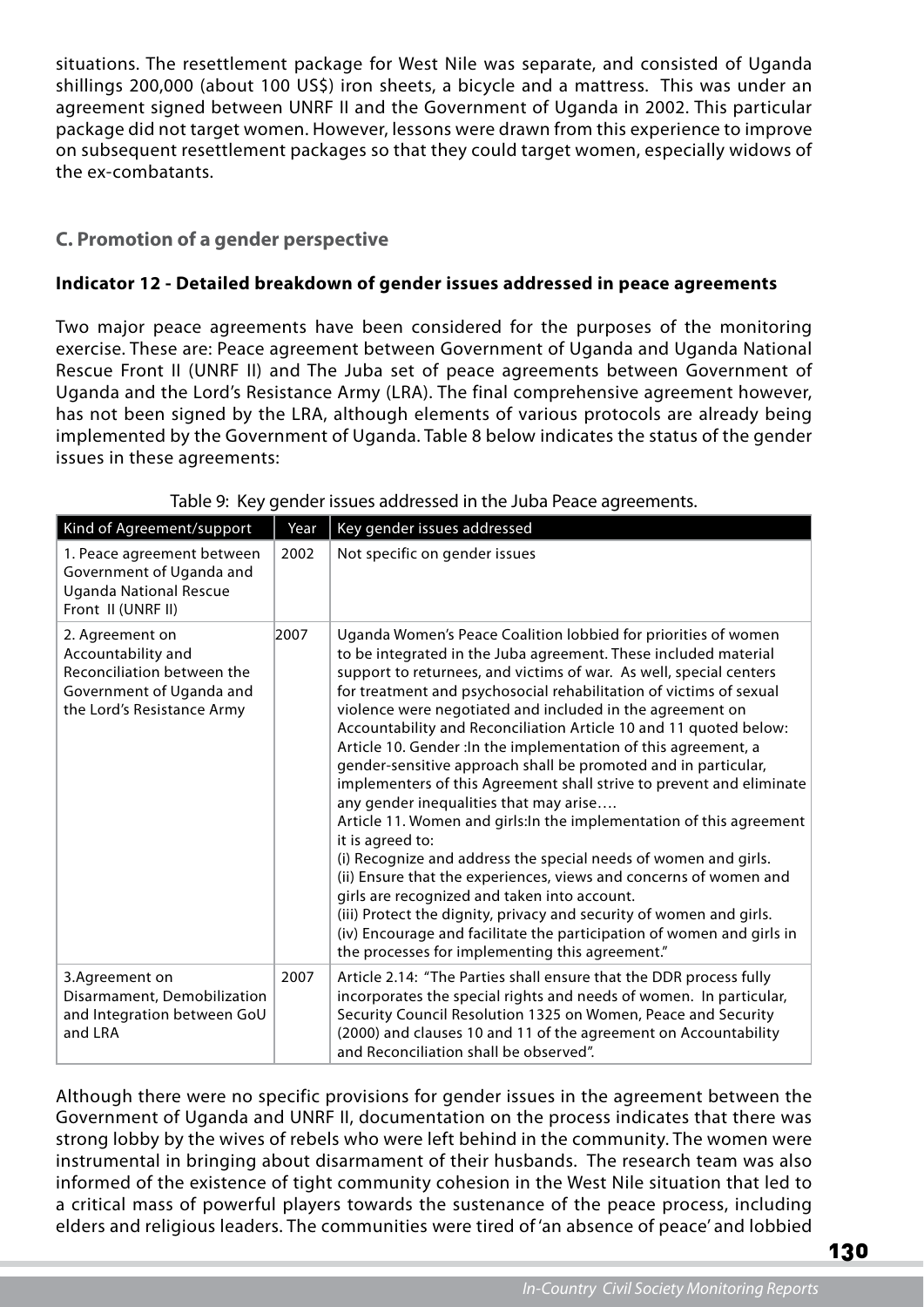and mobilized with a coherent voice, with women standing out very strongly. In all the postconflict communities and in areas just emerging from conflict in Uganda, there has been a proliferation of women's community based organizations (CBOs) involved in peace building processes and raising voices against SGBV.

During the Juba peace, Ugandan women mobilized and lobbied aggressively. With support from UNIFEM, a women's peace coalition was formed and worked throughout the period of the peace talks to raise women's concerns and interests in the process. Though there were limited numbers of women in the official delegations, women's organizations were represented in Juba and made women's voices heard. The outcome of their effort was a more gender responsive comprehensive peace agreement. Most aspects of the agreement are already being implemented.

Some of the gender issues negotiated under the Juba Comprehensive Peace Agreement have been integrated into the Peace, Recovery and Development Plan (PRDP 2007/10). The plan received strong international NGO input such as World Vision, CARE International in Uganda and Oxfam. Although gender concerns are not adequately emphasized, the continuing lobbying and monitoring by the National Women's Task Force on a Gender Responsive PRDP is beginning to register some results. For instance, since its formation, the Task Force is represented in the PRDP governance structures and is a member of the PRDP Monitoring Committee (MMC), the KIDDP Committee and the Northern Uganda Data Centre (NUDC) Committee and is also a member of NUSAF.

#### **Indicator 13 - Number and percentage of pre-deployment and post deployment programmes for military and police incorporating SCR 1325 and 1820, international human rights instruments and international humanitarian law**

Uganda has contributed to peace keeping missions in various countries including East Timor, Southern Sudan and Darfur, Liberia and Somalia. During the study, the research team were told that training for UN peace keeping missions is undertaken by the UN. Uganda has the largest number of soldiers with the AMISOM in Somalia. A recent training done for AMISOM for 4,083 troops for deployment to Somalia in February/March 2010 is reported to have covered such topics as cordon and search, convoy escort, checkpoint monitoring, short range shooting, selfdefense, vehicle maintenance, media management and building relationships with civilians. The training was conducted by French and Belgian instructors. The source did not mention any topics related to issues contained in UNSCR 1325 and 1820. The monitoring team was unable to secure concrete information on the numbers of training programs incorporating UNSCR 1325 and 1820. But provisions have been made in the NAP for training of peacekeeping missions on gender issues and the provisions of UNSCR 1325 and 1820 before deployment.

It should be noted that this particular deployment is now targeted by a terrorist group in Somalia the Al Shabaab, who also bombed two locations in Kampala on the evening of July 11, 2010 killing over 75 largely young men and women who were watching the final 2010 world cup match between the Netherlands and Spain. The terrorist group has issued warnings that it will continue attacking specific targets in Uganda until the Ugandan troops on the AMISOM are recalled. The response from the African Union has been to increase the number of peacekeeping troops in Somalia, even as fighting rages on.

Although the final peace agreement between the LRA and the government was not signed, the provisions that were signed are legally binding on both parties. Neither Government nor the LRA can continue using the fact that Kony did not sign as an excuse for not implementing what was agreed and signed. And CSOs in Uganda must continue to monitor implementation of this landmark protocol.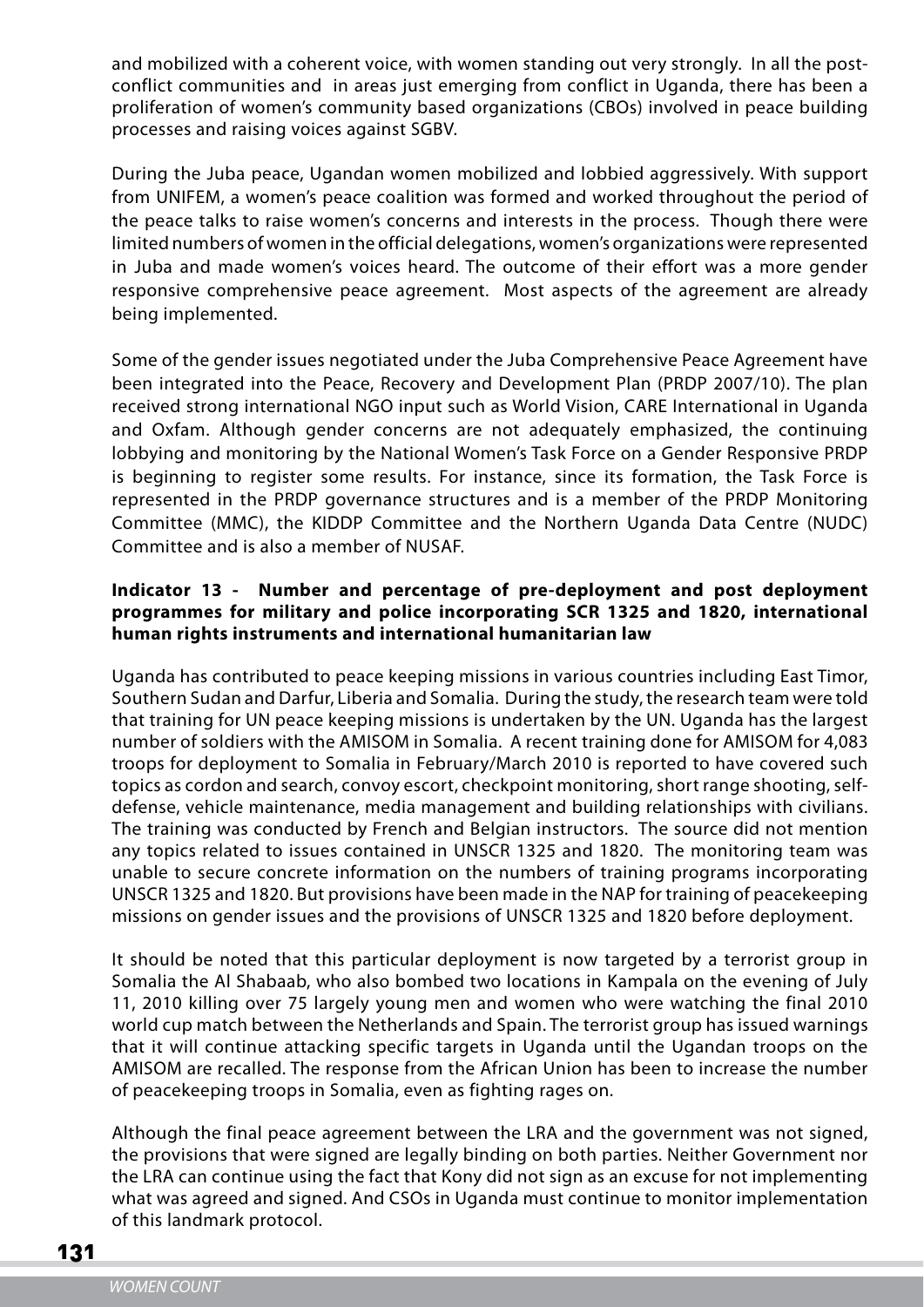#### **Indicator 14 - Allocated and disbursed funding to CSOs (including women's groups marked for women, peace and security projects and programs)**

The research team was unable to establish the levels of funding for CSOs for women, peace and security issues. Organizations interviewed (largely members of the 1325 Task Force) were unwilling to reveal the size of their budgets. It must be noted that it is not only national civil society organizations that receive funding for women, peace and security issues but even international NGOS such as CARE International, World Vision, Plan International, Oxfam, Action Aid and ACORD implement interventions on women, peace and security especially in Northern Uganda.

In the case of the Centre for Women in Governance, while the total budget for the year 2010 was US\$ 342,936.17, a total of US\$ 207,132 is what was secured. All CEWIGO funds go to women, peace and security related programmes. CEWIGO spends a maximum of 15% of its budget on administration.

#### **Indicator 15 - Allocated and disbursed funding to governments marked for women, peace and security projects and programs.**

The government budgeted \$ 606,519,297 for PRDP over a period of three years with about 30% for the first two years and about 39% for the third year. Each year the government releases 30% of the total PRDP budget. The other 70% is supposed to be contributed by development partners, some of whom have fulfilled their pledges, while others have yet to. The 30% contribution by government is meant for the reconstruction of the physical infrastructure including roads, schools and other government institutions plus the strengthening of state authority. The 70% contribution from donors is what was agreed would go into 'software' including the restoration of the bodily integrity of the women survivors of SGBV, as well as provision of psychosocial support.

A gender audit of the PRDP is being undertaken by UWONET and this study should give an indication of any financial resources available for women, peace and security projects within the plan. It is also necessary to carry out an analysis of the PRDP budget and track how the funds have been used. For the current financial year (2010/2011) the budget for Ministry of Gender, Labour and Social Development (MLSD) is 0.5% of the total budget of the country, an increase from 0.34% for the last financial year.

#### **Indicator 16 - Percentage of women's representation as peace-builders and decisionmakers in media content**

The data collected for indicator 16 do not provide the exact information that the indicator calls for which is "Percentage of women's representation in political power & decision-making in media content." GNWP hopes to integrate this indicator again in the next phase of the project and focus on the portrayal of women and men in the media particularly in the coverage of armed conflict.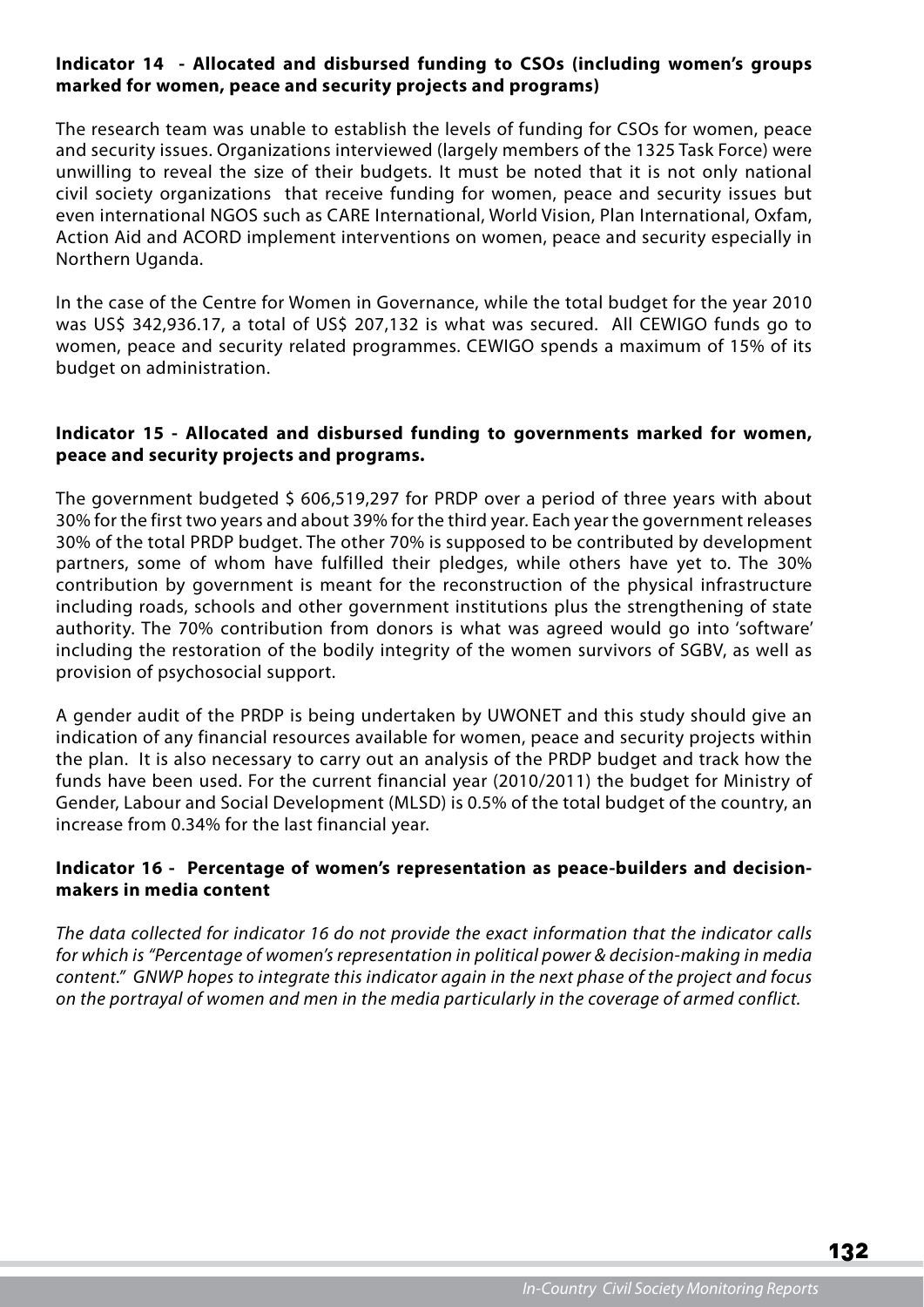## **III. Conclusions and Recommendations**

#### **A. Conclusions**

Armed conflict in Uganda has had devastating impact on women and girls in Uganda, has impoverished the economy, destroyed the social and moral fabric of society and run down the infrastructure. It is important for governments both national and local to constantly be conscious of the fact that conflict affects women differently from the way it affects men and therefore the need for specific interventions to address women's needs in post conflict situations should never be underrated. Many women that were subjected to rape and other forms of SGBV may live with the trauma for the rest of their lives if they do not get help.

Uganda has made tremendous progress towards gender equality over the last 20 years. The country has one of the most gender sensitive constitutions in the world, has many laws and policies in place to address gender imbalances and women's empowerment. The challenge remains at the implementation level. Because many government bureaucrats do not really appreciate gender issues, planners do not adequately provide for interventions that specifically address women's needs in sector policies, in sector plans and budgets. The result is that the well-meaning laws and policies largely remain on paper. Government priorities for post conflict areas continue to focus on physical infrastructure even as the dignity and bodily integrity of the woman continues to be violated. So government continues to focus on physical infrastructure such as building of schools while the school drop-out rate for girls continues to rise in post conflict areas.

Uganda has also made great strides in ensuring women's participation in leadership and decision making. The provision of a woman MP for each district, and for 30% women's representation in Local councils has brought many women into positions of leadership, the hitherto invisible have become very visible, and as a result society is gradually accepting the inevitable; that women make as good leaders as men. Women who have been appointed in top positions in statutory bodies have done a commendable job and should be applauded. This should make government alert to women's ability to successfully lead statutory bodies. Even while women in the public service top positions must work extra hard to prove their legibility, there is nothing wrong with hard work. It is evident that the majority of women in the public service are in the bottom rung. However in the Judiciary, women's representation in top leadership positions falls below 30%.

The women in Uganda's public service top positions have proved beyond reasonable doubt that they can deliver results. The example of Uganda Revenue Authority that has been transformed by a woman Commissioner General and helped Uganda reduce dependency on donors, and the Uganda Investment Authority that continues to progress in attracting investors and creating jobs and is headed by a woman should but are few. The public service structure therefore needs a shake up so that it moves with the times and ensures at least 30% women's representation in all levels of top leadership, in each ministry, department, and agency.

While affirmative action both at the level of parliament and local government has increased numbers to a critical mass of women, the expected social transformation has remained elusive. In a number of cases appointment of women to leadership positions is perceived as doing them a favour for which they should be grateful. On the other hand, women's activism for 'political space' has been more reactive than proactive. There is more emphasis on capacity development to get more women for empowerment to participate rather than supporting them to be more assertive and to reclaim what belongs to them by right.

In terms of prevention and protection of women against sexual and gender based violence, a lot still remains to be done. The police department, particularly the Child and Family Protection Unit, is trying

133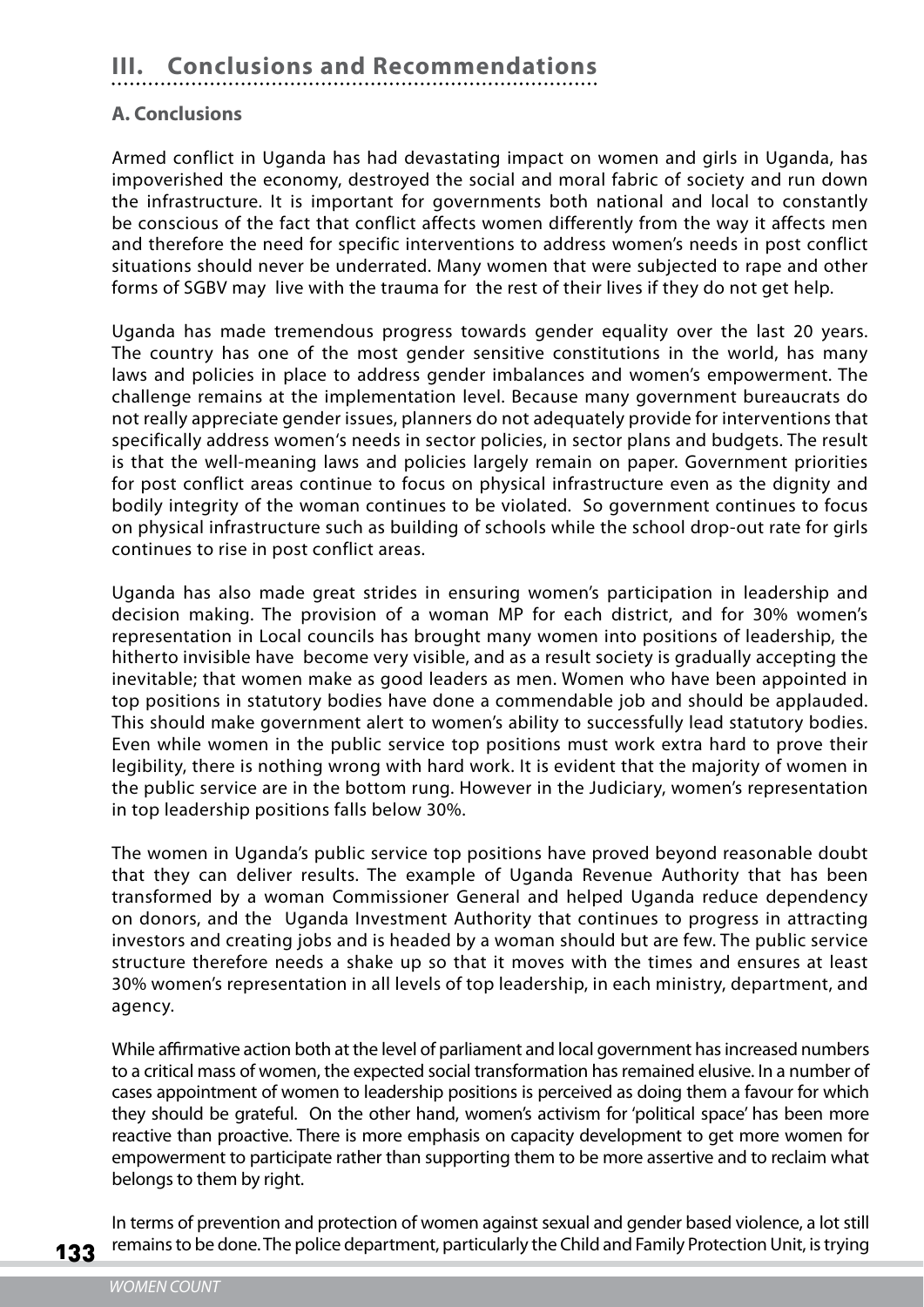to do a good and difficult job with meager resources. The number of High Court Judges is small making prosecution of SGBV cases take a long time and leading to witnesses losing interest in the case. At the same time, the law enforcement officers including the police and the local councils are not familiar with the provisions of UNSCR 1325 and 1820, and the Uganda NAP is not yet popularized. Knowledge and internalization of laws and policies and as well as international instruments that protect women against SGBV would go a long way to enhance prevention and protection.

Uganda has been elected Chair of the United Nations Security Council for the significant month of October 2010 as the UN marks the 10th anniversary of UNSCR 1325. This is significant and is in recognition what Uganda has achieved towards women, peace and security. But it is also an opportunity for the country to take advantage of this achievement and to walk the talk by effectively implementing the good laws and policies that protect the dignity and bodily integrity of a woman.

Early marriages, inability to space births and the inevitable high fertility rate is very common in post conflict regions. Reproductive health agencies should be encouraged to establish service points to help the women to space the births.

The women of Uganda have played a commendable role in conflict transformation. They have come together in associations, coalitions, networks and task forces to get their voices heard through various initiatives and fora. This they have done despite the poverty, the trauma, and the meager resources at their disposal. They have held communities together. They have lighted a candle for peace even in difficult circumstances. This is the transformative element of conflict. It is one good example of women's participation in conflict management, peace building, and decision making which are essential elements of UNSCR1325. The Women's coalition for peace influenced the Juba peace process. They transported themselves to Juba, kept themselves in Juba, until the peace document was completed. The women's caravan carried the peace torch to Juba. Such efforts must not be scorned for they show that women are important stakeholders in conflict resolution and conflict transformation.

Uganda is also making an effort to deploy women in uniform for peace keeping missions- from the UPDF, the police and the prisons. As one respondent said during the interviews, the women on peace missions are doing a great job. We should therefore expect to see more women deployed in peace keeping missions in the future. The Uganda women's movement is being challenged to integrate their sisters in uniform. Whether they are in the UPDF, in the Police or Prisons department,

they are women and have special needs that are not understood leave alone appreciated, in those male dominated spheres. And there are wives of soldiers as well, with the hunger to be recognized by the women's civil society movement. They have organized themselves into an association to make their voices heard. They are not simply sitting down and complaining.

One alarming finding was the fact that Uganda's formal education curricula do not integrate gender and peace education. Neither the primary school curriculum, the secondary school curriculum, nor the curriculum of tertiary institutions and colleges does. One conclusion we could draw from this is that policy makers in the education sector and the National Curriculum Development Center are not aware of the importance of peace education. With such a post conflict country, where the potential for conflict is always present, it is essential to integrate peace education in the formal education curriculum.

The women of Uganda have played a commendable role in conflict transformation. They have come together in associations, coalitions, networks and task forces to get their voices heard through various initiatives and fora. This they have done despite the poverty, the trauma, and the meager resources at their disposal.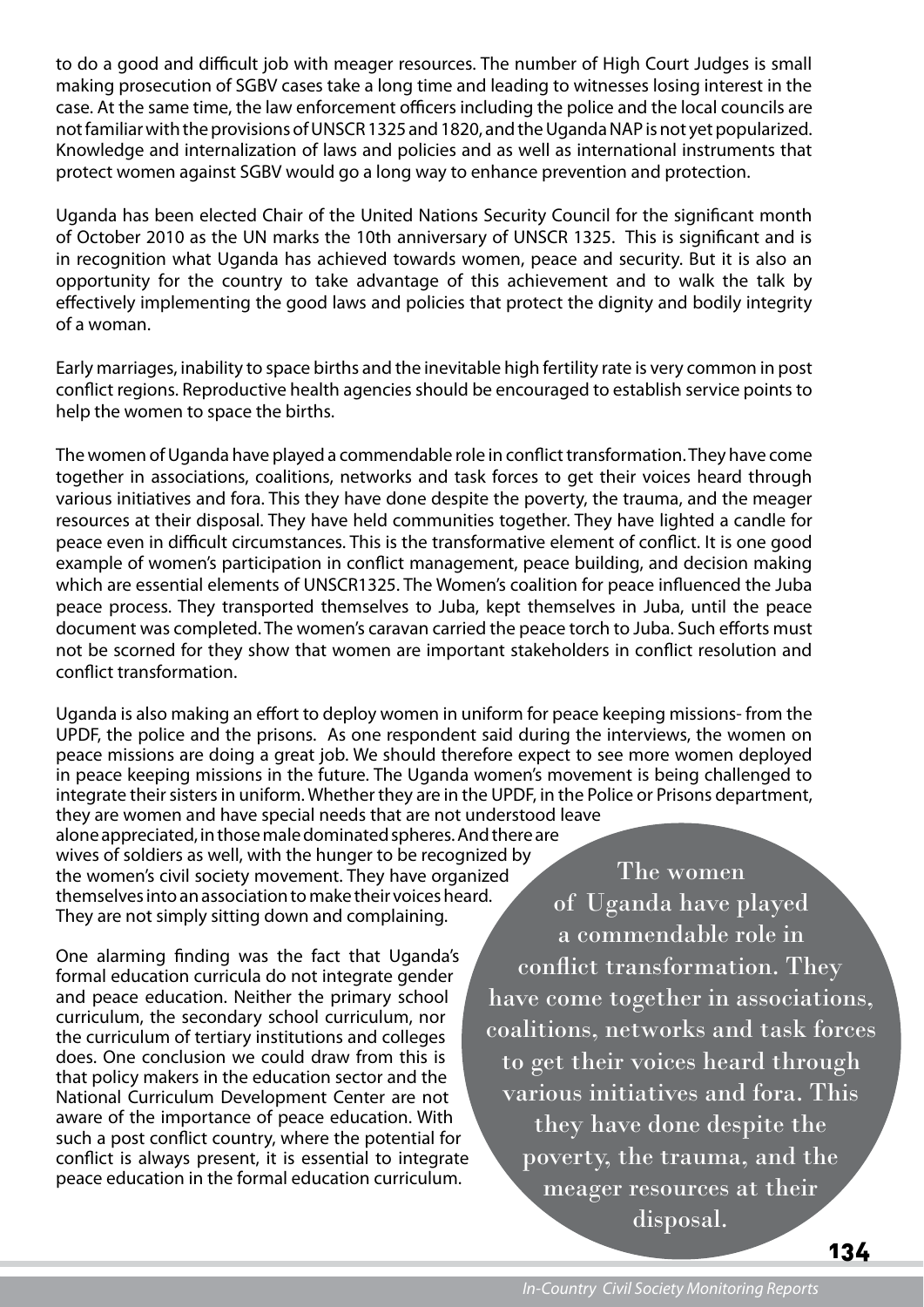#### **B. Recommendations**

#### **A. Women's Participation in Governance**

|                | Action                                                                                                                                                                                                                                                                                               | Responsibility                                     |
|----------------|------------------------------------------------------------------------------------------------------------------------------------------------------------------------------------------------------------------------------------------------------------------------------------------------------|----------------------------------------------------|
| $\mathbf{1}$   | Civil society must hold women on affirmative action accountable<br>to women. As the women's movement concretizes the women's<br>agenda for the period 2011-2016, they must share it widely with<br>women who will have been elected in parliament and in district<br>councils in the 2011 elections. | <b>Women's CSOs</b>                                |
| $\overline{2}$ | Avail the women's agenda to all newly elected women MPs and<br>district councilors soon after the general elections in 2011.                                                                                                                                                                         | <b>Women CSOs</b>                                  |
| 3              | Government should review the affirmative action policy with a view<br>to increasing women's representation to 50 percent at all levels of<br>governance since women comprise over 51 percent of Uganda's<br>population.                                                                              | <b>MGLSD</b>                                       |
| $\overline{4}$ | Government must review the Public Service policies as far as<br>women's representation is concerned so they too achieve a<br>minimum number of at least 30% like other agencies of government.                                                                                                       | <b>Public Service</b><br>Commission                |
| 5              | Women on affirmative action seats in parliament and in district<br>councils must be mindful of the fact their constituency is the<br>women of Uganda, and must therefore work more with women in<br>civil society to keep the women's agenda on the table.                                           | Women MPs,<br><b>Women District</b><br>Councillors |
| 6              | Development partners should support women's organisations<br>to document success stories and experiences of women in<br>politics. Donors should also avail adequate funding for women's<br>organisations that help to build the capacity of women's community<br>based organisations.                | Development<br>partners                            |
| 7              | Government needs to recognise the important role women play in<br>peace negotiations, in peace building and in conflict transformation. Parliament<br>Therefore government must, as a policy always include at least a<br>third women representation on peace negotiation teams.                     | Executive,                                         |
| 8              | The percentage of women in uniform in top positions is very small.<br>Government needs to implement a policy that motivates and<br>promotes women in uniform for they bring unique qualities to the<br>forces. Development partners should support such efforts.                                     | Executive,<br>Ministry of<br>Defence               |
| 9              | Government should appoint more women as heads of constitutional<br>and statutory bodies and also on boards of such bodies. The number<br>of women in such positions is still small compared to the men.                                                                                              | Executive                                          |
| 10             | Women's organisations that have not been part of task forces and<br>coalitions for issues on women peace and security need to get on<br>board. It is in numbers that voice will increase.                                                                                                            | <b>Women's CSOs</b>                                |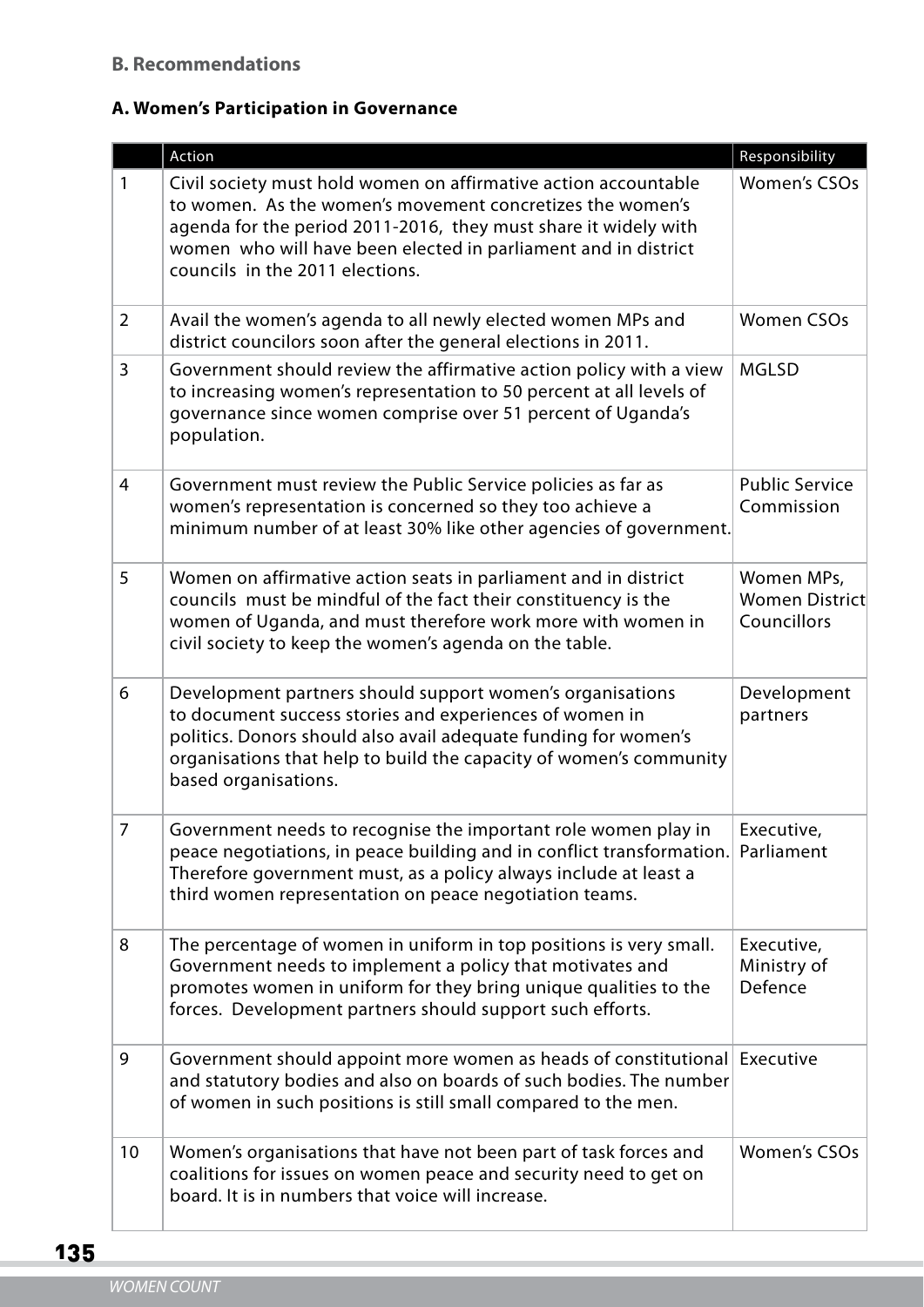| 11 | Train women on assertiveness and, campaign skills, public<br>speaking, negotiation, lobbying, advocacy, fundraising and gender<br>mainstreaming to increase and strengthen women's political<br>participation | CSO <sub>S</sub> |
|----|---------------------------------------------------------------------------------------------------------------------------------------------------------------------------------------------------------------|------------------|
| 12 | Increase funding for women's CSOs engaged in women's capacity<br>building for political life and monitoring of recovery programmes                                                                            | Donors           |
| 13 | Mobilise women and men to vote for women and work with<br>women MPs to promote women focused politics                                                                                                         |                  |

#### **B. Prevention and Protection**

|                | Action                                                                                                                                                                                                                                  | Responsibility                          |
|----------------|-----------------------------------------------------------------------------------------------------------------------------------------------------------------------------------------------------------------------------------------|-----------------------------------------|
| 1              | Develop a plan of action for coordinated monitoring of the<br>implementation of the NAP, as well as advocacy and M&E<br>capacity development for CBOs that work on women, peace and<br>security                                         | <b>CSO 1325 Task</b><br>Force           |
| $\overline{2}$ | Support a study on the utilization of gender sensitive laws and<br>policies in Uganda                                                                                                                                                   | CSOs, Donors                            |
| 3              | Sensitize local district authorities on UNSCR 1325 and 1820 and<br>the NAP and support processes for them to develop District<br>Action Plans, and also sensitize law enforcement agents because<br>VAW takes place at the local level. | CSOs                                    |
| $\overline{4}$ | Strengthen advocacy capacity of women's CBOs that focus on<br>women, peace and security Issues                                                                                                                                          | <b>National level</b><br>women CSOs     |
| 5              | Strengthen the institutional capacity of the Family and Child<br>Protection Unit in the Uganda Police Department to carry out<br>their duties efficiently.                                                                              | MFPED, Ministry<br>of Internal Affairs  |
| 6              | Design and implement medical interventions including<br>psychosocial support for women in post conflict areas in time for<br>the next budget cycle.                                                                                     | Ministry of Health,<br><b>NGOs</b>      |
| $\overline{7}$ | Increase engagement with women in uniform                                                                                                                                                                                               | <b>Women's CSOs</b>                     |
| 8              | Support financing for implementation of the NAP for 1325 and<br>1820                                                                                                                                                                    | Government,<br>Development<br>partners  |
| 9              | Finance implementation of the NAP                                                                                                                                                                                                       | Government,<br>donors                   |
| 10             | Implement all areas of the NAP                                                                                                                                                                                                          | Relevant<br>Ministries, CSOs,<br>donors |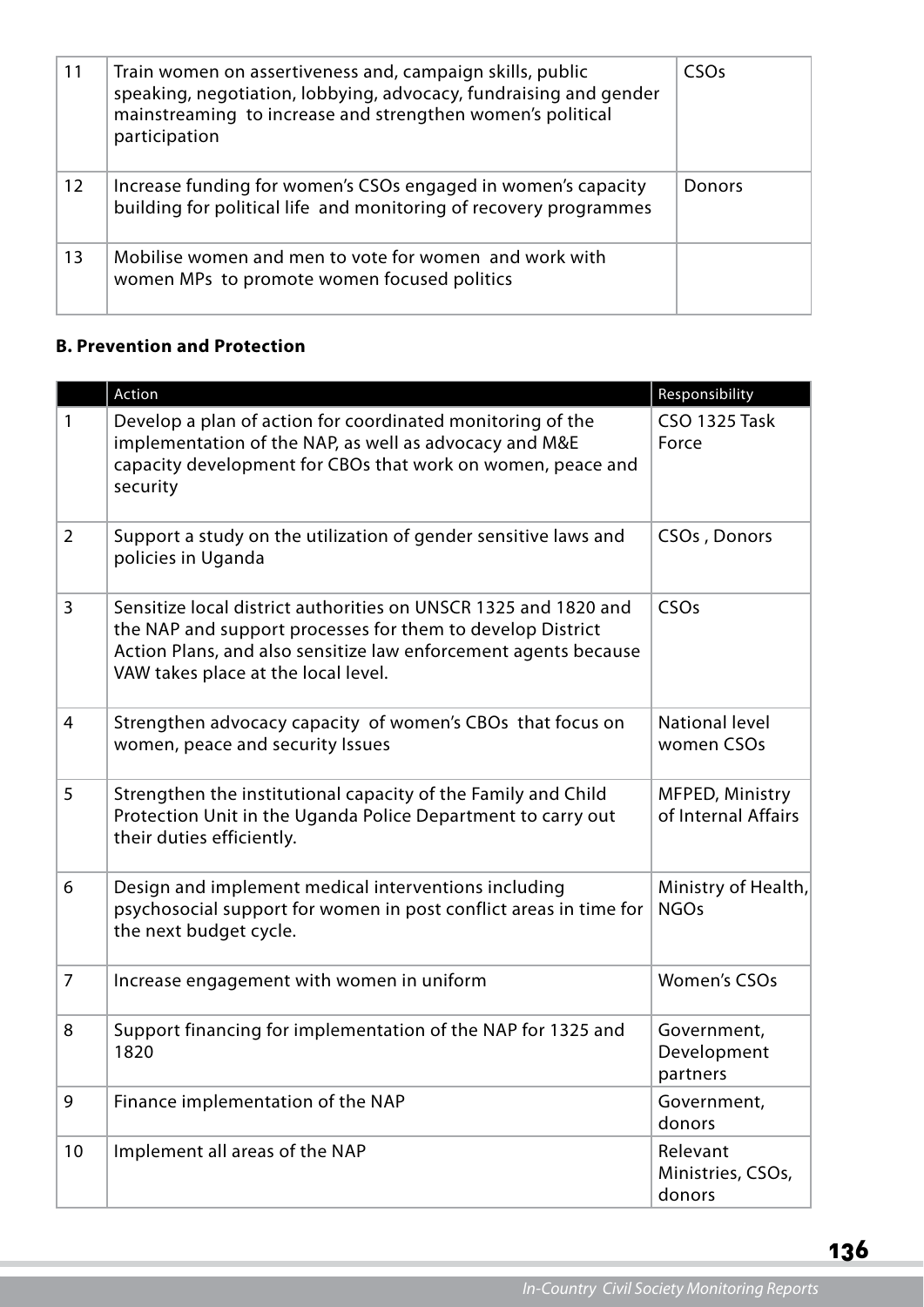### **C. Promoting a gender perspective**

|                | Action                                                                                                                                                                                                  | Responsibility                                 |
|----------------|---------------------------------------------------------------------------------------------------------------------------------------------------------------------------------------------------------|------------------------------------------------|
| 1              | Integrating gender and peace issues into the education<br>curricula at all levels and auditing such curricula for gender<br>before they are published                                                   | NCDC, MGLSD,                                   |
| $\overline{2}$ | Subject each new development programme including Sector<br>Strategic Plans and Annual Work plans and budgets to gender<br>audits                                                                        | All Ministries,<br>departments<br>and agencies |
| 3              | Integrate gender issues in all future peace agreements                                                                                                                                                  | Government                                     |
| 4              | Monitor and ensure that all post and pre deployment training<br>for troops going for peace keeping missions incorporate 1325,<br>1820 and other international human rights instruments.                 | Government,<br>UNDP,<br>CSOs to monitor        |
| 5              | Re conceptualise the role of women in post conflict<br>reconstruction and acknowledge, analyse and reflect in<br>programme design the critical role played by women in<br>economic recovery programmes. | Government                                     |
| 6              | Train local authorities and officials at district and sub county<br>levels in gender sensitive planning and budgeting                                                                                   | CSO <sub>s</sub>                               |
| $\overline{7}$ | Develop planning and monitoring tools for both conflict and<br>gender impacts of development interventions                                                                                              | Ministry of<br>Finance                         |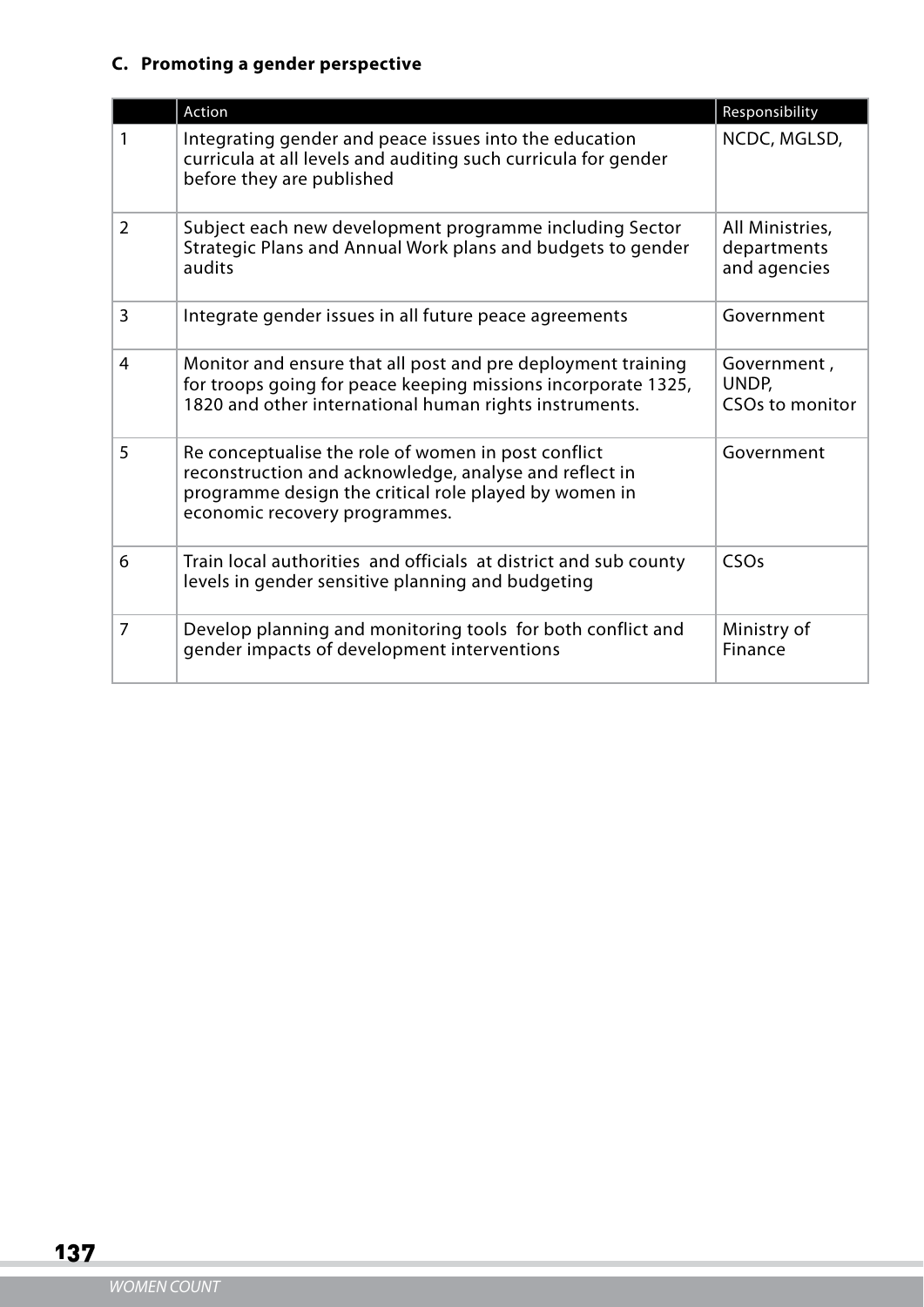## **IV. Bibliography / List of References**

Action for Development (ACFODE) 2009: Sexual and Gender Based Violence in Uganda: Experiences of Sexual Violence among women and girls in Pallisa and Kisoro Districts

Action for Development (ACFODE) 2008: Annual Report

Centre for Women in Governance (CEWIGO) 2009: Women's Political Participation in Uganda

(unpublished paper)

Centre for Women in Governance (CEWIGO) (undated): Impact of Armed Conflict on Women in Northern Uganda (Unpublished paper)

Forum for African Women Educationalists (FAWE) Uganda Chapter (2008): FAWE U Newsletter: Towards Achieving Gender Parity

Forum for Women in Democracy (FOWODE) 2008: Supporting Women in Political leadership in Northern Uganda: FOWODE's experiences

Forum for Women in Democracy (FOWODE) 2008: Annual Report

Forum for Women in Democracy (FOWODE) 2007: Annual Report

Forum for Women in Democracy (FOWODE) 2009: Prioritizing Gender in the National Development Plan (NDP)

Forum for Women in Democracy (FOWODE) 2009: "SPEAK": The Women's Voice

Forum for Women in Democracy (FOWODE) 2009: "SPEAK": Mentoring for alternative and transformative leadership

Forum for Women in Democracy (FOWODE) 2009: Gender Audit of Uganda Budget Framework Paper 2009/10 – 2013/14

Forum for Women in Democracy (FOWODE) 2007: Gender Budget: The Impact of Gender Budgeting at Local Government Level

Forum for Women in Democracy (FOWODE) 2000: Dancing to the tunes of Democracy: Women and Political Party Agendas

Human Rights Focus, 2008: Elucidation of the challenges of return in Acholiland: Learning Across Lived realities Human Rights Network Uganda 2007 Annual Report

Human Rights Network Uganda 2008 Annual Report

International Alert, 2010: Changing Fortunes ; Women's Economic Opportunities in Post war Northern Uganda. Investing in Peace Issues Number 3.

Isis – Women's International Cross Cultural Exchange (ISIS-WICCE) 2009: Redefining Peace and Development: Women's Recommendations for the Peace, Recovery and Development for North Eastern Uganda

Isis – Women's International Cross Cultural Exchange (ISIS-WICCE) 2009: Policy Brief: Recommendations for a gender responsive Peace, Recovery and Development Plan for North and North Eastern Uganda (PRDP)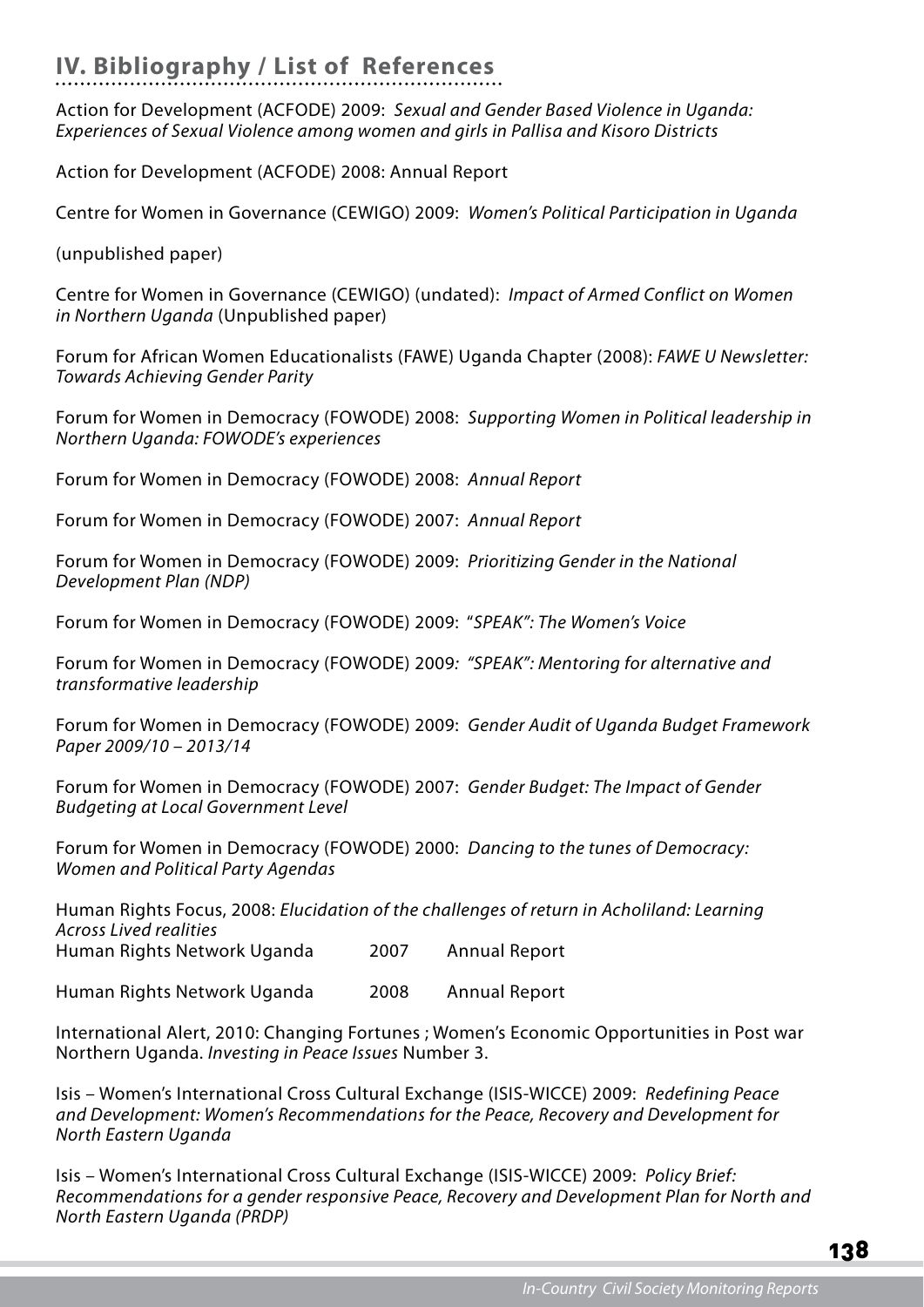Ministry of Education and Sports – National Curriculum and Development Centre 2010: Arts Creative and Physical Education (CAPE), CAPE 2: Physical Education Syllabus – Primary Four

Ministry of Education and Sports – National Curriculum and Development Centre 2010: English Syllabus – Primary Four

Ministry of Education and Sports – National Curriculum Development Centre 2010: Integrated Science Syllabus – Primary Four

Ministry of Education and Sports – National Curriculum Development Centre 2010: Christian Religious Education Syllabus – Primary Four

Ministry of Education and Sports – National Curriculum Development Centre 2010: Social Studies Syllabus – Primary Four

Ministry of Gender, Labour and Social Development 2008: Obwenge N'eitungo (Ekitabo Kya Runyankole/Rukiga Eky'okubanza – Runyankole/Rukiga Primer)

Ministry of Gender, Labour and Social Development 2008: The Uganda Action Plan on UN Security Council Resolutions 1325 & 1820 and the Goma Declaration

Ministry of Gender, Labour and Social Development 2007: National Gender Policy

Office of the Prime Minister Northern Uganda Rehabilitation 2007: Peace, Recovery and Development Plan for Northern Uganda (PRDP)

Refugee Law Project 2004: Negotiating Peace: Resolution of Conflicts in Uganda's West Nile Region.

Save the Children in Uganda 2006: Review of the Alternative Basic Education for Karamoja (ABEK)

See C. Dola (2002). Collapsing Masculinities and Weak States- A case study of Northern Uganda' in F Clever (Ed) Masculinities Matter! Men, Gender and Development. London: Zed Press.

The Eastern African Sub-regional Support Initiative for the Advancement of Women (EASSI) 2005-2008 Strategic Plan.

The Eastern African Sub-regional Support Initiative for the Advancement of Women (EASSI) 1995-2005 Monitoring Commitments to the Platforms for action in Eastern Africa: Case Studies from Eight Countries

| Uganda Human Rights Commission                          | 1998 | <b>Annual Report</b>          |  |  |  |
|---------------------------------------------------------|------|-------------------------------|--|--|--|
| Uganda Human Rights Commission                          | 2005 | 8 <sup>th</sup> Annual Report |  |  |  |
| Uganda Human Rights Commission                          | 2006 | 9 <sup>th</sup> Annual Report |  |  |  |
| Uganda Human Rights Commission                          | 2003 | 6 <sup>th</sup> Annual Report |  |  |  |
| Uganda Police Forces 2010: Gender Statistics by Mission |      |                               |  |  |  |

Uganda Women's Network (UWONET): Uganda Women's Coalition for Peace: The Implementation Protocol for Agenda 2; comprehensive solutions of the Juba Peace Process

Uganda Women's Network (UWONET) Uganda Women's Coalition for Peace: The Implementation Protocol for Agenda 3; Accountability and reconciliation of the Juba peace initiative

Uganda Women's Network (UWONET) & Action Aid Uganda 2009: A synopsis of SGBV in the print media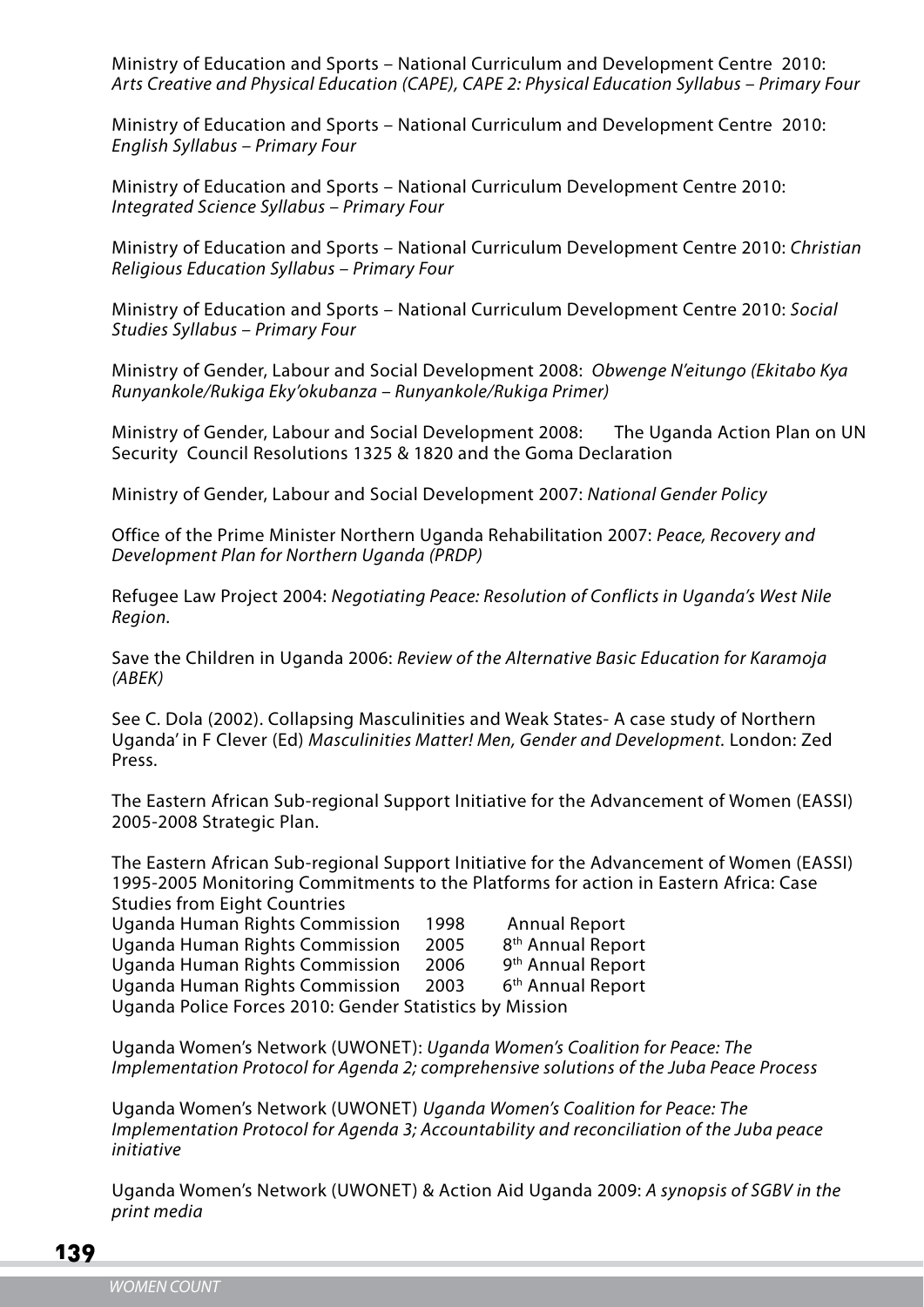Uganda Women's Network (UWONET) & Action Aid Uganda 2009: Information Pack on the Domestic Violence Bill

Uganda Women's Network (UWONET) & Action Aid 2009: Information Pack on the Marriage and Divorce Bill

Uganda Women's Network (UWONET) & Action Aid Uganda 2006: Domestic Relations Bill Position Paper: Building a sustainable Uganda by enacting a Gender sensitive law

United Nations African Institute for the Prevention of Crime and the Treatment of Offenders (UNAFRI) 2009: Applied Correctional Sciences: Course for Correctional Officers from Eastern Africa

United Nations African Institute for the Prevention of Crime and the Treatment of Offenders (UNAFRI) 2005: From Prison Back Home: Social Rehabilitation and Reintegration as phases of the same social process (the case of Uganda)

United Nations African Institute for the Prevention of Crime and the Treatment of Offenders (UNAFRI) 2009: African Journal of Crime and Criminal Justice (AJCJ) United Nations Security Council (UNSC) 2000: Resolution 1325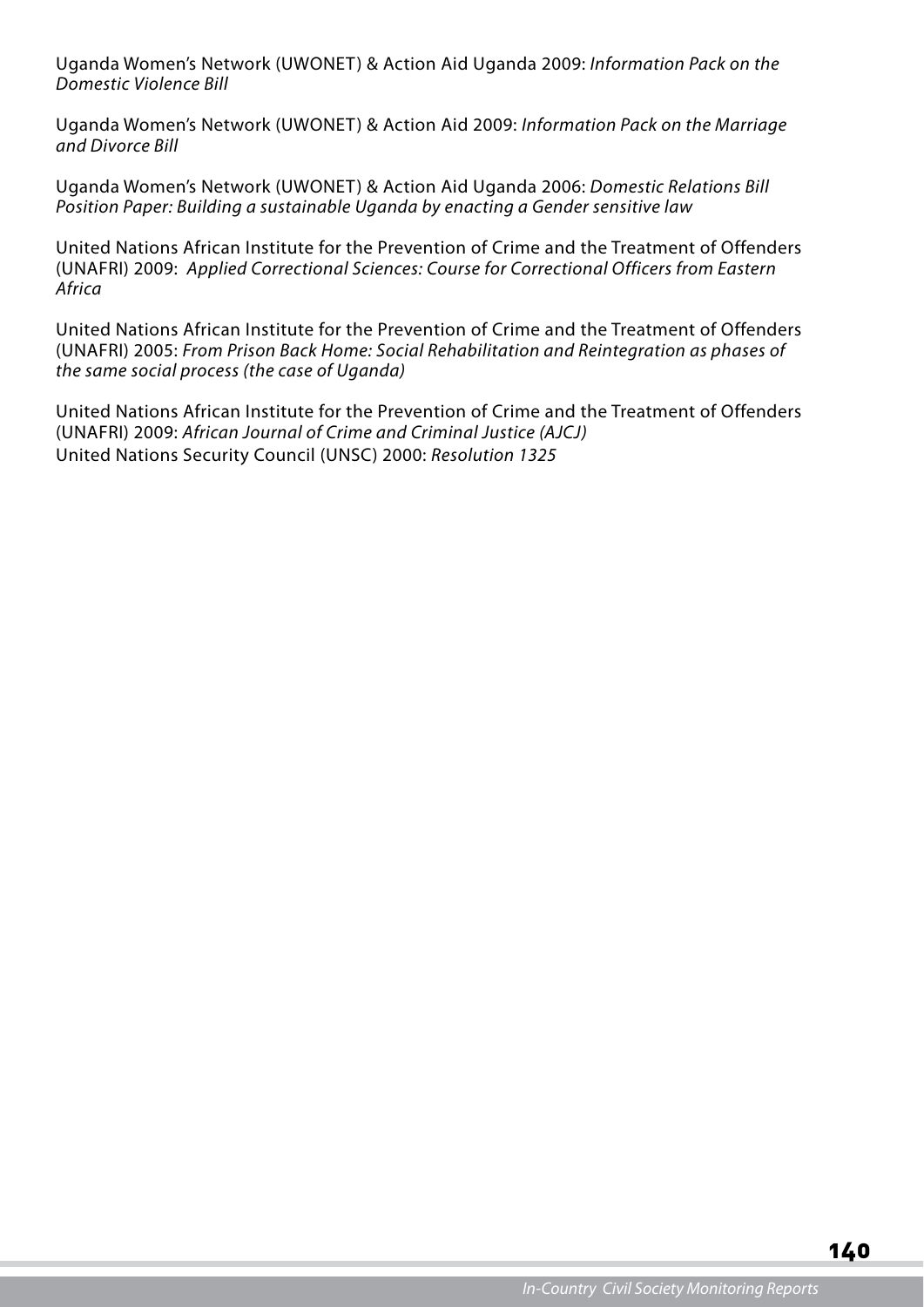## **V. Appendices**

#### **List of Participating Organizations and Institutions**

Action for Development (ACFODE) Advocates for Public international Law Uganda (APILU) Centre for Conflict Resolution (CECORE) Centre for Women in Governance (CEWIGO) East African Sub Regional Support Initiative (EASSI) Hope After Rape (HAR) Interchurch Organisation for Development Cooperation (ICCO) Isingiro District Local Government Isis-Women's International Cross Cultural Exchange (Isis-WICCE) Kabalore District Local Government Kaberamaido District Local Government Kitgum District local Government Kitgum Women Peace Initiative (KIWEPI) Kubere Information Centre (KIC) Lango Female Clan Leaders Association (LFCLA) Lira District local Government Lira Rural Women and Children Development Initiative Shelter (LIRWOCDI) Luwero District Local Government Luwero Women's Development Association (LUWODA) Makerere University Kampala (MUK) Ministry of Gender Labour and Social Development (MGLSD) National Union of Women with Disabilities of Uganda (NUWODU) Participatory Rural Action for Development (PRAFORD) Radio Apac Rwenzori Islamic Voluntary Development Forum (RIVODEF) Soroti District Local Government Teso Women Peace Activists (TEWPA) Uganda People's Defence Forces (UPDF) Uganda Police Force (UPF) Uganda Women's Network (UWONET) United Nations Development Fund for Women (UNIFEM) United Nations Population Fund (UNFPA)